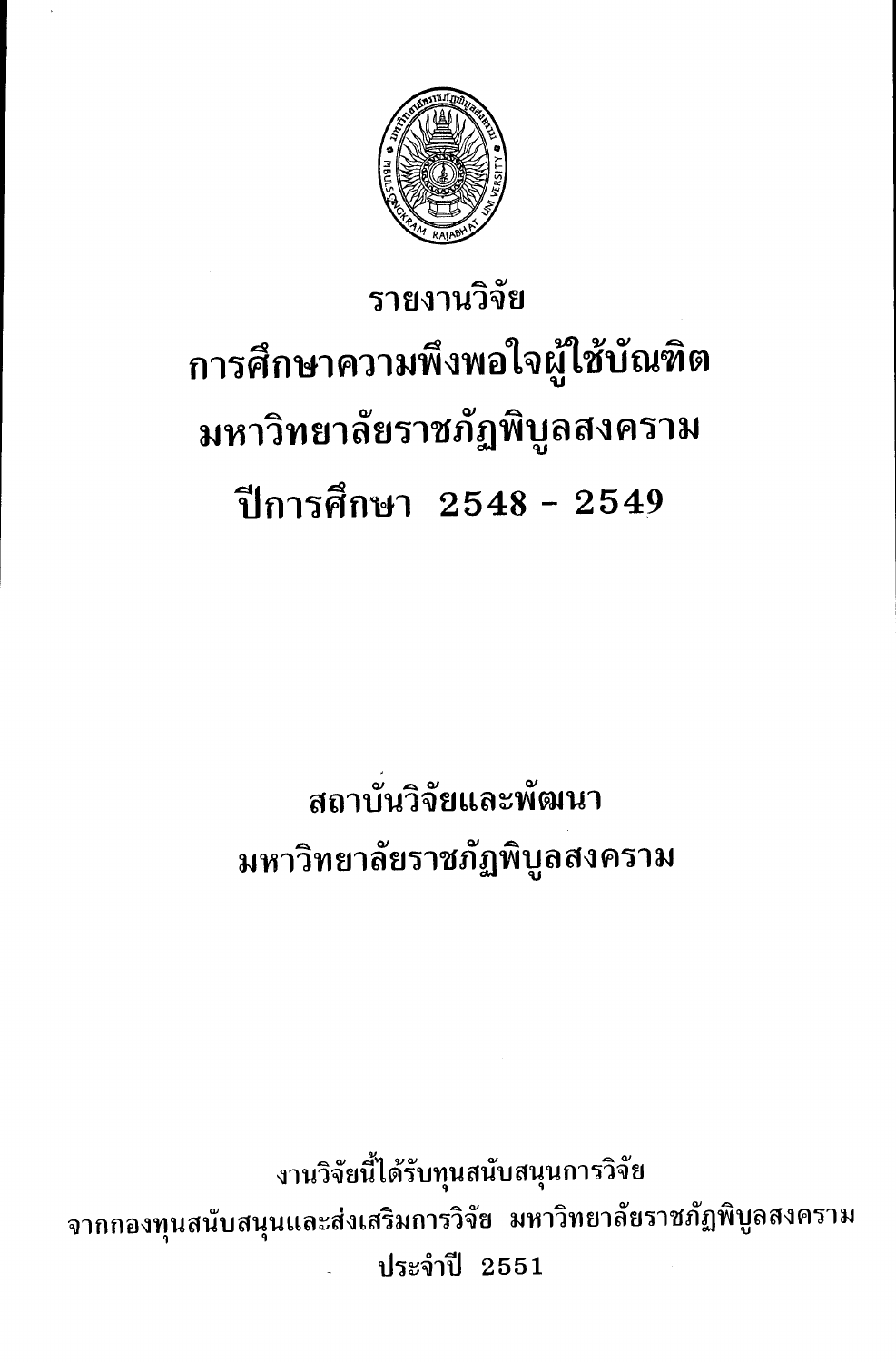## <u>ำเทคัดย่อ</u>

การวิจัยเชิงสำรวจเพื่อศึกษาความพึงพอใจของผู้ใช้บัณฑิตที่มีต่อบัณฑิตมหาวิทยาลัยราชภัฏ พิบูลสงคราม ปีการศึกษา 2548 - 2549 มีวัตถุประสงค์ในการศึกษาความพึงพอใจของหัวหน้า หน่วยงานที่เป็นผู้ใช้บัณฑิต และคุณภาพในการปฏิบัติงานของบัณฑิต ประชากรที่ใช้ในการศึกษา คือ หัวหน้า หรือผู้บังคับบัญชาของหน่วยงาน ทั้งภาครัฐ เอกชน และรัฐวิสาหกิจที่มีบัณฑิตของ มหาวิทยาลัยปฏิบัติงานอยู่ เครื่องมือที่ใช้ คือ แบบสอบถามความพึงพอใจของผู้ใช้บัณฑิตที่มีต่อ บัณฑิตมหาวิทยาลัยราชภัฏพิบูลสงคราม พ.ศ. 2548 – 2549 - ซึ่งทำการเก็บข้อมูลโดยการส่ง แบบสอบถามทางไปรษณีย์

ผลการศึกษา พบว่า หัวหน้างานหรือผู้บังคับบัญชามีความพึงพอใจในระดับสูง ร้อยละ 78.6 ต่อการปฏิบัติงานของบัณฑิตมหาวิทยาลัยราชภัฏพิบูลสงคราม และเห็นว่าบัณฑิตปฏิบัติงานที่ ได้รับมอบหมายให้สำเร็จเรียบร้อยภายในเวลาที่กำหนดอย่างเป็นอย่างดี ร้อยละ 80.6 รวมทั้ง ผู้ใช้บัณฑิตมีความพึ่งพอใจมาก ร้อยละ 70.2 ต่อคุณลักษณะของบัณฑิตมหาวิทยาลัยราชภัฏ พิบูลสงครามในด้านความสามารถทางวิชาการตามลักษณะงานในสาขานั้น ๆ ด้านความรู้ ความสามารถพื้นฐานที่ส่งผลต่อการทำงาน, แจะด้านคุณธรรม จริยธรรม และจรรยาบรรณใน วิชาชีพ โดยเฉพาะในเรื่องความซื่อสัตย์ สุจริต มีความรับผิดชอบ และตรงต่อเวลา มีความสุภาพ อ่อนน้อมถ่อมตน มีระเบียบวินัย และสามารถปรับตัวให้เข้ากับผู้อื่นและสิ่งแวดล้อมได้เป็นอย่างดี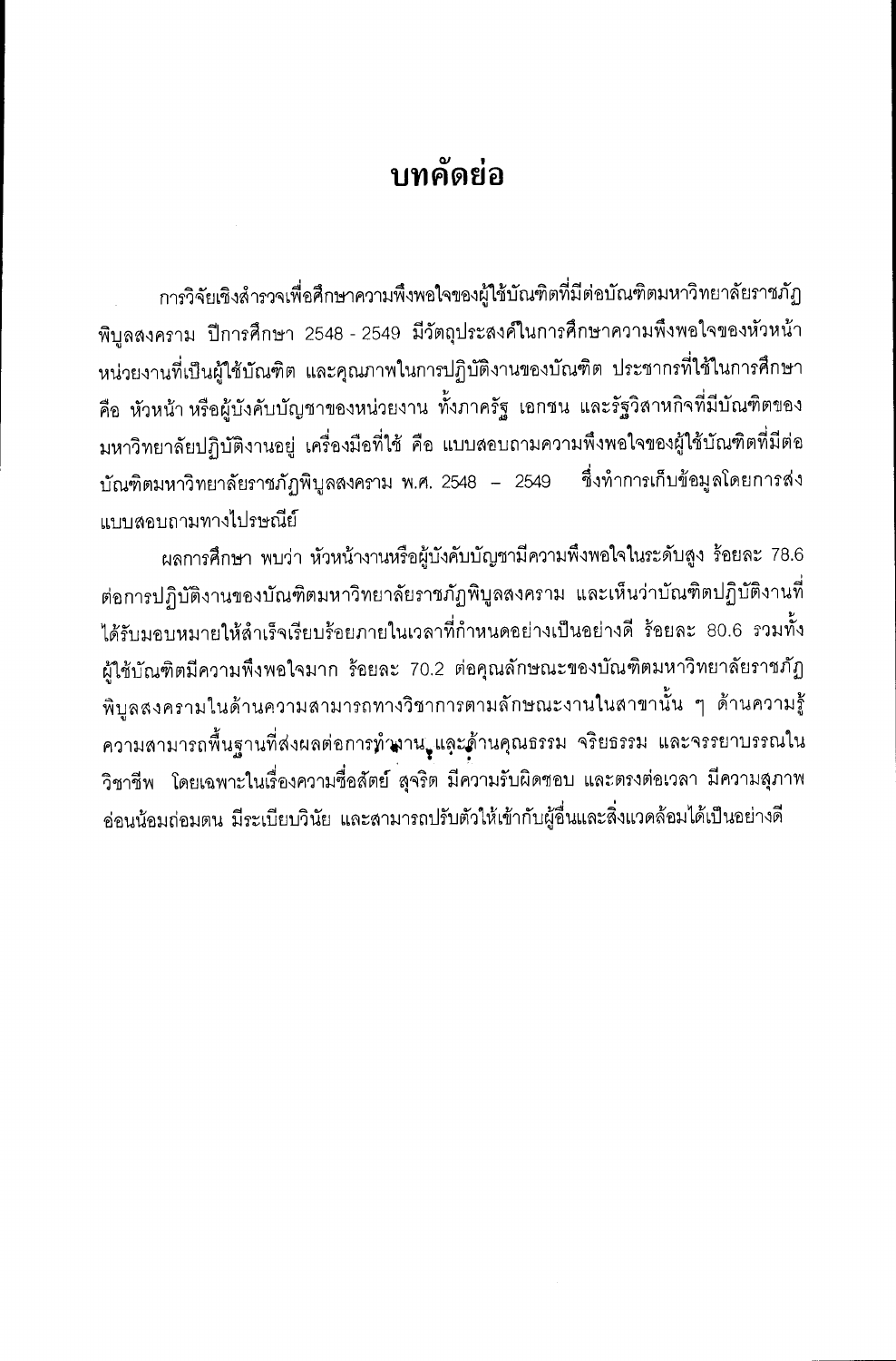#### Abstract

The survey research on employers' satisfaction toward the Rajabhat Pibulsongkram University Graduates of 2005 — 2006 academic year was performed. The objective of the research was to study employer's attitude on the job performance quality of Rajabhat Pibulsongkram University Graduates. The population of this study were principals or heads of the government and private organization who had Rajabhat Pibulsongkram University Graduates on job. The research instruments, questionares on employers satisfaction toward the Rajabhat Pibulsongkram University Graduates, were mailed to employers.

The result showed that employer's attitude toward the performance of Rajabhat Pibulsongkram University Graduates were pleasurable at the highest rating. Seventy eight point six percentage and 80.6 % of employers had satisfied with graduates performance in the aspect of work completion in time. Seventy point two percentage of employers had satisfied with the quality of graduates on competence, morale and personality aspects including honesty, community responsibility, respectability, politeness, well relationships and good adjustability to others and to environment.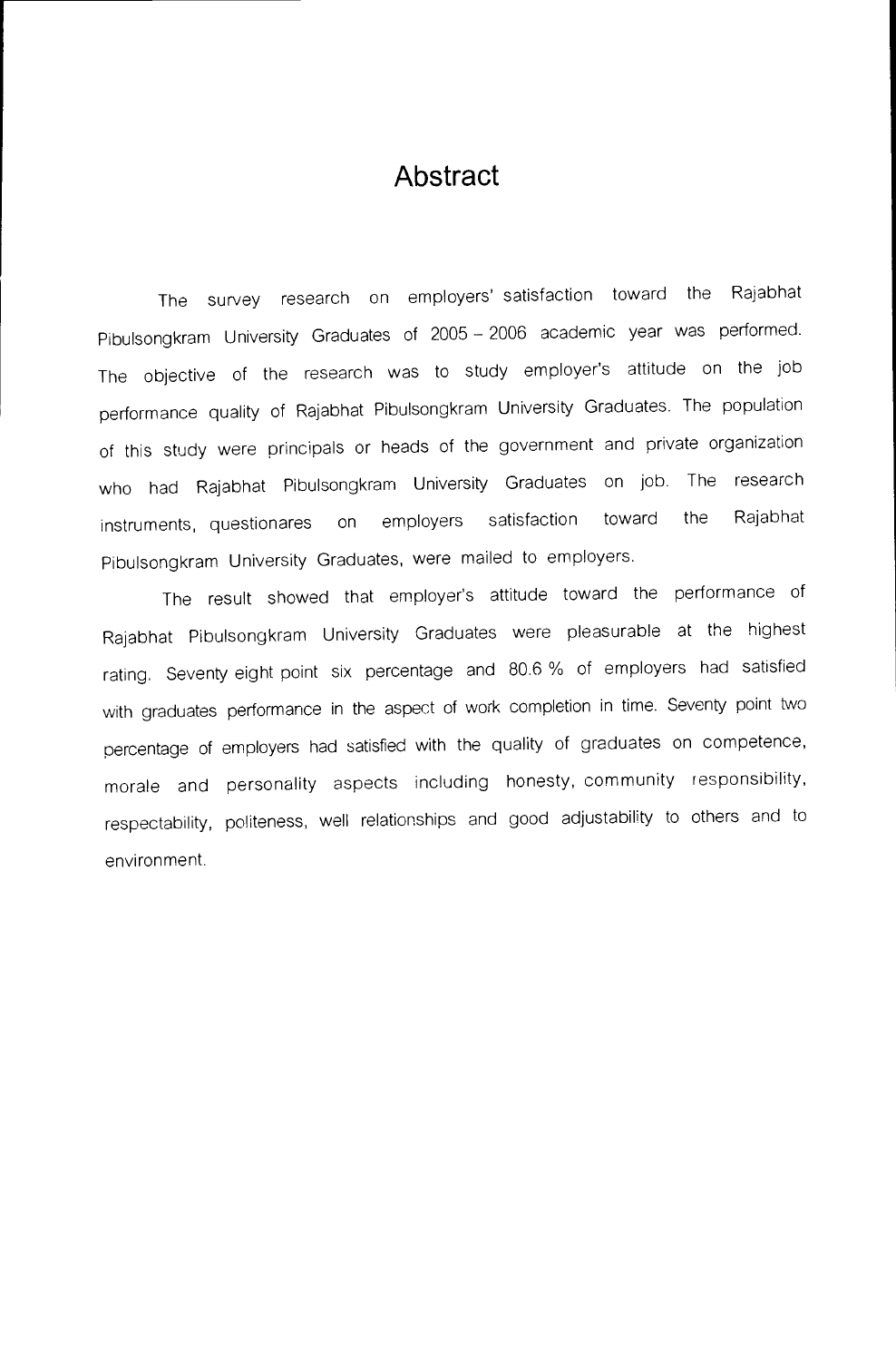## ้คำนำ

้มหาวิทยาลัยราชภัฏพิบูลสงคราม เป็นสถาบันอุดมศึกษาที่มุ่งมั่นพัฒนาคนให้เป็นกำลังคน ที่มีคุณภาพของประเทศชาติมาหลายทศวรรษ และมีบัณฑิตที่สำเร็จการศึกษาจากมหาวิทยาลัย ราชภัฏพิบูลสงครามกระจายอยู่ทั่วทุกภูมิภาคของประเทศไทย ดังนั้น การติดตามผลความพึงพอใจ ของผู้ใช้บัณฑิตมหาวิทยาลัยราชภัฏพิบูลสงคราม ประจำปีการศึกษา 2548 – 2549 จึงเป็นภารกิจ ้สำคัญอย่างหนึ่งของมหาวิทยาลัยราชภัฦพิบูลสงคราม ที่เป็นการติดตามคุณภาพของบัณฑิตที่ ลำเร็จการศึกษาจากมหาวิทยาลัยและออกไปรับใช้สังคม ซึ่งจะเป็นดัชนีบ่งชี้ และประกันคุณภาพ ในการจัดการศึกษาของสถาบัน ผลการวิเคราะห์ที่ได้จะนำมาซึ่งการปรับปรุง พัฒนากระบวนการ ้จัดการศึกษาของสถาบันให้สามารถพัฒนากำลังคนให้กับประเทศชาติ สนองตอบต่อความต้องการ ของสังคมได้อย่างดียิ่งขึ้นไป

สถาบันวิจัยและพัฒนา มหาวิทยาลัยราชภัฏพิบูลสงคราม ขอขอบคุณคณาจารย์ นักศึกษา และบุคลากรทุกฝ่ายที่มีส่วนร่วมในการเก็บข้อมูล และเจ้าหน้าที่ของสถาบันวิจัยและพัฒนาทุกท่าน ที่ทำให้การวิจัยนี้ลำเร็จผลด้วยดี และขอขอบคุณมหาวิทยาลัยราชภัฏพิบูลสงครามที่ให้ทุนสนับสนุน การวิจัยในครั้งนี้

| คณะผู้วิจัย | รศ.ดร.อุไรวรรณ | วิจารณกุล    |
|-------------|----------------|--------------|
|             | ผศ.ปถมา        | เอี่ยมสอาด   |
|             | ดร.ผ่องลักษม์  | จิตต์การุญ   |
|             | นางสมศรี       | จินตนสนธิ    |
|             | นางดารณี       | ทองสีเข้ม    |
|             | นายโชคชัย      | น้อยกลิ่น    |
|             | นางจิตรา       | มีคำ         |
|             | นางญาดา        | ทองโพธิ์เล็น |
|             | นายพันธ์ศักดิ์ | เพชรรัตน์    |
|             | นางสาวนุชจรี   | บัวประทม     |

#### สถาบันวิจัยและพัฒนา มหาวิทยาลัยราชภัฏพิบูลสงคราม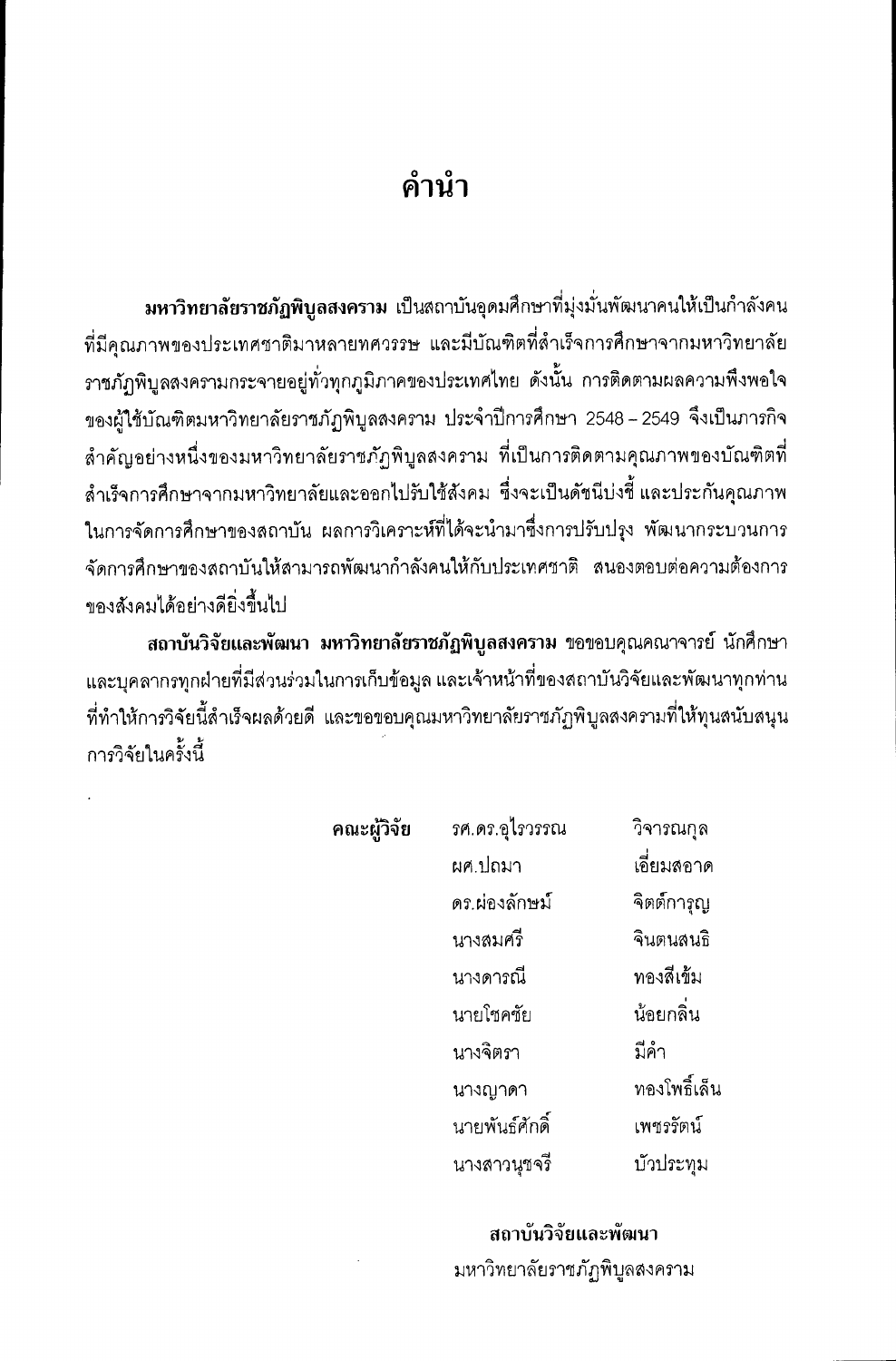# สารบัญ

|                                                 | หน้า           |
|-------------------------------------------------|----------------|
| บทคัดย่อ                                        |                |
| Abstract                                        |                |
| คำนำ                                            |                |
| สารบัญ                                          |                |
| สารบัญตาราง                                     |                |
| บทที่ 1 บทนำ                                    | 1              |
| ความเป็นมา                                      | $\mathbf 1$    |
| วัตถุประสงค์ของการวิจัย                         | $\overline{c}$ |
| ขอบเขตการวิจัย                                  | $\overline{c}$ |
| นิยามศัพท์เฉพาะ                                 | $\overline{c}$ |
| ประโยชน์ที่จะได้รับ                             | 3              |
| บทที่ 2 เอกสารและงานวิจัยที่เกี่ยวข้อง          | $\overline{4}$ |
| ทฤษฎีที่เกี่ยวข้องกับความพึงพอใจในการปฏิบัติงาน | $\overline{4}$ |
| คุณสมบัติของบัณฑิต                              | 5              |
| ลักษณะการปฏิบัติงานที่ดีของพนักงาน              | $\overline{7}$ |
| งานวิจัยที่เกี่ยวข้อง                           | $\mathcal{G}$  |
| บทที่ 3 วิธีดำเนินการวิจัย                      | 12             |
| ประชากร                                         | 12             |
| กลุ่มตัวอย่าง                                   | 12             |
| เครื่องมือที่ใช้ในการวิจัย                      | 12             |
| การเก็บรวบรวมข้อมูล                             | 13             |
| การวิเคราะห์ข้อมูล                              | 13             |
| ้เกณฑ์การให้คะแนนค่าเฉลีย                       | 13             |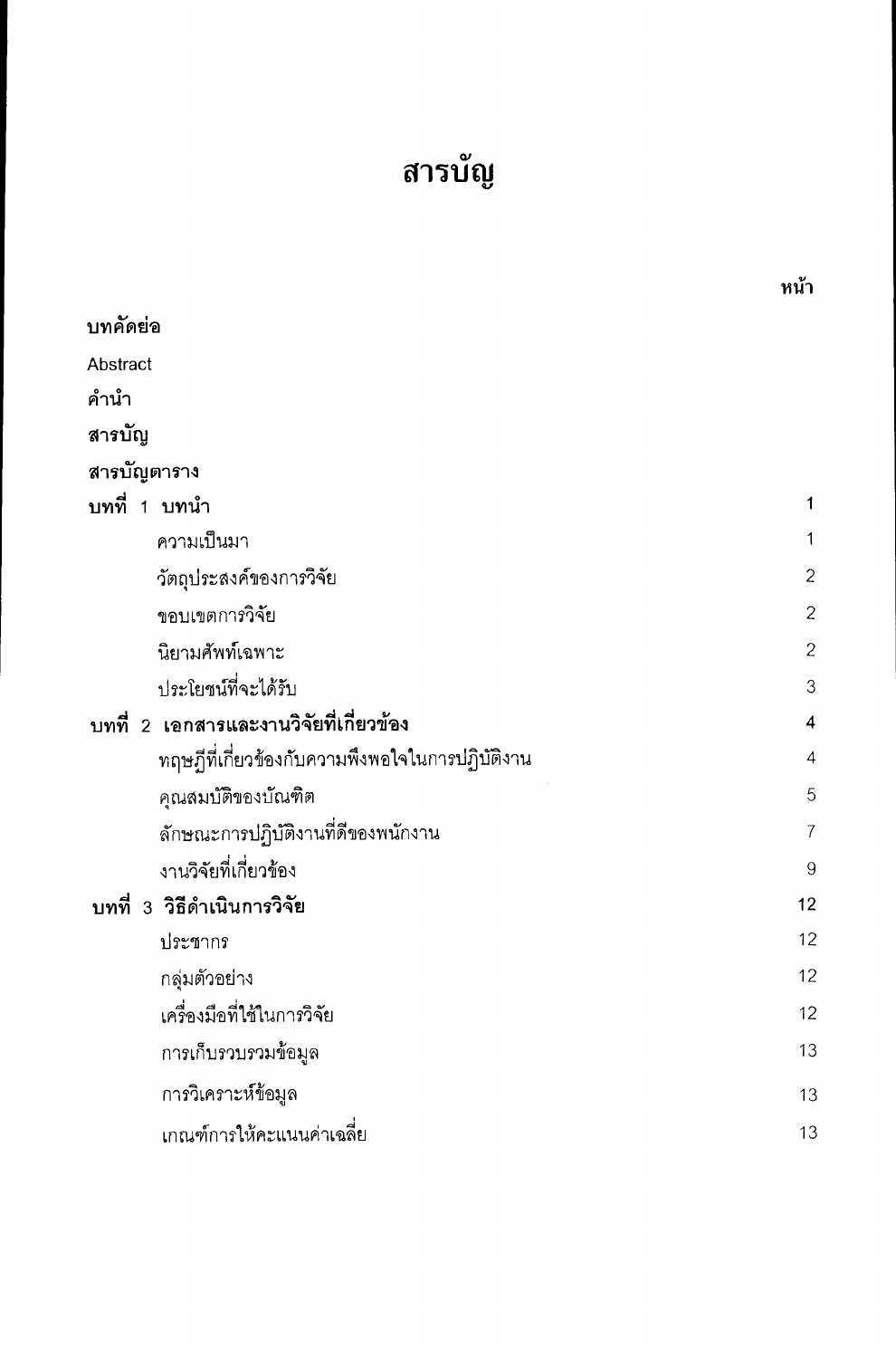## สารบัญ (ต่อ)

|                                                                      | หน้า |
|----------------------------------------------------------------------|------|
| บทที่ 4 ผลการวิจัย                                                   | 14   |
| ้ตอนที่ 1 ข้อมูลทั่วไปของผู้ตอบแบบสอบถาม                             | 14   |
| ้ตอนที่ 2 ความพึงพอใจต่อการปฏิบัติงานของบัณฑิตมหาวิทยาลัยราชภัฏพิบูล |      |
| สงคราม พ.ศ. 2548 - 2549                                              | 19   |
| บทที่ 5 สรุป อภิปราย และข้อเสนอแนะ                                   | 31   |
| ี่สรุป                                                               | 31   |
| อภิปราย                                                              | 32   |
| ข้อเสนอแนะ                                                           | 33   |
| ิบรรณานุกรม                                                          |      |
| ิภาคผนวก                                                             |      |

## \* แบบสอบถาม "ควา<mark>มพึงพอใจของผู้ใช้บัณฑิตที่มีต่อบัณฑิตมหาวิทยาลัยราชภัฏ</mark>

พิบูลสงคราม พ.ศ. 2548 - 2549"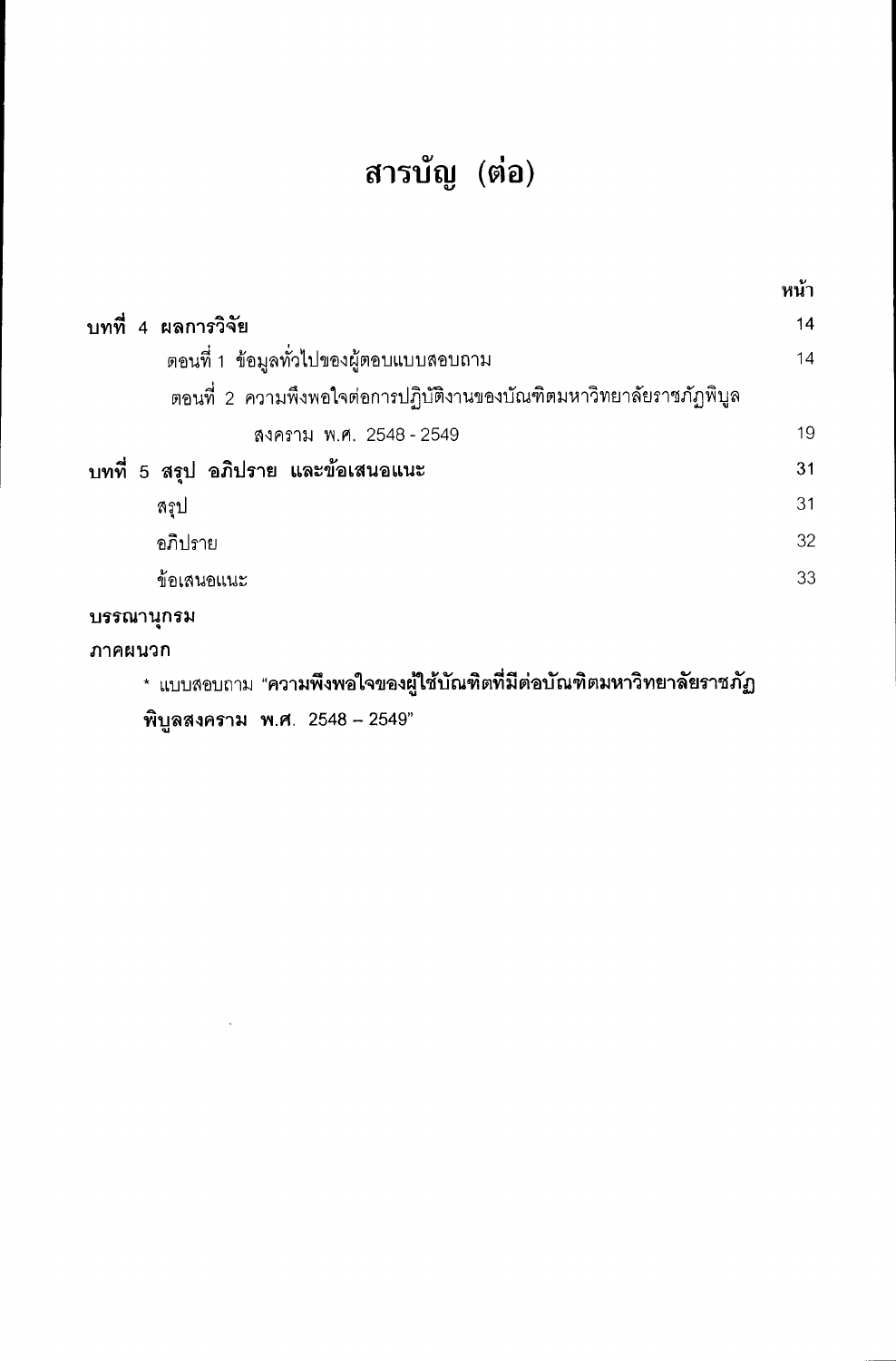## สารบัญตาราง

| ตารางที่ |                                                                              | หน้า |
|----------|------------------------------------------------------------------------------|------|
| 4.1      | สถานภาพของผู้ตอบแบบสอบถาม                                                    | 14   |
| 4.2      | หน่วยงานของผู้ใช้บัณฑิตมหาวิทยาลัยราชภัฏพิบูลสงคราม พ.ศ. 2548 - 2549         | 15   |
| 4.3      | การรู้จักหรือความคุ้นเคยระหว่างหัวหน้างานหรือผู้บังคับบัญชาที่เป็นผู้ตอบ     |      |
|          | แบบสอบถามกับบัณฑิตของมหาวิทยาลัยราชภัฏพิบูลสงคราม พ.ศ. 2548 - 2549           | 16   |
| 4.4      | ระยะเวลาในการปฏิบัติงานของหัวหน้างานหรือผู้บังคับบัญชาที่เป็นผู้ตอบแบบสอบถาม | 17   |
| 4.5      | ระยะเวลาในการปฏิบัติงานของบัณฑิตมหาวิทยาลัยราชภัฏพิบูลสงคราม                 |      |
|          | พ.ศ. 2548 - 2549                                                             | 17   |
| 4.6      | งานที่บัณฑิตได้ปฏิบัติตรงกับสาขาวิชาที่สำเร็จการศึกษาจากมหาวิทยาลัยราชภัฏ    |      |
|          | พิบูลสงคราม พ.ศ. 2548 - 2549                                                 | 18   |
| 4.7      | ความคิดเห็นของผู้ใช้บัณฑิตที่มีต่อการปฏิบัติงานของบัณฑิต                     |      |
|          | มหาวิทยาลัยราชภัฏพิบูลสงคราม พ.ศ. 2548– 2549 จำแนกตามความถี่ในการ            |      |
|          | ปฏิบัติงานที่ได้รับมอบหมายให้ลำเร็จภายในเวลาที่กำหนด                         | 19   |
| 4.8      | ความคิดเห็นของผู้ใช้บัณฑิตที่มีต่อการปฏิบัติงานของบัณฑิตมหาวิทยาลัยราชภัฏ    |      |
|          | พิบูลสงคราม พ.ศ. 2548–2549 จำแนกตามความถี่ในการปฏิบัติงานของ                 |      |
|          | บัณฑิตที่เกิดความผิดพลาด                                                     | 20   |
| 4.9      | ความคิดเห็นของผู้ใช้บัณฑิตที่มีต่อการปฏิบัติงานของบัณฑิต มหาวิทยาลัยราช      |      |
|          | ภัฏพิบูลสงคราม พ.ศ. 2548–2549 จำแนกตามความเชี่ยวชาญของบัณฑิตใน               |      |
|          | ลาขาวิชาที่ลำเร็จมา                                                          | 21   |
| 4.10     | ความพึงพอใจของผู้ใช้บัณฑิตที่มีต่อการปฏิบัติงานของ บัณฑิตมหาวิทยาลัยราชภัฏ   |      |
|          | พิบูลสงคราม พ.ศ. 2548–2549                                                   | 22   |
| 4.11     | ความพึงพอใจของผู้ใช้บัณฑิตที่มีต่อการปฏิบัติงานของบัณฑิตมหาวิทยาลัยราชภัฏ    |      |
|          | พิบูลสงคราม พ.ศ. 2548 – 2549 จำแนกตามคณะ/ โปรแกรมวิชา และ                    |      |
|          | ภาคการศึกษา                                                                  | 23   |
| 4.12     | ความพึงพอใจเกี่ยวกับคุณลักษณะของบัณฑิตจากมหาวิทยาลัยราชภัฏพิบูล              |      |
|          | สงคราม                                                                       | 28   |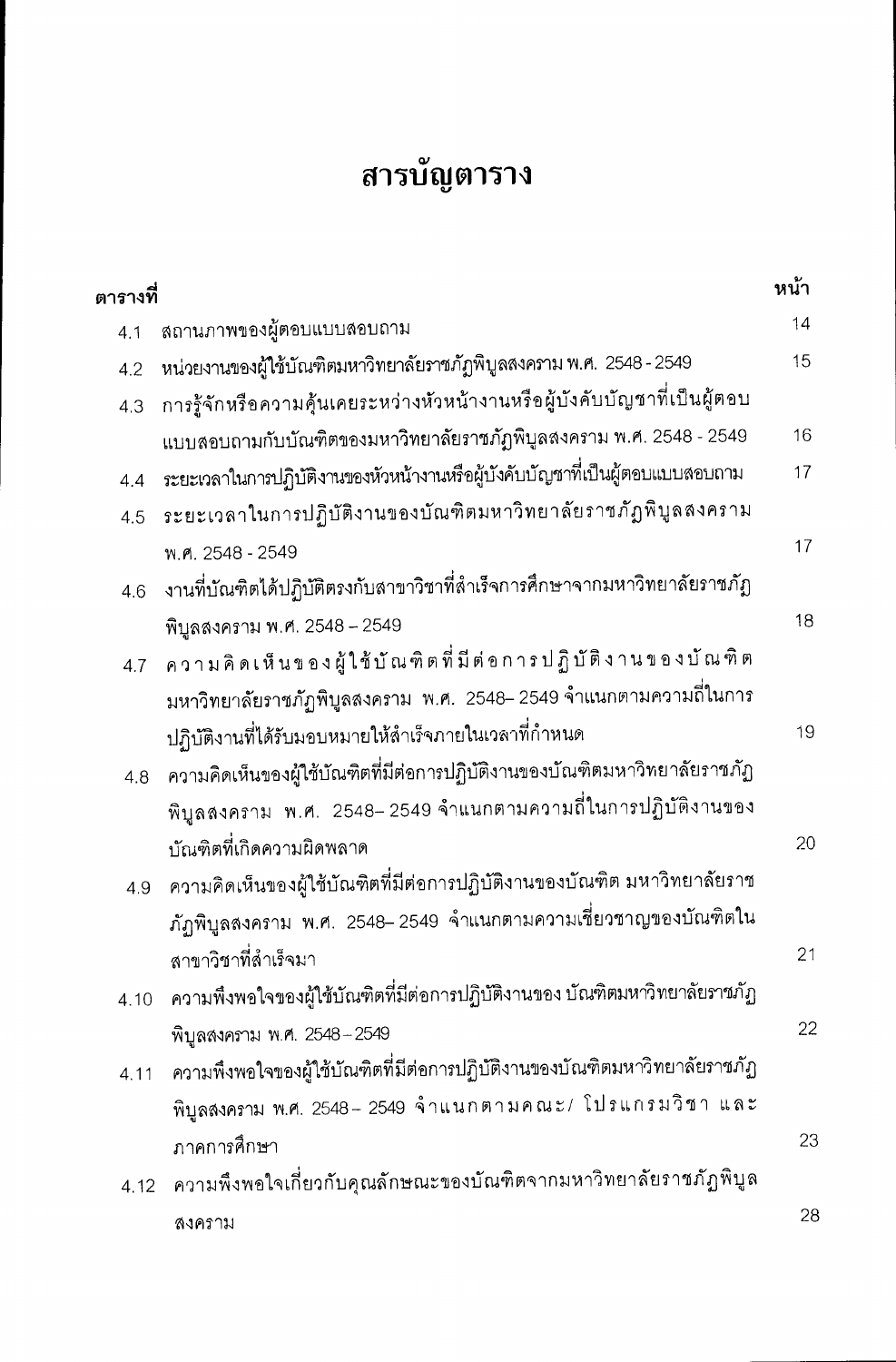# บทที่ 1 <u>ำเทน</u>ำ

#### ความเป็นมา

การผลิตบัณฑิต ถือเป็นภารกิจที่สำคัญอย่างยิ่งของมหาวิทยาลัยราชภัฏพิบูลสงคราม ในการมุ่งเน้นผลิตบัณฑิตสาขาต่าง ๆ ที่มีคุณภาพ และคุณธรรม เพื่อตอบสนองต่อความต้องการ ของท้องถิ่นและประเทศ โดยในแผนยุทธศาสตร์ของมหาวิทยาลัยได้มีการกำหนดคุณลักษณะบัณฑิต ที่พึงประสงค์ การพัฒนาปรับปรุงหลักสูตรและสื่อการเรียน การประกันคุณภาพการศึกษา การจัดการ เรียนรู้ที่เน้นผู้เรียนเป็นลำคัญ การส่งเสริมและสร้างโอกาสในการศึกษาต่าง ๆ ให้กับผู้ด้อยโอกาส และคนพิการ และการบริหารจัดการการเรียนรู้ด้วยวิธีการหลากหลายรูปแบบ ซึ่งสอดคล้องกับ พระราชบัญญัติการศึกษาแห่งชาติ พ.ศ. 2542 ที่กำหนดให้ "การศึกษาไทยจะเป็นไปเพื่อพัฒนา คนไทยให้เป็นคนดี เก่ง มีความสุข สนุกกับการเรียนรู้ สามารถเรียนรู้และพัฒนาตนเองได้ตลอด ชีวิตเต็มตามศักยภาพ มีสิทธิและโอกาสเสมอกันในการรับการศึกษาขั้นพื้นฐานที่มีคุณภาพ ไม่ น้อยกว่า 12 ปี โดยรัฐไม่เก็บค่าใช้จ่าย สามารถศึกษาได้ตลอดเวลา มีความสามารถในการ ประกอบการ" (สำนักงานปฏิรูปการศึกษา, 2544 : 7) และจากข้อบัญญัติดังกล่าว ส่งผลให้ระบบ การจัดการศึกษาของไทยในปัจจุบันเกิดการพัฒนาอย่างต่อเนื่อง รวมถึง การพัฒนาคน เพื่อเข้า สู่การแข่งขันในตลาดแรงงานมากขึ้น ทำให้ประเทศเกิดการพัฒนาอย่างไม่หยุดยั้ง ด้วยเหตุนี้ จึงเห็น ได้ว่าสถานศึกษาต่าง ๆ มีความมุ่งมั่นและพยายามปรับปรุงหลักสูตรการเรียนการสอนให้ทันต่อ สภาพการณ์ที่เปลี่ยนแปลงในปัจจุบันมากที่สุด และยังได้มีการนำเอาเทคโนโลยีใหม่ ๆ มาใช้ ประกอบการเรียนการสอนให้มีประสิทธิภาพและมีประสิทธิผลมากขึ้น

ทั้งนี้ จากสภาพเศรษฐกิจ สังคม และการเมืองที่เปลี่ยนไปอย่างรวดเร็ว ได้ส่งผลกระทบต่อ ชีวิตความเป็นอยู่ของคนในสังคมอย่างมาก เกิดการแข่งขันกันในการดำรงชีวิตให้อยู่ในสังคมอย่าง สงบสุข ทำให้บัณฑิตที่สำเร็จการศึกษาใหม่ต้องพยายามขวนขวายหางานทำกันมากขึ้น ซึ่งในปีการศึกษา 2548 – 2549 บัณฑิตของมหาวิทยาลัยราชภัฏพิบูลสงครามได้ออกไปรับใช้สังคม และทำงานใน หน่วยงานต่าง ๆ ทั้งภาครัฐและเอกชนเป็นจำนวนมาก และด้วยเจตนารมณ์ที่มุ่งจะผลิตบัณฑิตที่มี คุณภาพและคุณธรรมเพื่อออกไปรับใช้สังคม มหาวิทยาลัยราชภัฏพิบูลสงครามจึงได้ดำเนินการศึกษา ความพึงพอใจของผู้ใช้บัณฑิต เพื่อให้ได้มาซึ่งข้อมูลที่จะเป็นประโยชน์อย่างยิ่งต่อการวางแผนการ จัดการศึกษา และการผลิตบัณฑิตของมหาวิทยาลัยให้มีประสิทธิภาพต่อไป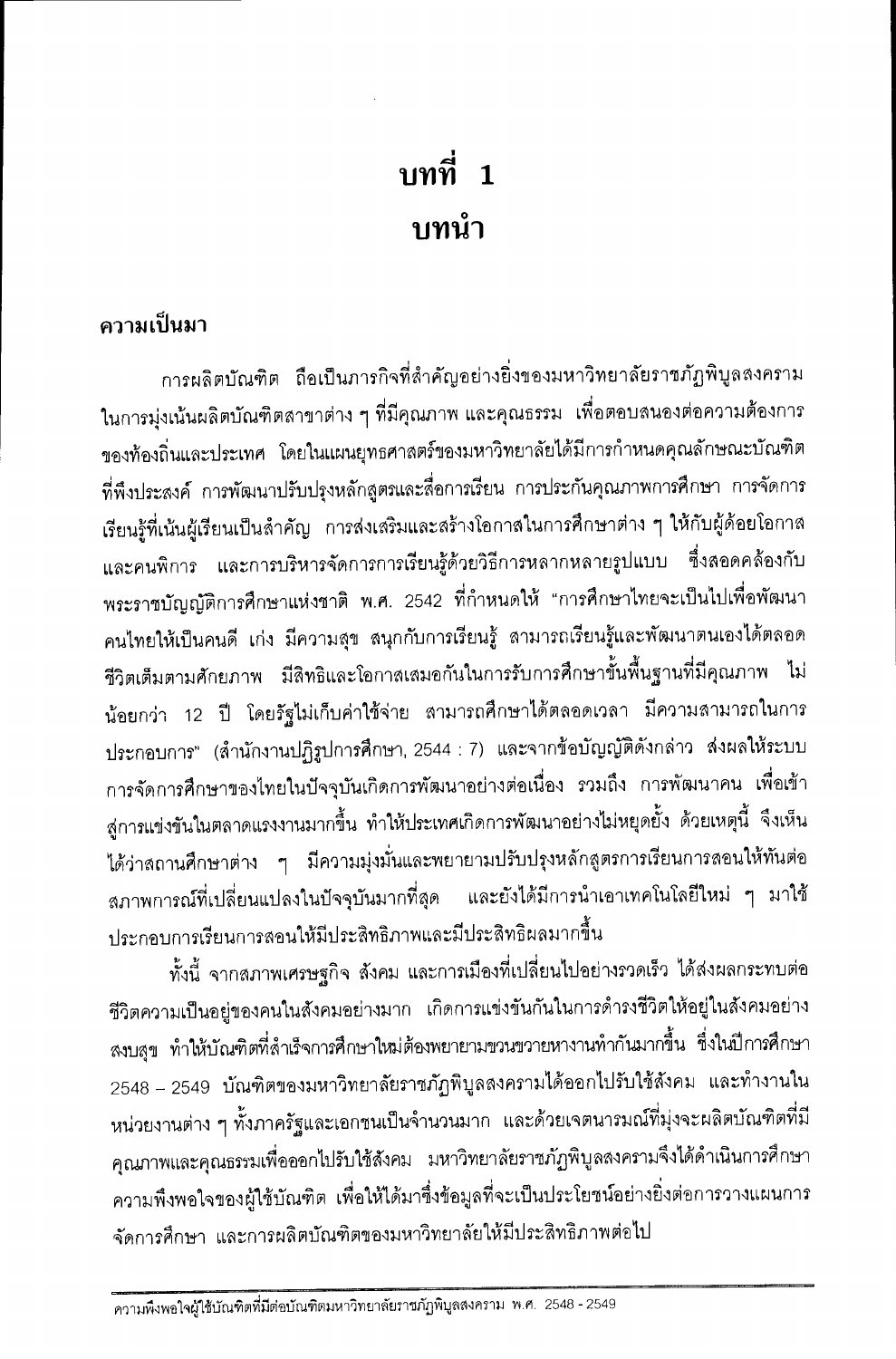#### วัตถุประสงค์ของการวิจัย

เพื่อศึกษาความพึงพอใจของผู้ใช้บัณฑิตที่มีต่อการปฏิบัติงาน และคุณลักษณะต่าง ๆ ของ บัณฑิตมหาวิทยาลัยราชภัฏพิบูลสงคราม ปีการศึกษา 2548 - 2549

#### ขอบเขตการวิจัย

การวิจัยครั้งนี้ ศึกษาเฉพาะผู้บังคับบัญชา หัวหน้างาน หรือหัวหน้าหน่วยงานต่าง ๆ ทั้งภาครัฐ รัฐวิสาหกิจ และเอกชน ที่เป็นผู้ใช้บัณฑิตของมหาวิทยาลัยราชภัฏพิบูลสงครามที่สำเร็จการศึกษา ปีการศึกษา 2548 - 2549

ตัวแปรที่ศึกษา ได้แก่ ความพึงพอใจที่มีต่อการปฏิบัติงาน และความพึงพอใจที่มีต่อ คุณลักษณะต่าง ๆ ของบัณฑิต

### บิยามศัพท์เฉพาะ

| บัณฑิต                     | หมายถึง | ผู้ลำเร็จการศึกษาจากมหาวิทยาลัยราชภัฏ      |
|----------------------------|---------|--------------------------------------------|
|                            |         | พิบูลสงคราม ประจำปีการศึกษา 2548 - 2549    |
| ผู้ใช้บัณฑิต               | หมายถึง | หัวหน้างาน หรือหัวหน้าสถานประกอบการ ทั้ง   |
|                            |         | ภาครัฐ รัฐวิสาหกิจ และเอกชนที่มีบัณฑิตของ  |
|                            |         | มหาวิทยาลัยราชภัฏพิบูลสงคราม ปีการศึกษา    |
|                            |         | 2548 - 2549 ปฏิบัติงานอยู่                 |
| คุณลักษณะของบัณฑิต หมายถึง |         | คุณลักษณะของบัณฑิตที่เป็นที่อันพึงประสงค์  |
|                            |         | และเหมาะสมต่อการปฏิบัติงาน ได้แก่ ด้านความ |
|                            |         | สามารถทางวิชาการตามลักษณะงานในสาขานั้น ๆ   |
|                            |         | ด้านความรู้ความสามารถพื้นฐานที่ส่งผลต่อ    |
|                            |         | การทำงาน และด้านคุณธรรม จริยธรรม และ       |
|                            |         | จรรยาบรรณในวิชาชีพ                         |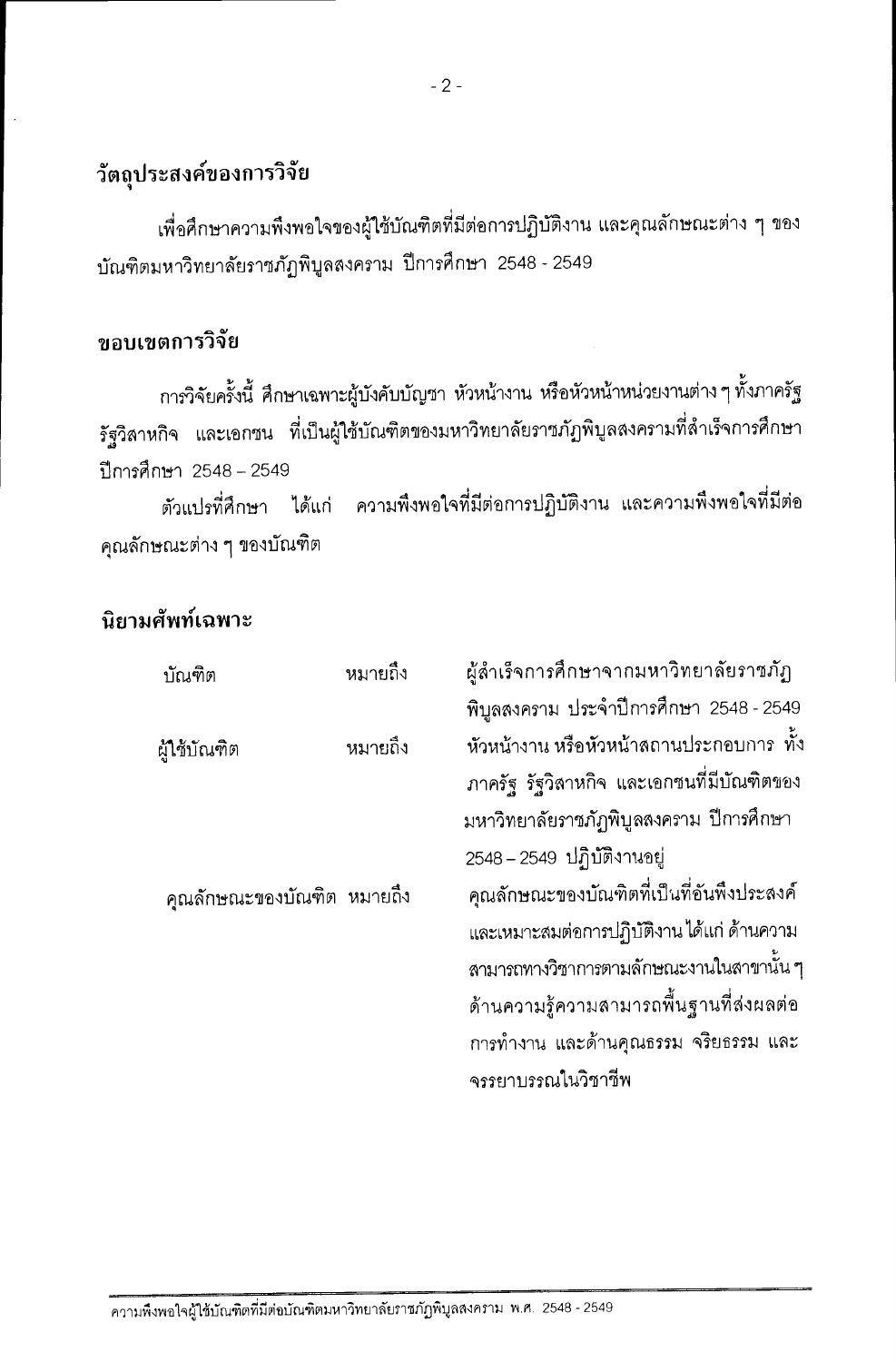### ประโยชน์ที่จะได้รับ

ทำให้ทราบถึงคุณภาพในการปฏิบัติงาน และคุณลักษณะของบัณฑิตที่สำเร็จการศึกษา  $1<sup>1</sup>$ จากมหาวิทยาลัยราชภัฏพิบูลสงคราม ปีการศึกษา 2548 - 2549

2. ได้ข้อมูลเพื่อนำไปใช้เป็นแนวทางในการปรับปรุงพัฒนาคุณภาพ และคุณลักษณะของ บัณฑิตเพื่อเข้าสู่ตลาดแรงงานในอนาคต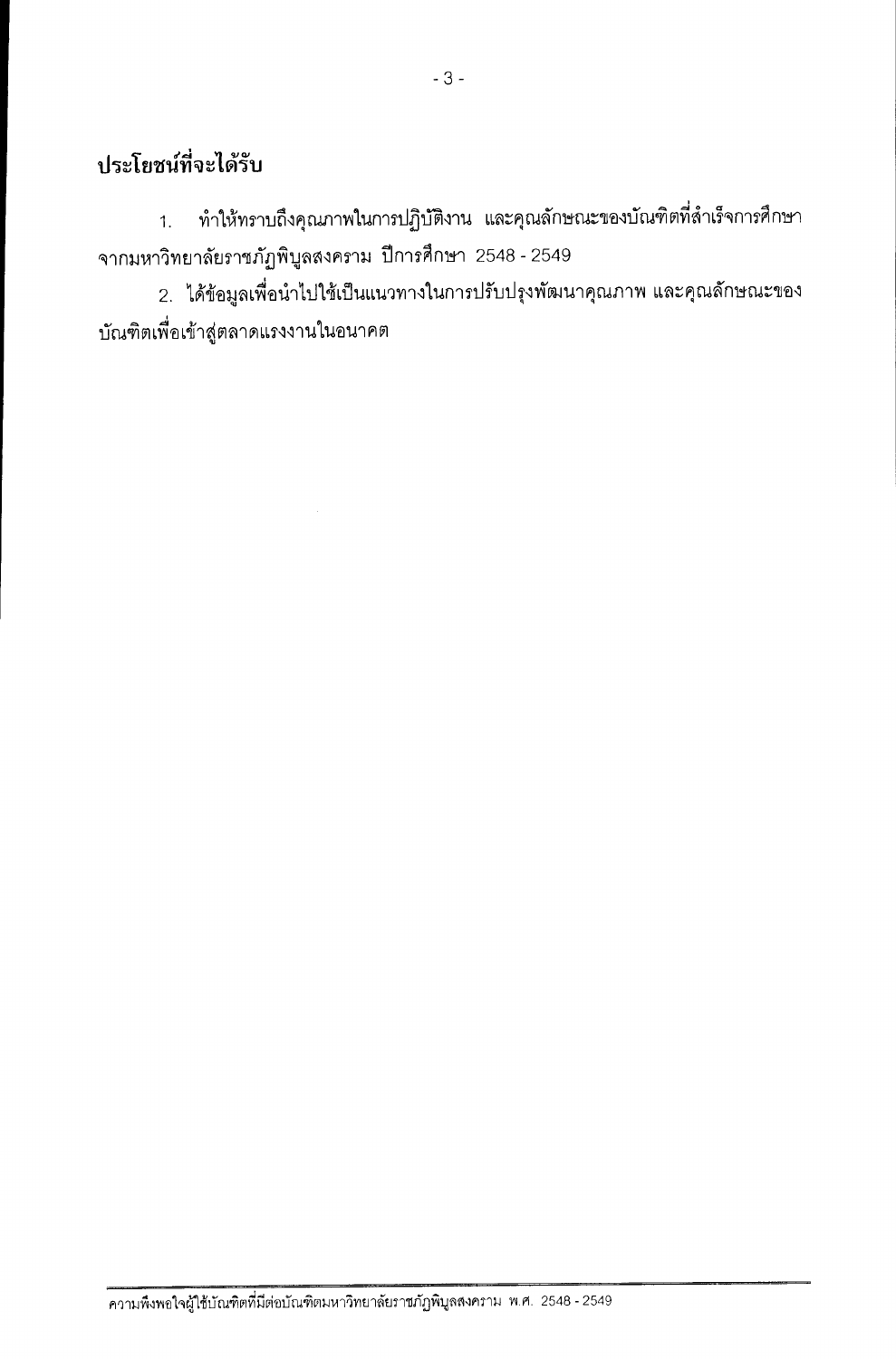# บทที่ 2 เอกสาร และงานวิจัยที่เกี่ยวข้อง

### ทถุษฎีที่เกี่ยวข้องกับความพึงพอใจในการปฏิบัติงาน

Frederick Herzberg (อ้างถึงใน เสถียร แก้วพระปราบ, 2550) ได้เสนอทฤษฎีการจูงใจว่า ้บ้จจัยที่ทำให้เกิดความพึงพอใจในงาน และบัจจัยที่ทำให้เกิดความไม่พึงพอใจในงานนั้นมีความ แตกต่างกันและไม่มีความสัมพันธ์กันเลย ซึ่งมีอยู่ด้วยกัน 2 ปัจจัย คือ **ปัจจัยปฏิเสธ** มีชื่อว่า Hygiene Factors เป็นองค์ประกอบที่ทำให้บุคคลไม่เกิดความพึงพอใจในงาน อย่างไรก็ตาม ้บ้จจัยเหล่านี้ไม่มีผลทำให้ท่าที่ ความรู้สึก หรือทัศนคติเป็นบวก และไม่มีผลทำให้การปฏิบัติงาน มีผลผลิตเพิ่มขึ้น ซึ่งประกอบด้วย เงิน (Money) การนิเทศงาน (Supervision) สถานภาพทาง ้สังคม (Social Status) ความมั่นคง (Security) สภาพการทำงาน (Working condition) นโยบายและการบริหารงาน (Policy and administration) และความสัมพันธ์ระหว่างบุคคล (Interpersonal relation) อีกปัจจัยหนึ่ง คือ **ปัจจัยกระตุ้น หรือปัจจัยจูงใจ** มีชื่อว่า Motivation Factors เป็นปัจจัยเกี่ยวข้องกับงานที่ปฏิบัติมีผลต่อความพึงพอใจในงานโดยตรง และมีผลต่อการ เพิ่มหรือลดผลผลิตของงานด้วย ได้แก่ ลักษณะของงาน (Work Characteristic) การได้รับการยอมรับ นับถือ (Recognition) ความเจริญก้าวหน้า (Advancement) ความเจริญงอกงามที่เป็นไปได้ (Possibility of growth) ความรับผิดชอบ (Responsibility) และความสำเร็จ (Achievement)

ความพึงพอใจในงานถือเป็นคติพื้นฐานของคนที่มีต่องานที่ตนทำ ซึ่งสามารถทราบได้โดยง่าย ้ด้วยการใช้คำถามเป็นเครื่องมือวัดบุคคลนั้นในด้านต่าง ๆ ซึ่งจะให้คำตอบต่าง ๆ เช่น *"ผมรักงานที่ทำมาก แต่เกลียดนาย" เ*จตคติเกี่ยวกับงานส่วนใหญ่ ประกอบด้วยประเด็นแง่มุมดังต่อไปนี้

- 1. ตัวงานเอง (Work itself)
- 2. เงินเดือน ค่าจ้าง (Pay)
- 3 โคกาสความก้าวหน้า (Promotion)
- 4. ได้รับการยอมรับ (Recognition)
- 5. ผลประโยชน์ตอบแทนอื่น (Benefits)
- 6. เงื่อนไขการทำงาน (Working conditions)
- 7. คุณภาพการบังคับบัญชา (Supervision)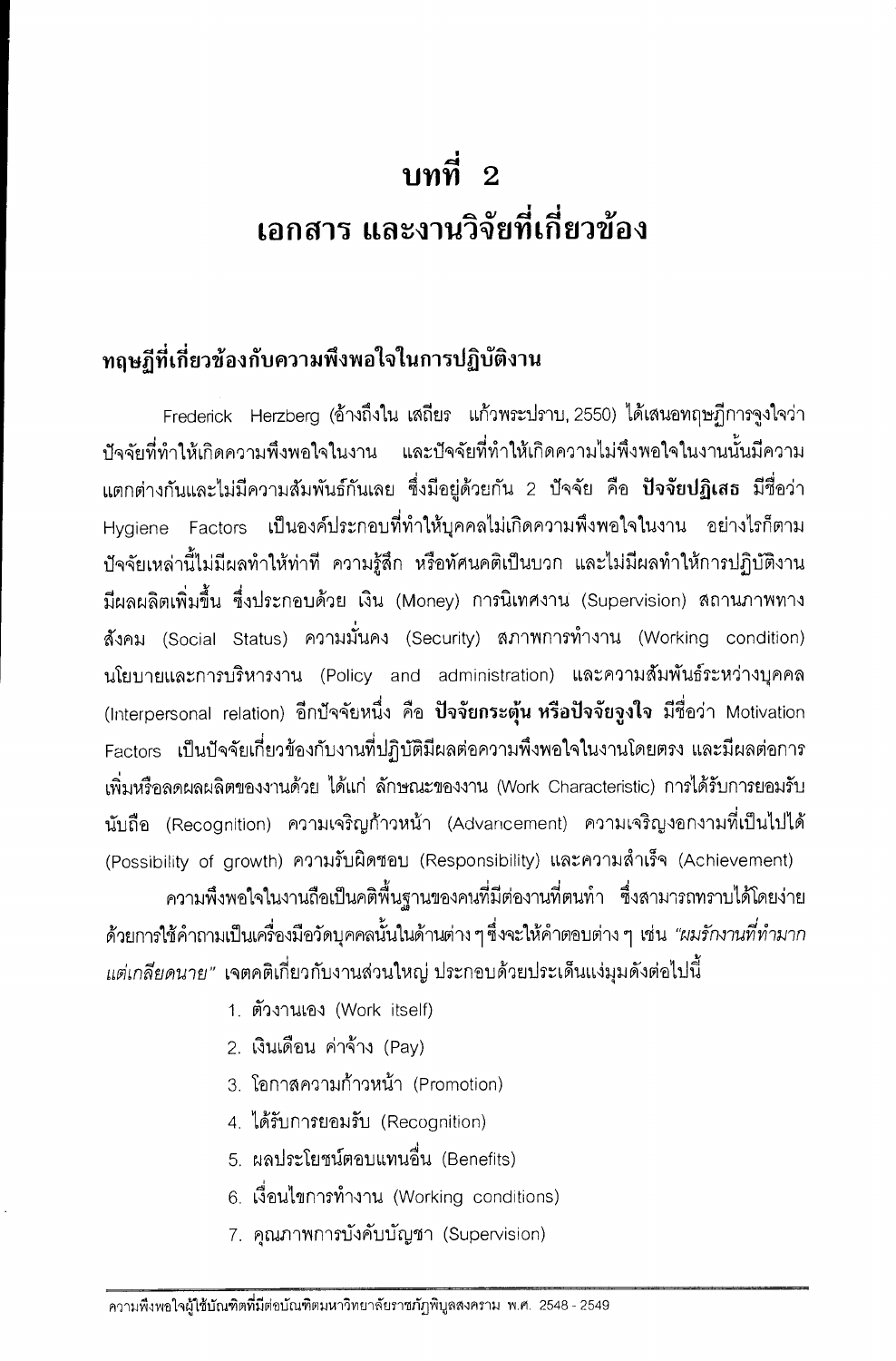- 8. เพื่อนร่วมงาน (Co Workers)
- 9. นโยบายขององค์การ (Organizational Policy)

พนัส หันนาคินทร์ (อ้างถึงใน บุญเสริม จำปาทอง, 2546 : 12) กล่าวว่า การสร้าง ความพึงพอใจและศรัทธาให้เกิดขึ้นในอาชีพของตนนั้น มีวิธีการต่าง ๆ ที่พอจะสรุปได้ดังนี้

1. สร้างความภูมิใจในศักดิ์ศรีแห่งอาชีพ เมื่อผู้ใต้บังคับบัญชามีศักดิ์ศรีและภูมิใจ ในอาชีพของตน ทั้งในด้านที่จะเสริมสร้างความเจริญให้แก่ประเทศชาติ และความเจริญให้แก่ ตนเองแล้ว ความมีน้ำใจที่จะทำงานก็ย่อมที่จะเกิดขึ้น

2. การสร้างให้เกิดความสำนึกในการมีจุดหมายในการทำงานร่วมกัน

3. การช่วยให้ผู้บังคับบัญชาได้บรรลุถึงความสัมฤทธิ์ผล และความไว้วางใจจาก

ผู้บังคับบัญชา

- 4. การได้รับความช่วยเหลือ และไว้วางใจจากผู้บังคับบัญชา
- 5. ความรู้สึกว่าตนเองเป็นส่วนหนึ่งของหมู่คณะ
- 6. การจัดทำที่ทำงานให้เหมาะสมและเอื้ออำนวยต่อการทำงาน

#### คุณสมบัติของบัณฑิต

้ธีระชัย เขมนะสิริ (อ้างถึงใน ชุลีรัตน์ จันทร์เชื้อ, 2545 : 6 - 7) กล่าวว่า การปฏิบัติงาน ขององค์กรต่าง ๆ ทั่วโลกได้ใช้มาตรการดังนี้ เป็นเกณฑ์การบริหารงานและคัดเลือกบุคคล กล่าวคือ ผู้สมัครงานจะต้องมีคุณสมบัติ คือ

1. Helicopter Quality คือ ความสามารถในการที่จะมองเห็น เหตุการณ์ สถานการณ์ หรือปัญหาได้กว้างไกลกว่าปกติเสมือนหนึ่งลงมาจากที่สูง บุคคลผู้มีคุณสมบัติเช่นนี้ ย่อมได้เปรียบ คนคื่นในเมื่อมีความสามารถเห็นการณ์ไกล

2. Power of Analysis คือ ความสามารถในการวิเคราะห์เหตุการณ์ สถานการณ์ หรือปัญหาที่มองเห็นนั้นได้ อีกทั้งจะต้องมีความสามารถในการคาดคะเนได้ด้วยว่า การแก้ปัญหา แต่ละอัน ไม่เกิดปัญหาลูกโซ่ติดตามมา

3. Imagination คือ ความสามารถในเชิงจินตนาการ มีความคิดริเริ่มสร้างสรรค์ มีความคิดฝันในสิ่งใหม่ ๆ ที่น่าสนใจ บุคคลประเภทนี้ มักจะปรารถนาที่จะเห็นความก้าวหน้าอยู่เสมอ เป็นนิจ และไม่ยอมอยู่คงที่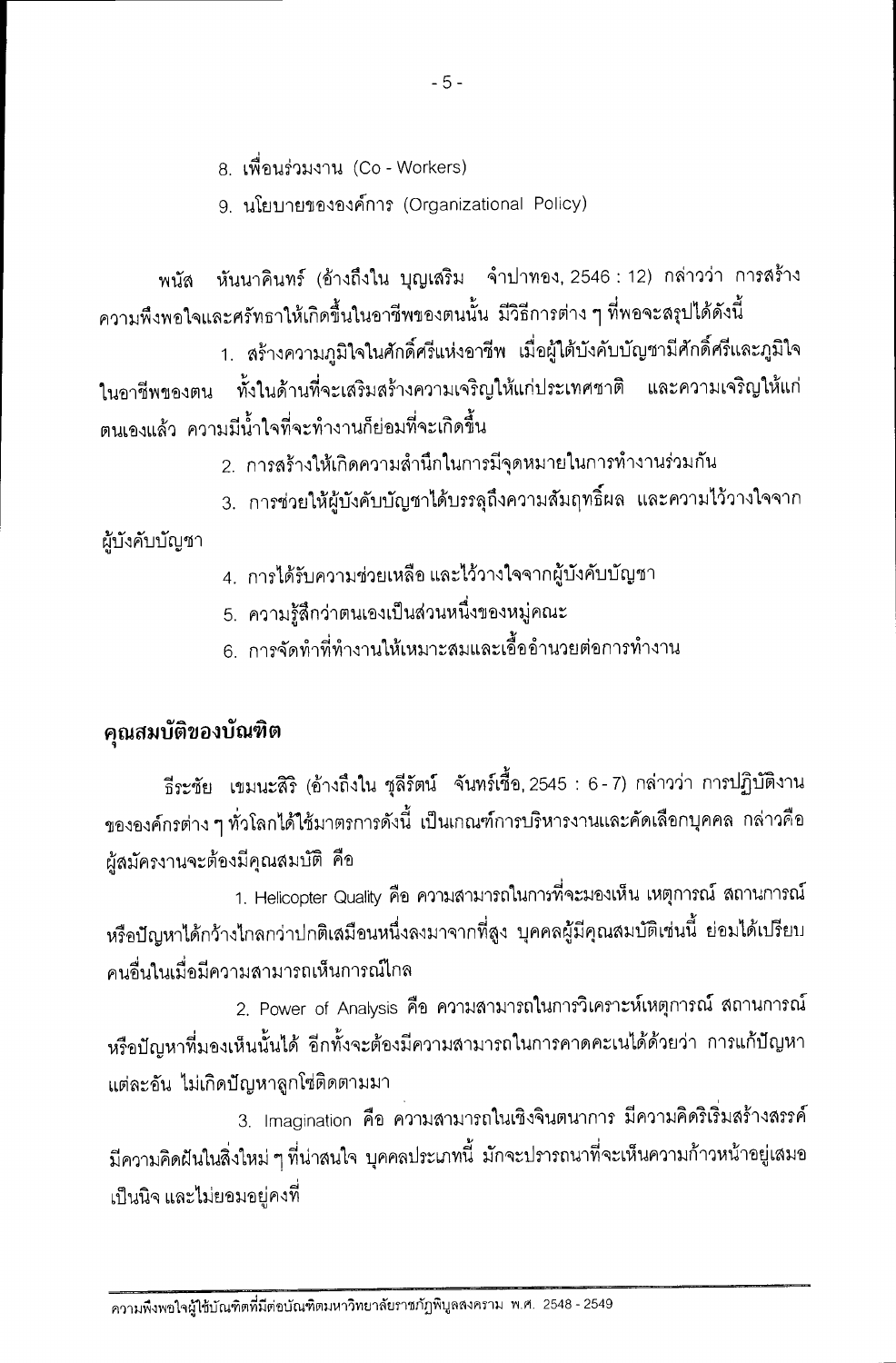4. Sense of Reality คือ ความสามารถที่จะทำให้ความคิดริเริ่มสร้างสรรค์เป็น จินตนาการ ควรคิดฝันของตนให้กลายเป็นความจริงไปได้ด้วย ไม่ใช่มีเพียงแต่การเพ้อฝัน ซึ่งเป็นไป ไม่ได้และเสียเวลา

5. Human Relationship คือ ความสามารถในเชิงมนุษยสัมพันธ์เพื่อจะปรับตน ให้เข้ากับกลุ่มคน และสังคมใด ๆ ก็ได้ เพื่อความมีประสิทธิภาพขององค์กร

ทั้งนี้ ตามทฤษฎีการประเมินผลการสัมภาษณ์ของเพียร์ กับจอร์แดน แห่งสหรัฐอเมริกา ที่นักบริหารบุคคลเมืองไทยชอบมากที่สุด เพราะนำมาประยุกต์ใช้กับสถานการณ์บ้านเราได้ดีที่สุดนั้น เขาให้ความสำคัญแก่

- 1. ประสบการณ์การทำงานในอดีต
- 2 การศึกษาอบรม
- 3. ท่าทางและบุคลิกลักษณะ
- 4. การเข้าสังคมได้
- 5. คารมณ์
- 6. ความเป็นผู้ใหญ่
- 7. ความเป็นผู้นำ

กฤษณา สุริยนต์ (อ้างถึงใน ชุลีรัตน์ จันทร์เชื้อ, 2545 : 7 - 8) ได้ทำการวิจัย ศึกษาถึง คุณสมบัติของบัณฑิตทางด้านบริหารธุรกิจที่หน่วยงานต้องการ และได้ศึกษาถึงทัศนคติของ หัวหน้าหน่วยงานที่มีต่อวิทยาลัยเอกชน เมื่อเปรียบเทียบกับมหาวิทยาลัยของรัฐ โดยออกแบบสอบถาม และส่งไปยังหัวหน้าหน่วยงานที่ทำงานเกี่ยวข้องกับทางด้านบริหารธุรกิจ โดยเน้นเฉพาะสาขาการเงิน การธนาคาร การบัญชี การบริหารบุคคล และการตลาดที่มีหน่วยงานอยู่ในเขตกรุงเทพมหานครเท่านั้น โดยแบ่งออกเป็น 3 กลุ่ม ตามลักษณะของหน่วยงาน คือ ราชการ รัฐวิสาหกิจ และธุรกิจเอกชน ในการวิจัยครั้งนี้ใช้แบบสอบถามจำนวนทั้งสิ้น 300 ชุด ได้กลับคืนมา 239 ชุด คิดเป็นร้อยละ 79.67 ของจำนวนแบบสอบถามทั้งหมด ผลของการวิจัยครั้งนี้พอสรุปเกี่ยวกับคุณสมบัติของบัณฑิตได้ดังนี้

- 1. ควรมีความอดทน และซื่อสัตย์ต่อการทำงาน
- 2. ควรมีส้มมาคารวะ อ่อนน้อมต่อผู้ใหญ่ และผู้บังคับบัญชา
- 3. ควรมีมนุษยสัมพันธ์ที่ดี
- 4. ควรมีความคิดริเริ่มสร้างสรรค์
- 5. ควรมีปฏิภาณไหวพริบ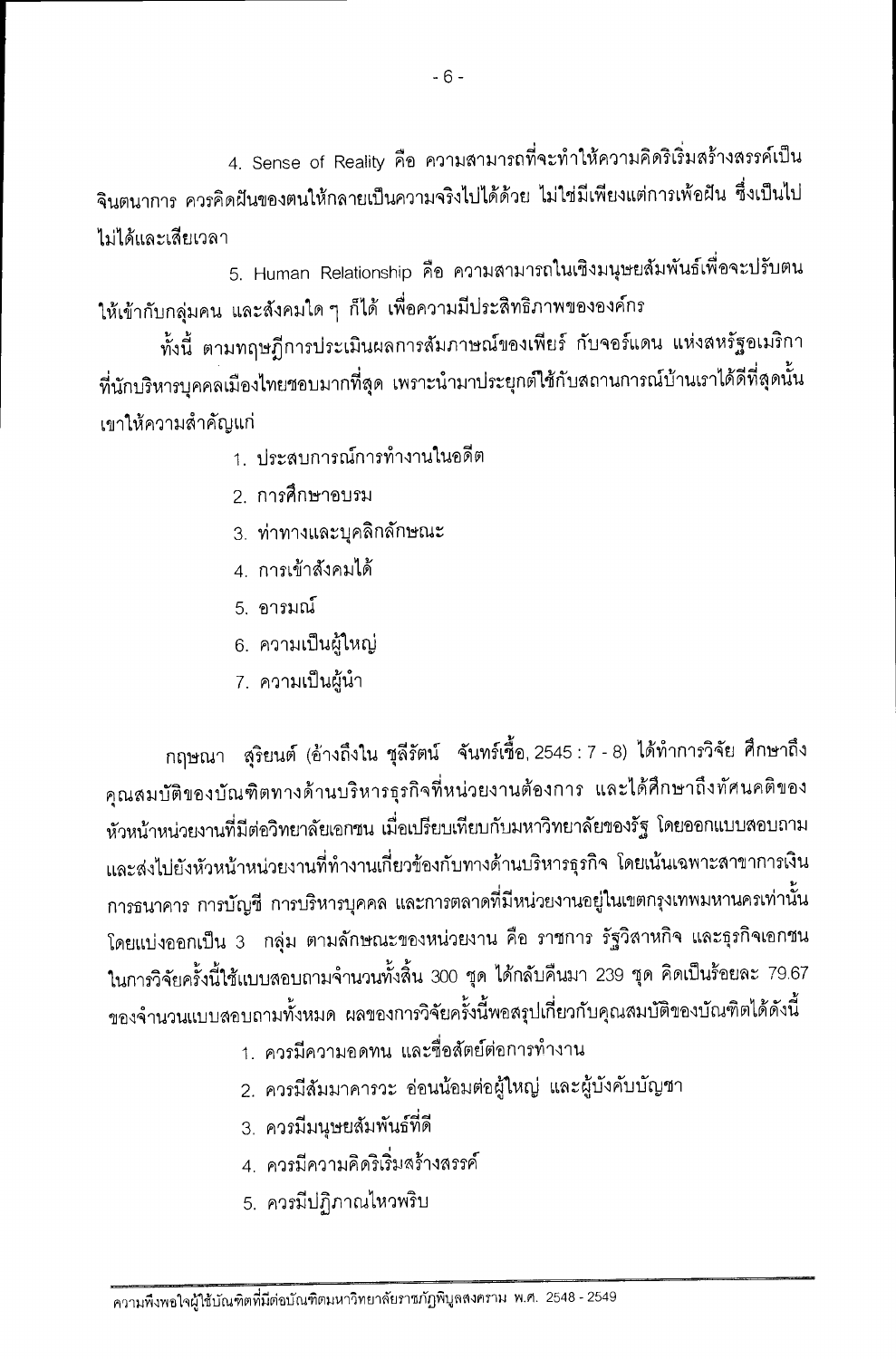- 6. ควรทำตนเป็นผู้ใฝ่รู้ ขยัน
- 7. ควรกล้าแสดงออก
- ่ 8. ควรมีบคลิกภาพที่ดี
- 9. ควรมีความเสียสละต่อส่วนรวม
- 10. ควรมีลักษณะเป็นผู้นำ
- 11. ควรมีความร้ทางด้านภาษาต่างประเทศที่ดี
- 12 ควรทำกิจกรรมในระหว่างศึกษา
- 13 ควรมีประสบการณ์ในการทำงาน
- 14 ควรมีผลการเรียนที่ดี

ึนอกจากนี้ หัวหน้าหน่วยงานบางท่านมีความคิดเห็นเพิ่มเติมเกี่ยวกับคุณสมบัติของบัณฑิต ดังบี้ คือ

- 1. ควรมีความรู้ทางธุรกิจทั่วไป และมีความรู้รอบตัวด้านอื่น ๆ ด้วย
- 2. ควรมีความเชื่อมั่นในตัวเอง
- 3. ควรเป็นคนมีคุณธรรม
- 4 ควรตรงต่อเวลา
- 5 ควรมีความรับผิดชอบต่อสังคมและหน้าที่การงาน
- 6. ควรมีความสามารถในการใช้เครื่องใช้สำนักงานทุกประเภทได้
- 7. ควรรู้จักปรับตัวเข้ากับสภาพแวดล้อมและเพื่อนร่วมงาน
- 8. ควรมีสุขภาพแข็งแรง
- 9 ควรรักศักดิ์ศรีของตนเอง วิชาชีพ และสถานศึกษา

### ลักษณะการปฏิบัติงานที่ดีของพนักงาน

จำเนียร จวงตระกูล (อ้างถึงใน สำนักวิจัย สถาบันราชภัฎสวนดุสิต, 2546 : 9) กล่าวว่า ลักษณะการปฏิบัติงานที่ดีของพนักงาน ควรมีดังนี้

1. มีความขยันหมั่นเพียรดี สม่ำเสมอ เอาจริงเอาจัง ตั้งใจทำงานให้เสร็จโดยเร็ว ไม่จำเป็นต้องให้ผู้บังคับบัญชาคอยติดตาม หรือกระตุ้นเตือน อีกทั้ง งานที่ปฏิบัติเป็นผลลำเร็จนั้น จะต้องมีปริมาณมากพอเพียง เป็นที่ยอมรับได้ตามมาตรฐานขององค์การหรือเกินกว่านั้น มาทำงาน ตรงเวลาอย่างสม่ำเสมอ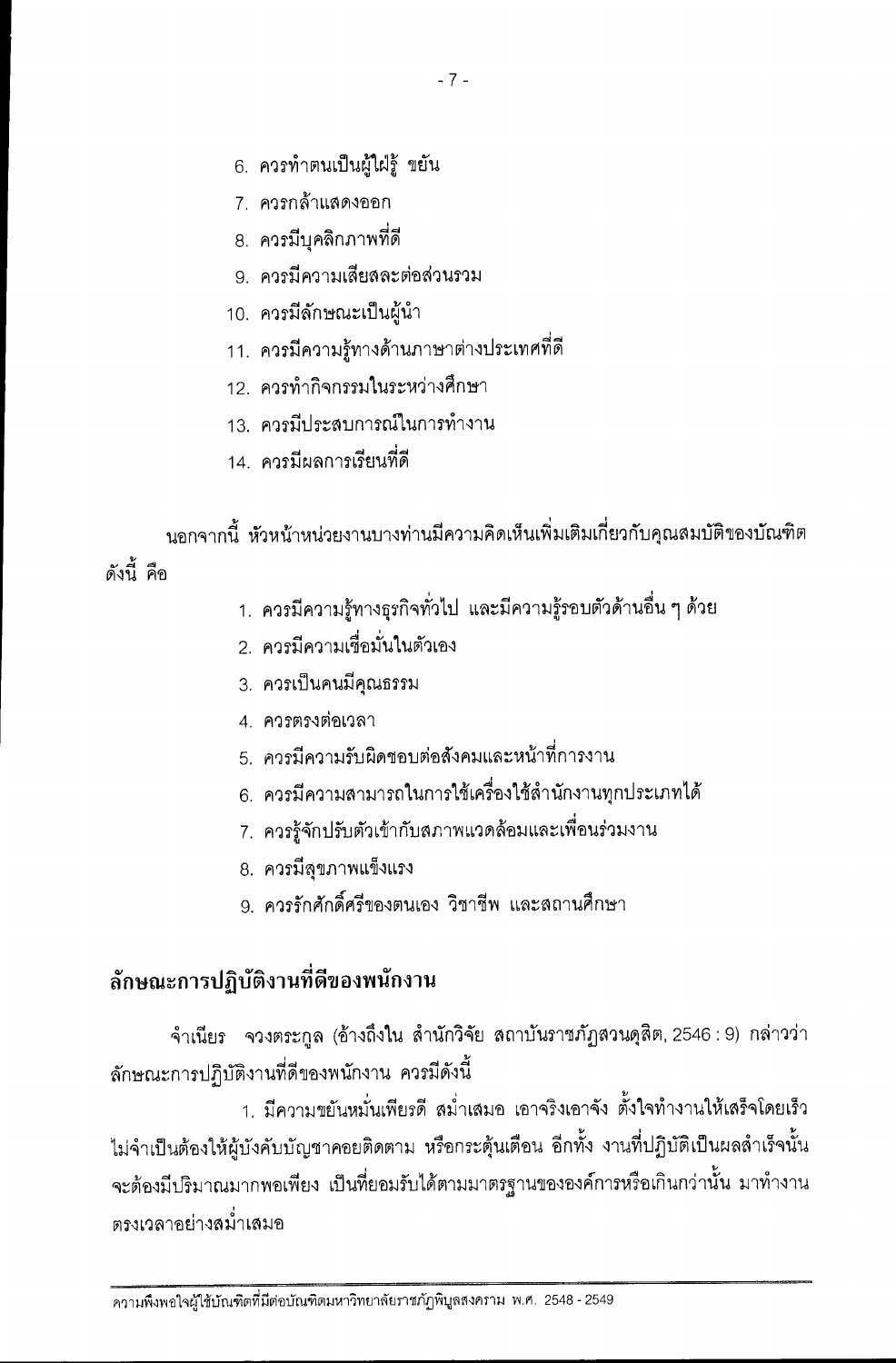่ 2. มีผลงานที่มีคุณภาพดี ทั้งปริมาณและคุณภาพ ตลอดจน ทันเวลา

3. มีความรับผิดชอบเป็นที่ไว้วางใจได้ดี รับผิดชอบต่อตนเอง ต่อเพื่อนร่วมงาน ต่อผู้บังคับบัญชา และต่อหน่วยงาน

4. มีความรู้ความเข้าใจงาน รู้ขั้นตอนและขอบเขตของการปฏิบัติเป็นอย่างดี และ ลามารถทำได้คย่างดี

5. มีความสามารถในการเรียนรู้ดี ผู้ปฏิบัติงานที่ดีย่อมต้องมีความสามารถที่จะ เรียนรู้สิ่งใหม่ ๆ ได้เสมอ เพื่อที่จะช่วยในการปรับปรุงในการปฏิบัติงานของตนให้ดีขึ้น

6. มีความคิดริเริ่ม พยายามที่จะสร้างสรรค์ และคิค้นวิธีการทำงานให้มีประสิทธิภาพ ประหยัด และปลอดภัยมากขึ้น

7. มีดลยพินิจ และสามัญสำนึกดี คิดและตัดสินใจอย่างมีเหตุผล

8. มีมนุษยสัมพันธ์ดี หมายถึง ความสามารถของพนักงานที่จะเข้ากับบุคคลอื่น ได้เป็นอย่างดี มีบุคลิกภาพที่เหมาะสม รู้จักกาลเทศะ รู้จักระงับอารมณ์ มีความสุภาพอ่อนน้อม ก่อบตบ วางตัวเหมาะสม

9. มีความร่วมมือดี เพราะความร่วมมือเป็นสิ่งจำเป็นอย่างยิ่งในการปฏิบัติงาน สามารถสื่อข้อความหรือการสื่อสารได้ดี

10 มีเจตคติที่ดีต่องานและองค์การ

สุชาญ โกสิน (อ้างถึงใน สำนักวิจัย สถาบันราชภัฏสวนดุสิต, 2546 : 9) ได้กล่าวถึง หน้าที่ของพนักงานที่ดีต่อองค์การ ซึ่งสามารถสรุปได้ดังนี้

1. ทำงานในหน้าที่ที่ได้รับมอบหมายอย่างมีประสิทธิภาพ และประสิทธิผล โดย ไม่จำเป็นที่จะต้องมีการตรวจตราควบคุมกันจนเกินไป

2. มีความขยัน ตรงต่อเวลา ซื่อสัตย์สุจริต และอดทน

- 3. ปฏิบัติตามกฎระเบียบข้อบังคับที่กำหนดไว้อย่างเคร่งครัด
- 4. สนองนโยบายและวัตถุประสงค์ขององค์การด้วยความเข้าใจ และให้ความร่วมมือ

ด้วยดี

- 5. ยึดหลักสร้างผลผลิตที่มีคุณภาพ
- 6. ช่วยลดความสิ้นเปลืองและความสูญเปล่า
- 7. มีทัศนคติที่ดีในการทำงาน ยึดหลักการและเหตุผลเป็นที่ตั้ง
- 8 มีระเบียบวินัยที่ดี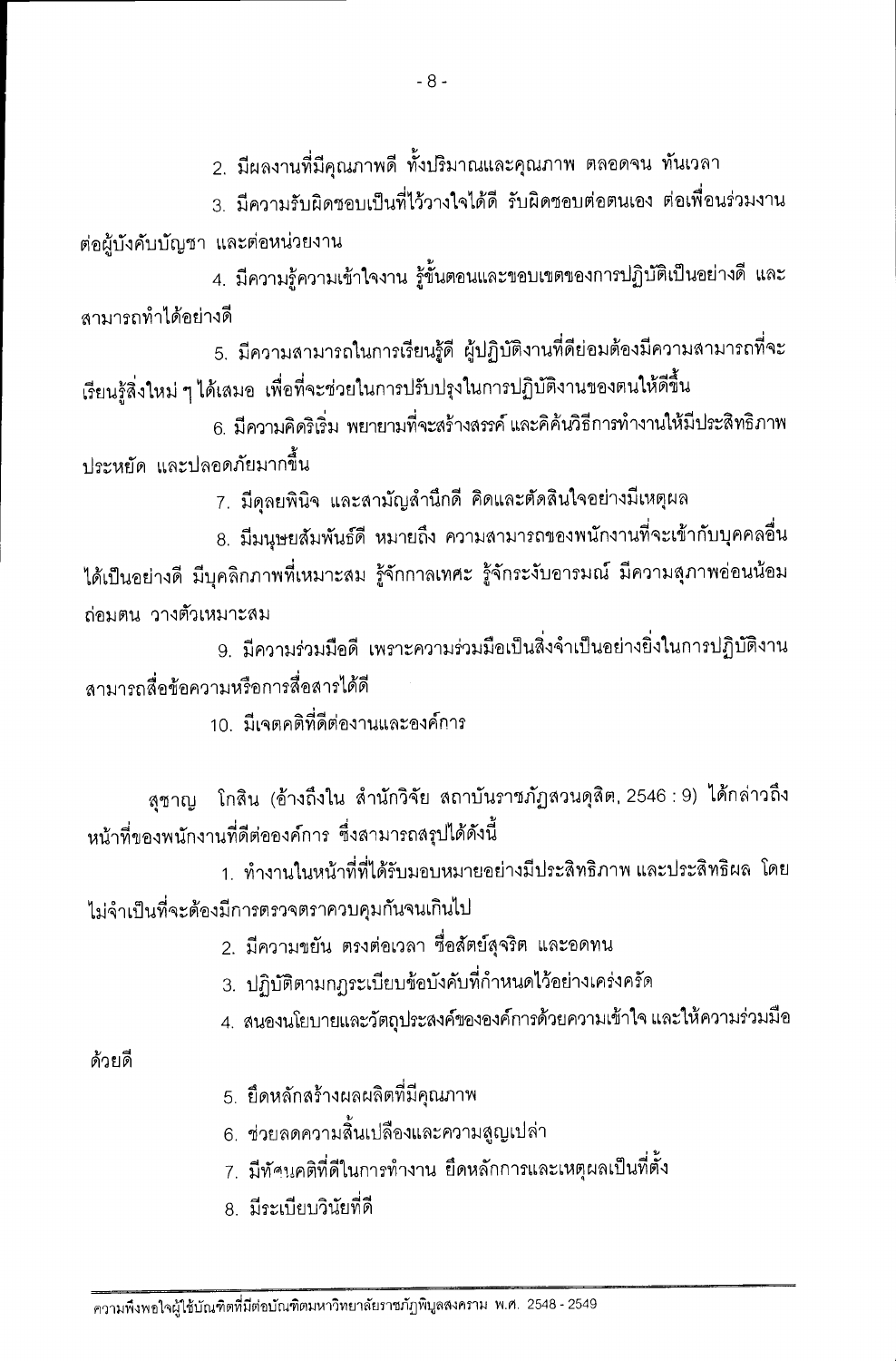- 9. รู้จักสายงาน และระบบการบังคับบัญชาตามลำดับ
- 10. ปรับตัวเองให้เข้ากับสภาพการทำงานและการเปลี่ยนแปลงที่เกิดขึ้นในองค์การ
- 11. ไม่นำความเสื่อมเสียใด ๆ มาสู่องค์การ ช่วยกันสร้างภาพพจน์ที่ดีให้เกิดต่อ

คงค์การ

### งานวิจัยที่เกี่ยวข้อง

สถาบันวิจัยและพัฒนา มหาวิทยาลัยราชภัฏราชนครินทร์ (2548) ได้ทำการศึกษาวิจัย เรื่อง คุณลักษณะของบัณฑิตทางวิทยาศาสตร์ ซึ่งเป็นที่ต้องการของผู้ใช้บัณฑิต/ ผู้ประกอบการ ในภาคตะวันออก ผลการวิจัย พบว่า คุณลักษณะต่าง ๆ ที่ผู้ใช้บัณฑิต/ ผู้ประกอบการให้ความลำคัญ มากที่สุด คือ 1) ทักษะการทำงาน ได้แก่ ด้านทักษะการทำงานเป็นทีม รองลงมา ได้แก่ ความสามารถ ด้านการคิดวิเคราะห์และแก้ปัญหา ความสามารถในการประสานงาน ทักษะในการแก้ปัญหาเฉพาะหน้า และความสามารถในการตัดสินใจอย่างมีเหตุผล 2) บุคลิกภาพของบัณฑิต ได้แก่ ความซื่อสัตย์ สุจริต รองลงมา ได้แก่ ความรับผิดชอบต่องานที่ได้รับมอบหมาย การตรงต่อเวลา ความอดทน สู้งาน และมีระเบียบวินัย เคารพกฎเกณฑ์ขององค์กร 3) คุณลักษณะด้านความรู้ความสามารถ ทางวิชาการ ได้แก่ ความสามารถพัฒนาศักยภาพของตนเองได้ รองลงมา ได้แก่ ความสามารถ ในการประยุกต์ทฤษฎีไปสู่การปฏิบัติได้ มีความรู้รอบตัว และเพิ่มพูนความรู้ใหม่ ๆ อยู่เสมอ และมี ความสามารถในการถ่ายทอดและเผยแพร่ความรู้ในวิชาชีพเฉพาะสาขาของตนเองให้แก่ผู้ได้

รัชนีเพ็ญ พลเยี่ยม (2549) ได้ทำการศึกษาวิจัยความพึงพอใจของผู้ใช้บัณฑิตต่อการ ปฏิบัติงานของบัณฑิตที่สำเร็จการศึกษาจากมหาวิทยาลัยราชภัฏร้อยเอ็ด ปีการศึกษา 2547 – 2548 ผลการวิจัย พบว่า ในภาพรวมของผู้ใช้บัณฑิตมีความพึ่งพอใจต่อการปฏิบัติงานของบัณฑิตในด้าน ความรู้ความสามารถทางวิชาการ ด้านความรู้ความสามารถในการปฏิบัติงาน ด้านคุณธรรมจริยธรรม และด้านบุคลิกภาพอยู่ในระดับมากทุกด้าน และเมื่อแยกตามสาขาวิชา พบว่า ผู้ใช้บัณฑิตมีความ พึ่งพอใจต่อการปฏิบัติงานทั้ง 4 ด้านอยู่ในระดับมากทุกสาขาวิชา ยกเว้น ในด้านความรู้ความสามารถ ทางวิชาการของสาขาวิชาวิทยาศาสตร์ ผู้ใช้บัณฑิตมีความพึงพอใจอยู่ในระดับปานกลาง และจากการ วิเคราะห์เปรียบเทียบความพึงพอใจของผู้ใช้บัณฑิตที่มีต่อบัณฑิตสาขาวิชาต่าง ๆ พบว่า มีความ แตกต่างกันอย่างมีนัยลำคัญทางสถิติที่ระดับ .05 โดยผู้ใช้บัณฑิตมีความพึงพอใจต่อสาขาวิชา การศึกษามากที่สุด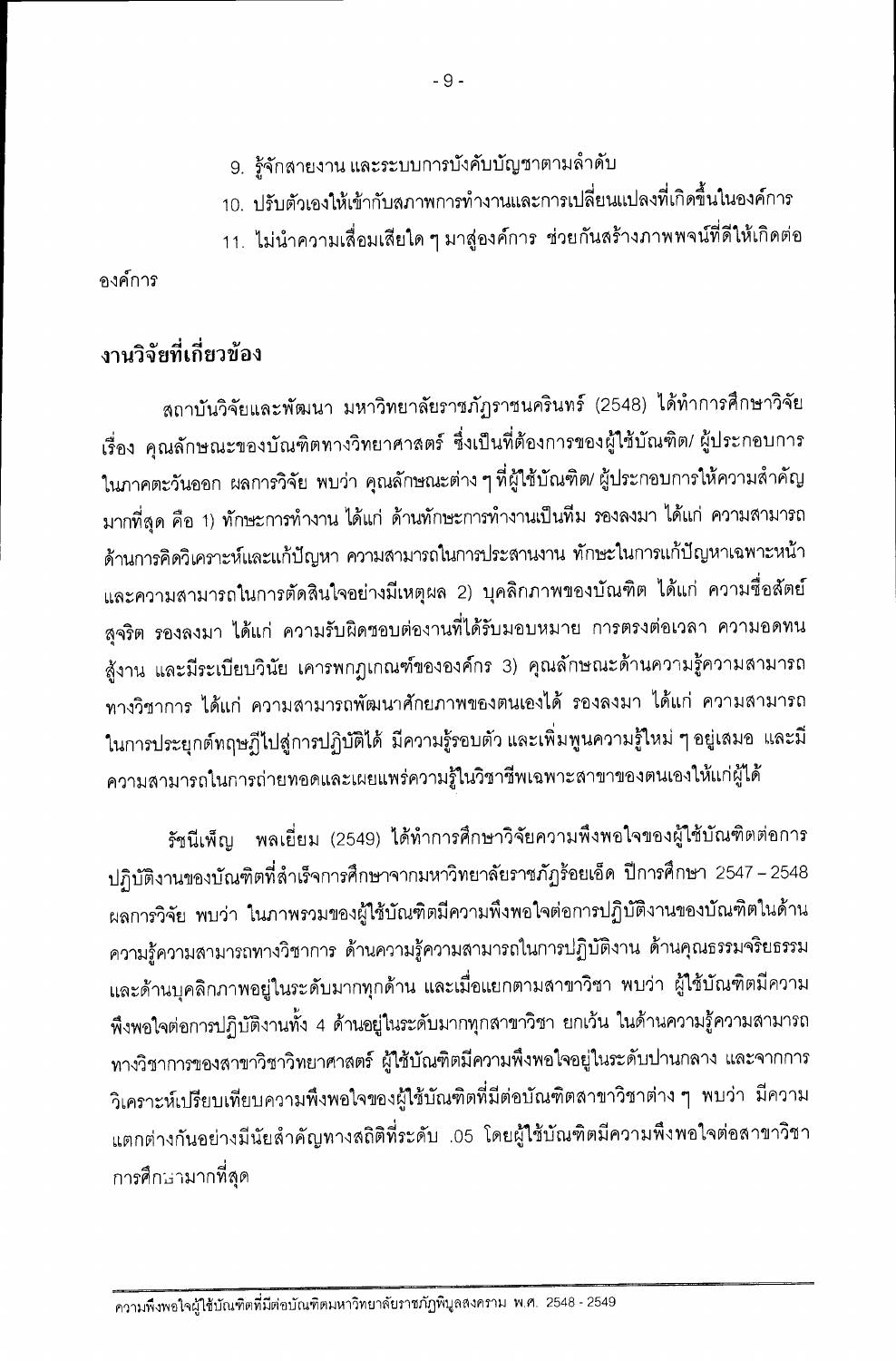สถาบันวิจัยและพัฒนา มหาวิทยาลัยราชภัฏพิบูลสงคราม (2549) ได้ทำการติดตามผล ผู้สำเร็จการศึกษาระดับปริญญาตรี จากสถาบันราชภัฎพิบูลสงคราม ปีการศึกษา 2547 – 2548 ผลการวิจัย พบว่า หัวหน้าหน่วยงานของสถานประกอบการที่มีบัณฑิตปฏิบัติงานอยู่ เห็นว่า บัณฑิต มหาวิทยาลัยราชภัฏพิบูลสงครามมีคุณลักษณะในด้านต่าง ๆ สูงกว่าบัณฑิตสถาบันอุดมศึกษาอื่น และผู้ใช้บัณฑิตมีความพึงพอใจต่อการทำงานของบัณฑิตมหาวิทยาลัยราชภัฏพิบูลสงครามในระดับสูง

เสถียร แก้วพระปราบ (2549) ได้ทำการศึกษาความพึงพอใจของนายจ้างผู้ประกอบการ ผู้ใช้บัณฑิตมหาวิทยาลัยราชภัฏภูเก็ตที่สำเร็จการศึกษา ปี 2547 – 2548 ผลการวิจัย พบว่า นายจ้างผู้ประกอบมีระดับความพึงพอใจต่อบัณฑิตของมหาวิทยาลัยราชภัฏภูเก็ต ในภาพรวมของ ้มหาวิทยาลัยอยู่ในระดับมากที่สุด ส่วนในด้านความรู้ความสามารถทางวิชาการอยู่ในระดับมาก โดยเฉพาะใน 3 ประเด็น คือ ด้านความรู้ความสามารถทางวิชาการตามลักษณะงาน ด้านความมุ่งมั่น ู้ที่จะทำงานให้สำเร็จ และด้านความสามารถในการจัดระบบงานและควบคุมงาน ในด้านคุณธรรม จริยธรรม และจรรยาบรรณวิชาชีพมีความพึ่งพอใจอยู่ในระดับมาก โดยเฉพาะใน 3 ประเด็น คือ ด้านความอดทน และด้านการตรงต่อเวลา ส่วนความพึ่งพอใจด้านความรู้ ด้านการมีวินัย ้ความสามารถพื้นฐานที่ส่งผลต่อการทำงานมากที่สุด นายจ้างผู้ประกอบการมีความพึงพอใจอยู่ใน ระดับมาก เช่นกัน โดยเฉพาะในด้านทักษะในการสื่อสาร ด้านการปรับตัวเข้ากับการเปลี่ยนแปลง และด้านการทำงานเป็นทีม นอกจากนี้ นายจ้างผู้ประกอบการผู้ใช้บัณฑิตมีความต้องการ และให้ ้ความสนใจต่อบัณฑิตที่มหาวิทยาลัยราชภัฎภูเก็ต ในภาพรวมตามสาขาวิชา เรียงตามลำดับจาก มากที่สุด ดังนี้ คือ สาขาวิชาวิทยาศาสตร์ รองลงมา คือ สาขาวิชาการศึกษา และสาขาวิชา วิทยาศาสตร์ ตามลำดับ

เสถียร แก้วพระปราบ (2550) ได้ทำการศึกษาความพึงพอใจของนายจ้างผู้ประกอบการ ้ผู้ใช้บัณฑิตมหาวิทยาลัยราชภัฎภูเก็ตที่สำเร็จการศึกษา ปี 2548 – 2549 ผลการวิจัย พบว่า นายจ้างผู้ประกอบการมีความพึงพอใจต่อบัณฑิตของมหาวิทยาลัยราชภัฏภูเก็ต ในภาพรวมของ ้มหาวิทยาลัยอยู่ในระดับมากที่สุด ส่วนในด้านคุณธรรม จริยธรรม และจรรยาบรรณวิชาชีพ อยู่ใน ระดับมาก โดยเฉพาะใน 3 ประเด็น คือ ด้านความอดทน ด้านการตรงต่อเวลา และด้านการมีวินัย ในด้านความรู้ความสามารถทางวิชาการ อยู่ในระดับมากโดยเฉพาะ 3 ประเด็น คือ ด้านความรู้ ้ความสามารถทางวิชาการตามลักษณะงาน ด้านความมุ่งมั่นที่จะทำงานให้สำเร็จ และด้านความคิด สร้างสรรค์งานใหม่ ตามลำดับ ส่วนด้านความรู้ความสามรถพื้นฐานที่ส่งผลต่อการทำงานมากที่สุด นายจ้างผู้ประกอบการมีความพึงพอใจอยู่ในระดับมากเช่นกัน โดยเฉพาะใน 3 ประเด็น คือ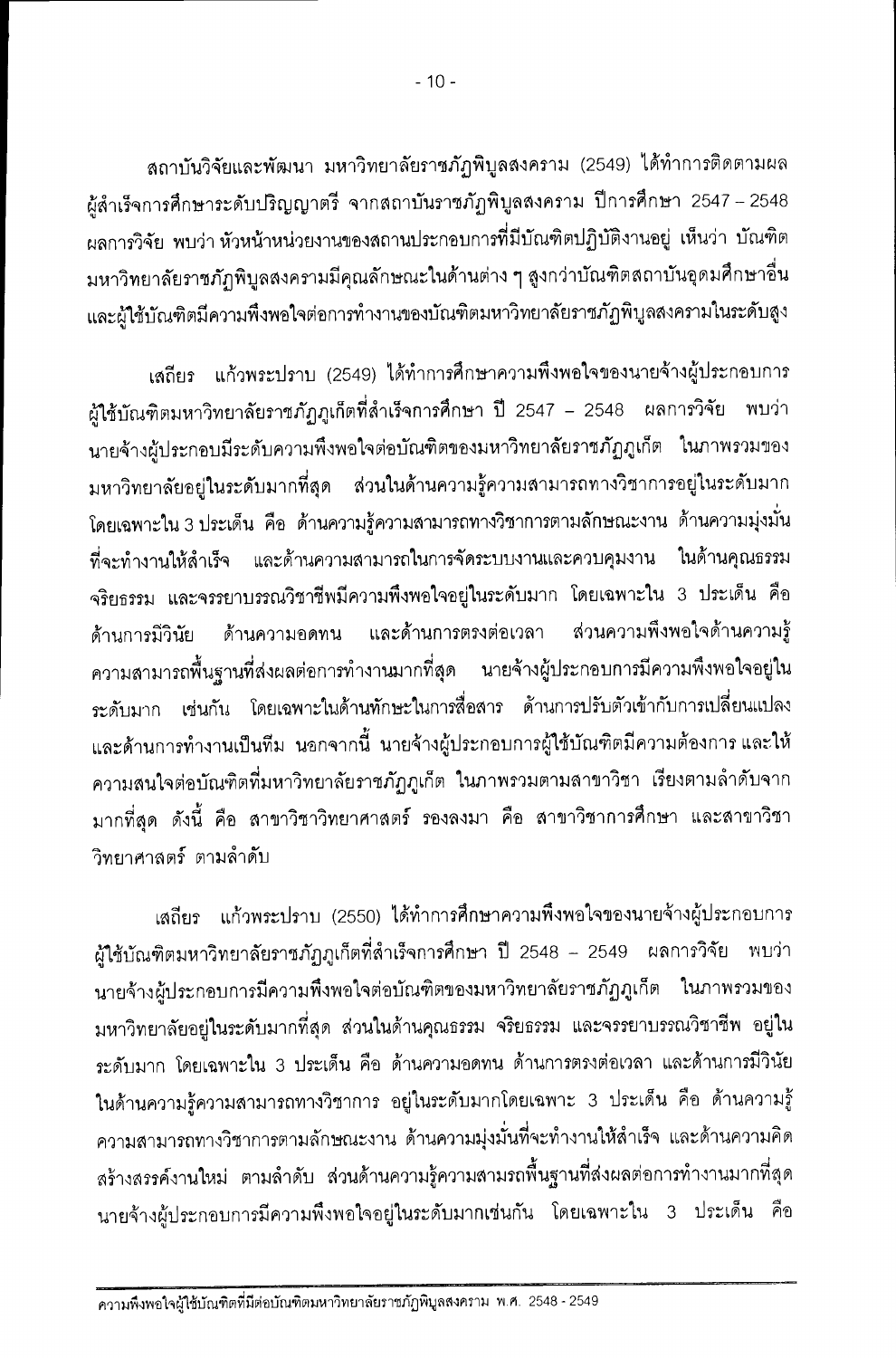ด้านการพัฒนาตนเองและองค์กร และด้านการปรับตัวเข้ากับ ด้านทักษะในการติดต่อสื่อสาร สภาวะการเปลี่ยนแปลงตามลำดับ นอกจากนี้ นายจ้างผู้ประกอบการผู้ใช้บัณฑิตมีความต้องการ และให้ความสนใจต่อบัณฑิตของมหาวิทยาลัยราชภัฏภูเก็ต ในภาพรวมจำแนกตามสาขาวิชาเรียงตามลำดับ จากมากที่สุด คือ สาขาวิชาศิลปศาสตร์ รองลงมา คือ สาขาวิชาการศึกษา และสาขาวิชา วิทยาศาสตร์ ตามลำดับ และนายจ้างผู้ประกอบการผู้ใช้บัณฑิตได้ให้ข้อเสนอแนะว่าการผลิตบัณฑิต ้มหาวิทยาลัยควรเน้นที่ภาษาต่างประเทศ และทักษะทางคอมพิวเตอร์และเทคโนโลยีสารสนเทศ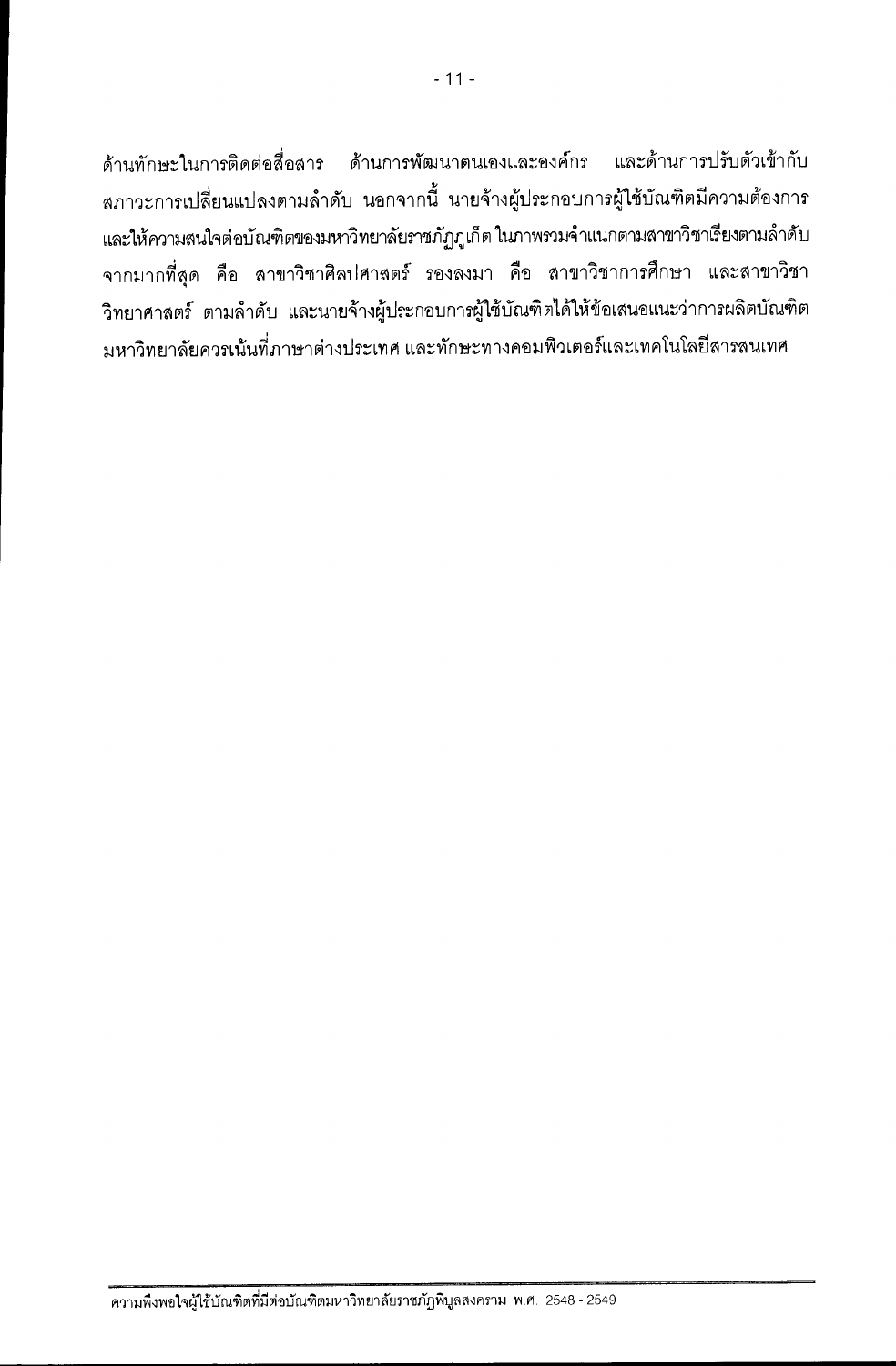# บทที่ 3 วิธีดำเบินการวิจัย

การวิจัยครั้งนี้ เป็นการวิจัยเชิงลำรวจ (Survey Research) โดยได้ทำการศึกษาถึงคุณภาพ ของบัณฑิตมหาวิทยาลัยราชภัฏพิบูลสงคราม ปีการศึกษา 2548 - 2549 ซึ่งได้ดำเนินการดังนี้

#### ประชากร

ประชากรที่ใช้ในการลำรวจความพึงพอใจของผู้ใช้บัณฑิต คือ หัวหน้างาน หรือผู้บังคับบัญชา ของหน่วยงานทั้งภาครัฐ รัฐวิสาหกิจ และเอกชน ซึ่งเป็นหน่วยงานที่ผู้สำเร็จการศึกษาระดับปริญญาตรี ของมหาวิทยาลัยราชภัฏพิบูลสงคราม ปีการศึกษา 2548 – 2549 ปฏิบัติงานอยู่

#### กลุ่มตัวอย่าง

กลุ่มตัวอย่างที่ใช้ในการวิจัย คือ หัวหน้างาน หรือผู้บังคับบัญชาของหน่วยงานทั้งภาครัฐ รัฐวิสาหกิจ และเอกชน ซึ่งเป็นผู้ใช้บัณฑิตผู้ลำเร็จการศึกษาระดับปริญญาตรีของมหาวิทยาลัย ราชภัฏพิบูลสงคราม ปีการศึกษา 2548–2549 โดยได้จากตารางการสุ่มตัวอย่างขนาดประชากร ของ Taro Yamane กำหนดขนาดตัวอย่างของประชากรที่ระดับนัยสำคัญ .05 หรือความเชื่อมั่น 95 % ที่ความคลาดเคลื่อน  $\pm$  5 % ได้ขนาดของตัวอย่างผู้ใช้บัณฑิต จำนวน 222 คน

### เครื่องมือที่ใช้ในการวิจัย

เครื่องมือที่ใช้ในการวิจัยครั้งนี้ คือ แบบสอบถาม ความพึงพอใจของผู้ใช้บัณฑิตที่มีต่อ บัณฑิตมหาวิทยาลัยราชภัฏพิบูลสงคราม พ.ศ. 2548 – 2549 แบ่งออกเป็น 3 ตอน ดังนี้ ตอนที่ 1 ข้อมูลทั่วไปของผู้ตอบแบบประเมิน จำนวน 8 ข้อ ตอนที่ 2 ความพึงพอใจต่อการปฏิบัติงานของบัณฑิต จำนวน 6 ข้อ ตคนที่ 3 ข้อเสนอแนะเพิ่มเติม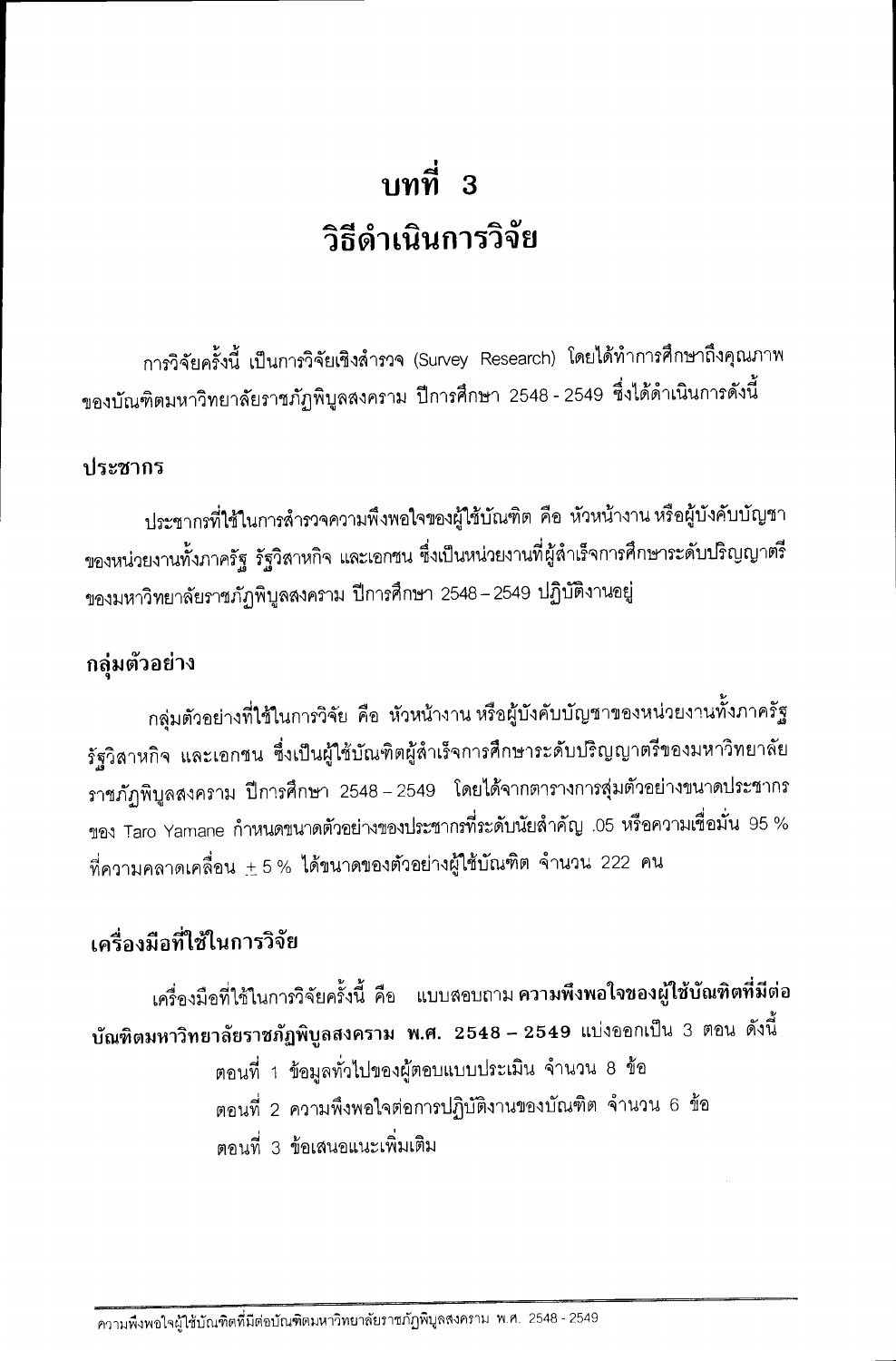### การเก็บรวบรวมข้อมูล

การเก็บรวบรวมข้อมูลได้ดำเนินการโดยการส่งแบบสอบถาม **ความพึงพอใจของผู้ใช้บัณฑิต** ที่มีต่อบัณฑิตมหาวิทยาลัยราชภัฏพิบูลสงคราม พ.ศ. 2548 – 2549 ให้กับหน่วยงานผู้ใช้บัณฑิต ทางไปรษณีย์ และการโทรศัพท์ไปยังหน่วยงานเพื่อติดตามการตอบกลับแบบสอบถาม โดยรอผล ตอบกลับทางไปรษณีย์ในช่วงเดือนกันยายน - พฤศจิกายน 2550

### การวิเคราะห์ข้อมูล

การวิเคราะห์ข้อมูลใช้ค่าสถิติร้อยละ ค่าเฉลี่ย และส่วนเบี่ยงเบนมาตรฐาน โดยทำการ วิเคราะห์ด้วยโปรแกรมสำเร็จรูป SPSS for Windows Version 11.5

## เกณฑ์การให้คะแนนค่าเฉลี่ย

### เกณฑ์ให้คะแนนค่าเฉลี่ยของระดับความคิดเห็น คือ

| $=$                       | เห็นด้วย/ เหมาะสมมากที่สุด หรือสูงกว่ามาก    |
|---------------------------|----------------------------------------------|
| $\mathbf{r} = \mathbf{r}$ | เห็นด้วย/ เหมาะสมมาก หรือสูงกว่าเล็กน้อย     |
| $\equiv$                  | ้เห็นด้วย/ เหมาะสมปานกลาง หรือพอ ๆ กัน       |
| $=$                       | เห็นด้วย/ เหมาะสมน้อย  หรือต่ำกว่าเล็กน้อย   |
| $\equiv$                  | ้ เห็นด้วย/ เหมาะสมน้อยที่สุด หรือต่ำกว่ามาก |
|                           |                                              |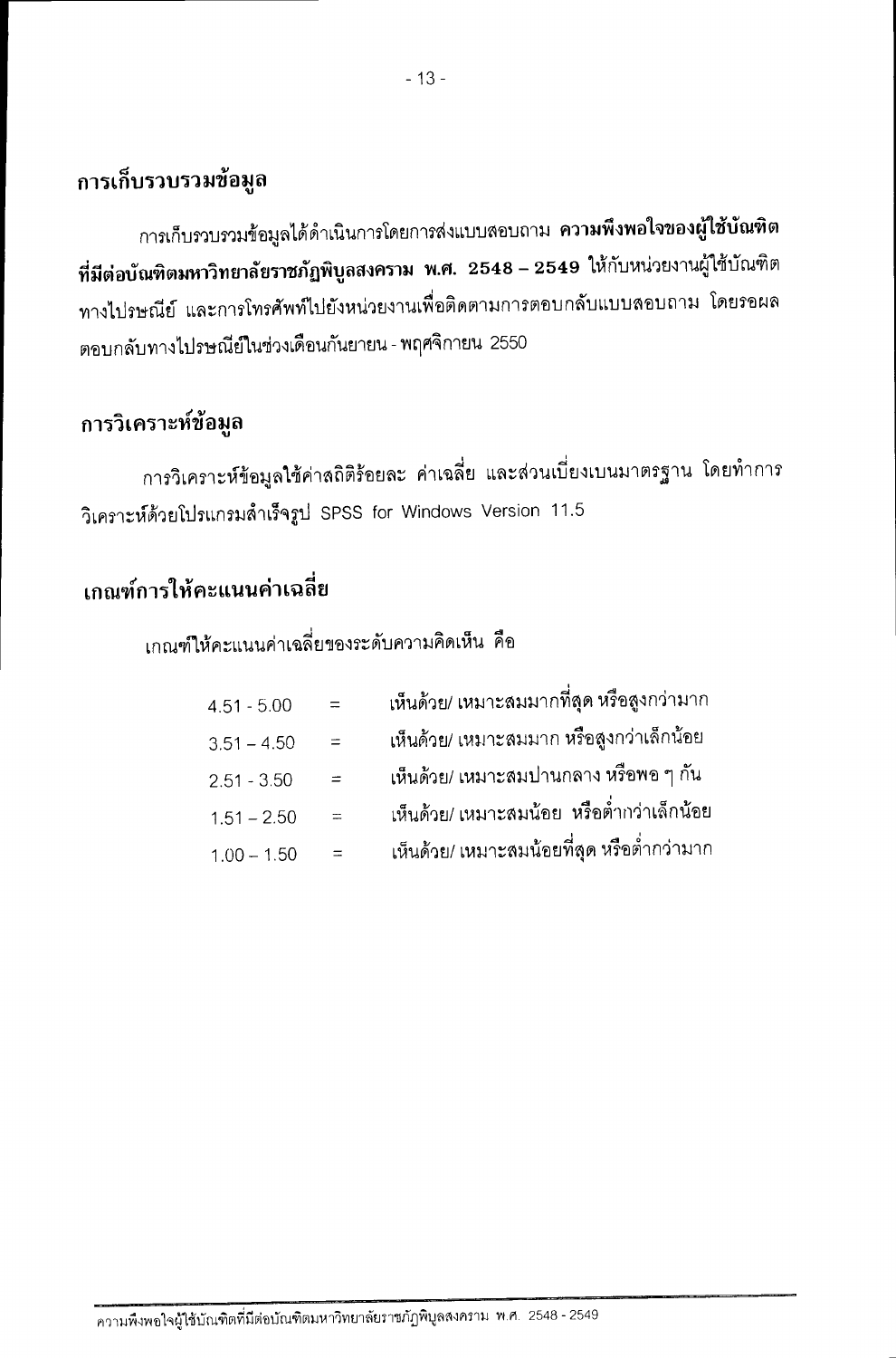# บทที่ 4 ผลการวิจัย

ำจากการติดตามผลความพึงพอใจของผู้ใช้บัณฑิตที่สำเร็จการศึกษาจากมหาวิทยาลัยราชภัฏ พิบูลสงคราม พ.ศ. 2548 – 2549 โดยทำการเก็บรวบรวมข้อมูลจากหัวหน้าหน่วยงานต่าง ๆ ทั้ง ภาครัฐ รัฐวิสาหกิจ และเอกชน ในช่วงเดือนกันยายน - พฤศจิกายน 2550 ซึ่งมีผู้ตอบแบบสอบถาม ึกลับคืนมาจำนวนทั้งสิ้น 194 ชุด และจากการสำรวจสามารถสรุปรายละเอียดต่าง ๆ ได้ดังนี้

### ตอนที่ 1 ข้อมูลทั่วไปของผู้ตอบแบบสอบถาม

| ิสถานภาพ                                   | จำนวน | ร้อยละ |
|--------------------------------------------|-------|--------|
| เจ้าของกิจการ                              | 26    | 13.9   |
| ผู้จัดการ                                  | 40    | 21.4   |
| รองผู้จัดการ                               | 5     | 2.7    |
| ผู้อำนวยการ                                | 12    | 6.4    |
| หัวหน้าแผนก/ ฝ่าย                          | 72    | 38.5   |
| อื่น ๆ (หัวหน้างาน ผู้ช่วยผู้อำนวยการ ฯลฯ) | 32    | 17.1   |
| รวมทั้งสิ้น                                | 187   | 100.0  |

### ตารางที่ 4.1 สถานภาพของผู้ตอบแบบสอบถาม

\*\* มีผู้ไม่ระบุข้อมูล จำนวน 7 คน

ี จากตารางที่ 4.1 พบว่า ผู้ใช้บัณฑิตส่วนใหญ่มีสถานภาพเป็นหัวหน้าแผนก/ ฝ่าย ร้อยละ 38.5 รองลงมา คือ ผู้จัดการ ร้อยละ 21.4 และ สถานภาพอื่น ๆ เช่น หัวหน้างาน ผู้ช่วยผู้อำนวยการ ฯลฯ ร้อยละ 17.1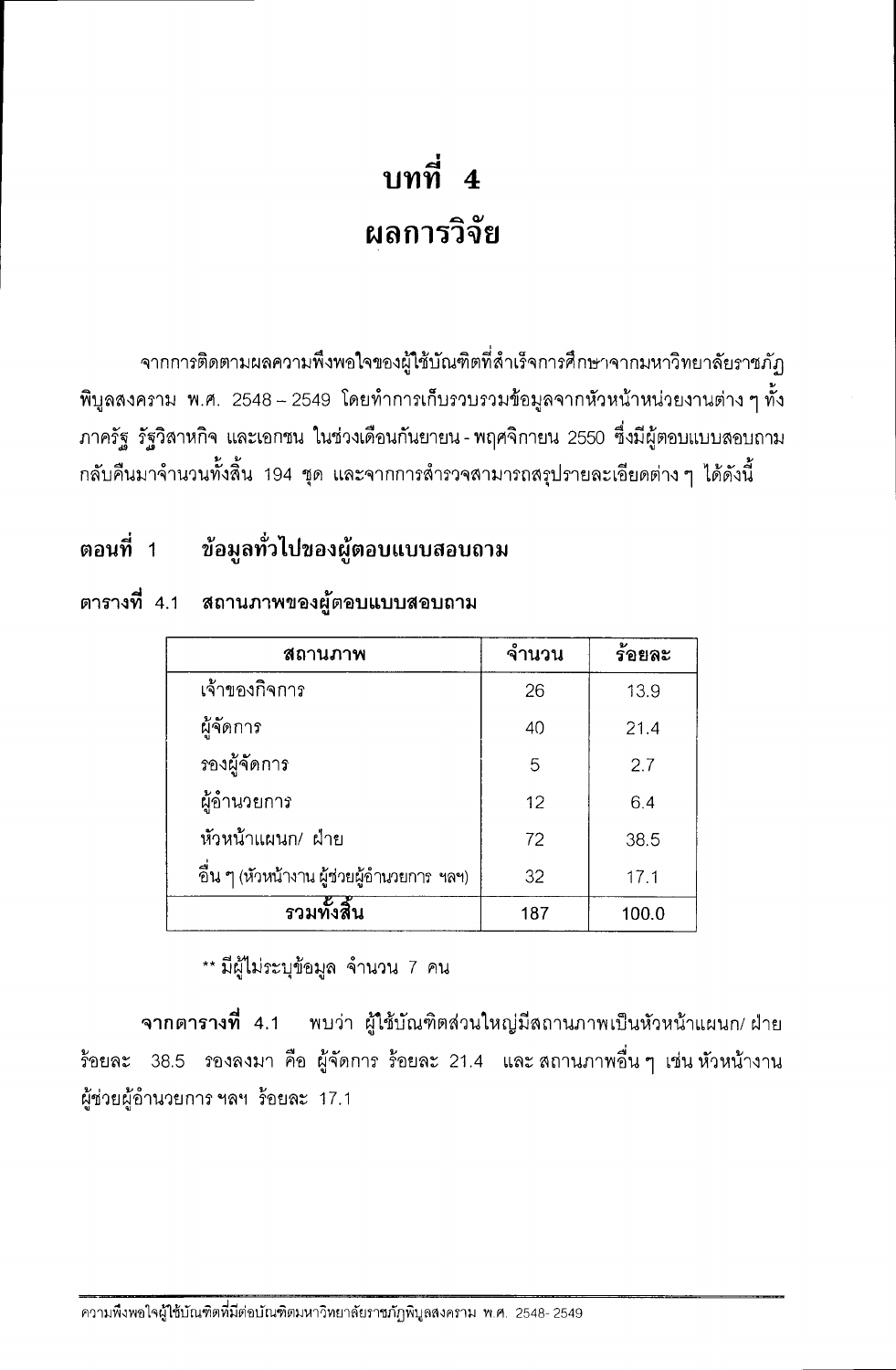| หน่วยงาน                             | ราชการ | เอกชน  | รัฐวิสาหกิจ | รวม    |  |
|--------------------------------------|--------|--------|-------------|--------|--|
| ประเภท                               |        |        |             |        |  |
| สถาบันการเงิน                        |        | 4.5 %  | 1.6 %       | 6.1%   |  |
|                                      |        | (8)    | (3)         | (11)   |  |
| สถานศึกษา                            | 6.7 %  | 11.7 % |             | 18.4 % |  |
|                                      | (12)   | (21)   |             | (33)   |  |
|                                      |        | 6.1%   |             | 6.1%   |  |
| โรงแรม/ ร้านอาหาร                    |        | (11)   |             | (11)   |  |
|                                      | 2.7%   | 3.4%   |             | 6.1%   |  |
| ิสถานพยาบาล                          | (5)    | (6)    |             | (11)   |  |
| ้สาธารณูปโภค เช่น ไฟฟ้า,             | 0.6%   | 0.6%   | 4.4 %       | 5.6%   |  |
| ประปา,โทรศัพท์, ไปรษณีย์ ฯลฯ         | (1)    | (1)    | (8)         | (10)   |  |
|                                      |        | 5.6 %  |             | 5.6 %  |  |
| โรงงานอุตสาหกรรม                     |        | (10)   |             | (10)   |  |
|                                      |        | 21.8%  |             | 21.8%  |  |
| บริษัท/ ห้างหุ้นส่วน                 |        | (39)   |             | (39)   |  |
| ร้านขายปลีก/ ส่ง                     |        | 1.7%   |             | 1.7%   |  |
|                                      |        | (3)    |             | (3)    |  |
| องค์กรปกครองส่วนท้องถิ่น             | 8.9%   |        |             | 8.9%   |  |
|                                      | (16)   |        |             | (16)   |  |
| ച്<br>์อื่น ๆ (สถานสวยความงาม ธุรกิจ | 8.4 %  | 9.5%   | 1.7%        | 19.6 % |  |
| ส่วนตัว สำนักงานด้านบัญชี ฯลฯ)       | (15)   | (17)   | (3)         | (35)   |  |
| รวมทั้งสิ้น                          | 27.4 % | 64.8 % | 7.8 %       | 100.0% |  |
|                                      | (49)   | (116)  | (17)        | (179)  |  |

ตารางที่ 4.2 หน่วยงานของผู้ใช้บัณฑิตมหาวิทยาลัยราชภัฏพิบูลสงคราม พ.ศ. 2548 - 2549

\*\* มีผู้ไม่ระบุข้อมูล จำนวน 15 คน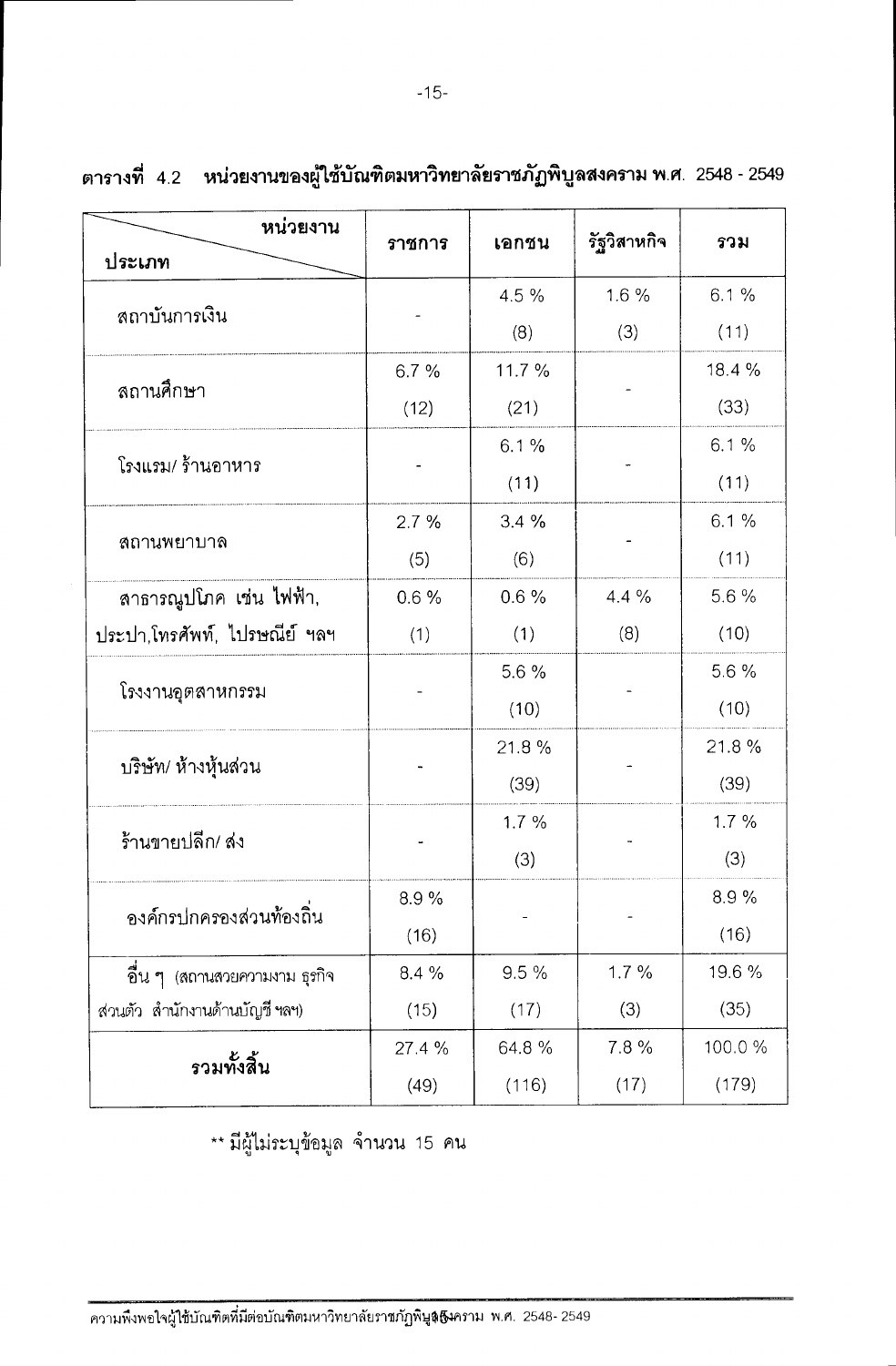**จากตารางที่ 4.2 พ**บว่า หน่วยงานของผู้ตอบแบบสอบถามที่เป็นผู้ใช้บัณฑิตของมหาวิทยาลัย ภาชภัฏพิบูลสงคราม พ.ศ. 2548 – 2549 ส่วนใหญ่เป็นหน่วยงานเอกชนประเภทบริษัท/ ห้างห้นส่วน ว้อยละ 21.8 รองลงมา คือ หน่วยงานราชการประเภทอื่น ๆ เช่น สถานสวยความงาม ธุรกิจส่วนตัว สำนักงานด้านบัญชี ฯลฯ ร้อยละ 19.6 และหน่วยงานประเภทสถานศึกษา ทั้งภาครัฐ และเอกชน ร้อยละ 18.4

#### ตารางที่ 4.3 การรู้จัก หรือความคุ้นเคยระหว่างหัวหน้างานหรือ ผู้บังคับบัญชาที่เป็น ผู้ตอบแบบสอบถามกับบัณฑิตของ มหาวิทยาลัยราชภัฏพิบูลสงคราม **W.A.** 2548 - 2549

| การรู้จัก/ ความคุ้นเคย                                                          | จำนวน | ร้อยละ |
|---------------------------------------------------------------------------------|-------|--------|
| รู้จัก/ สนิทสนมอย่างดี                                                          | 58    | 31.5   |
| ฐ้จัก/ คุ้นเคย                                                                  | 111   | 60.3   |
| ้รู้จัก ไม่คุ้นเคย/ ไม่อยู่ในสายงานตรง                                          |       | 3.8    |
| อื่น ๆ เช่น ไม่เคยรู้จักมาก่อน, รู้จักก่อนที่จะ<br>เข้ามาปฏิบัติงานในบริษัท ฯลฯ | 8     | 4.3    |
| รวมทั้งสิ้น                                                                     | 184   | 100.0  |

\*\* มีผู้ไม่ระบุช้อมูล จำนวน 10 คน

**จากตารางที่** 4.3 พบว่า ผู้ตอบแบบสอบถามส่วนใหญ่รู้จักหรือคุ้นเคยกับบัณฑิต มหาวิทยาลัยราชภัฏพิบูลสงคราม พ.ศ. 2548– 2549 ซึ่งเป็นผู้ใต้บังคับบัญชา ร้อยละ 60.3 รองลงมา คือ รู้จักหรือสนิทสนมอย่างดี ร้อยละ 31.5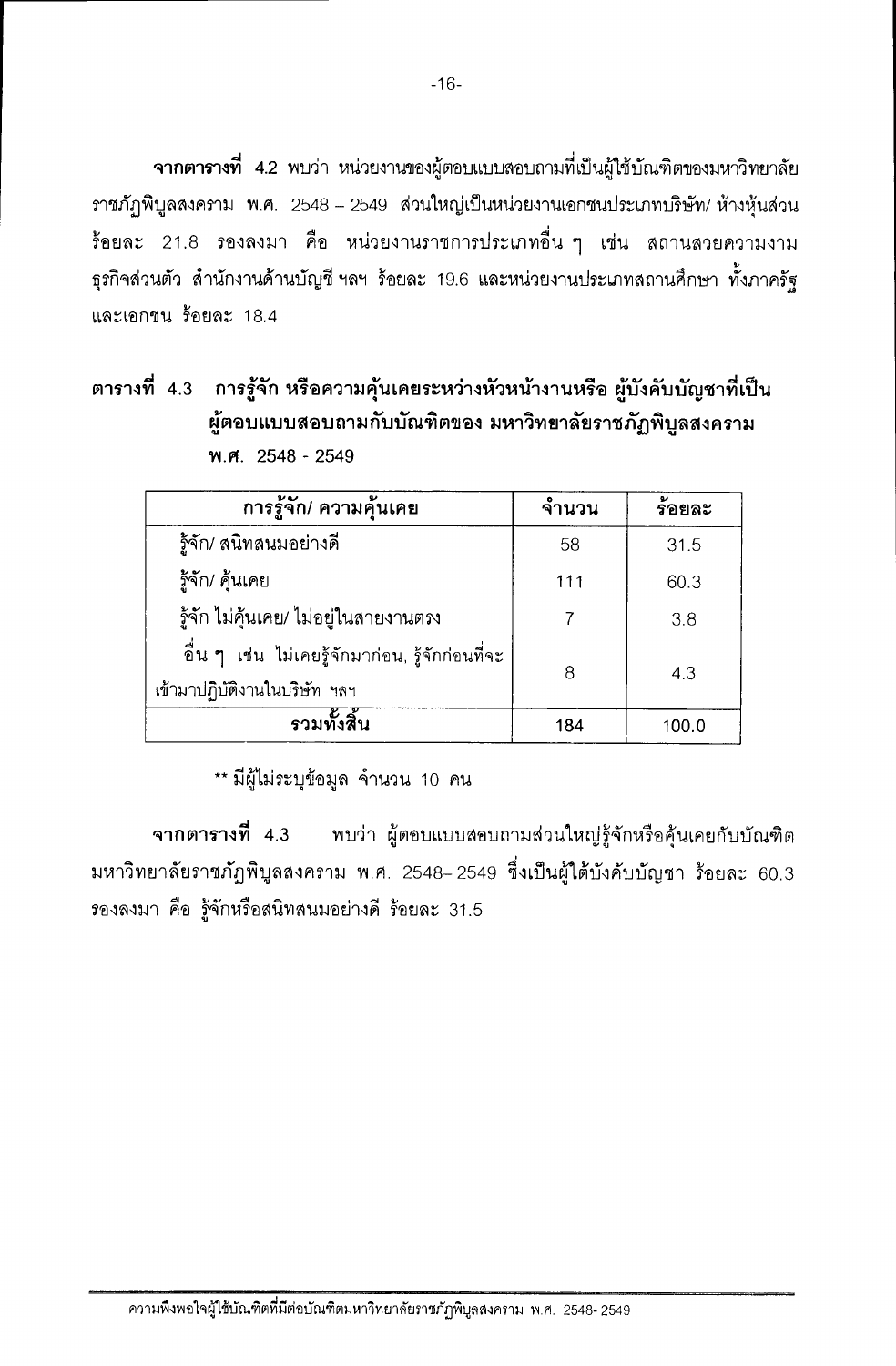| ระยะเวลาในการปฏิบัติงาน | ึจำนวน | ร้อยละ |
|-------------------------|--------|--------|
| น้อยกว่า 3 เดือน        | 8      | 4.4    |
| 3 - 6 เดือน             | 9      | 5.0    |
| 6 – 9 เดือน             | 11     | 6.1    |
| 9 เดือน – 1 ปี          | 14     | 7.8    |
| มากกว่า 1 ปี            | 138    | 76.7   |
| รวมทั้งสิ้น             | 180    | 100.0  |

#### ตารางที่ 4.4 ระยะเวลาในการปฏิบัติงานของหัวหน้างานหรือ ผู้บังคับบัญชาที่เป็น ย์ตลงแบบสลบกาม

\*\* มีผู้ไม่ระบุข้อมูล จำนวน 14 คน

ี จากตารางที่ 4.4 พบว่า ผู้ตอบแบบสอบถามส่วนใหญ่ปฏิบัติงานในตำแหน่งหัวหน้างาน หรือผู้บังคับบัญชาในหน่วยงานมาแล้วมากกว่า 1 ปี ร้อยละ 76.7 รองลงมา คือ 9 เดือน – 1 ปี ร้อยละ 7.8 และ 6-9 เดือน ร้อยละ 6.1

#### ตารางที่ 4.5 ระยะเวลาในการปฏิบัติงานของบัณฑิตมหาวิทยาลัยราชภัฏพิบูลสงคราม พ.ศ. 2548 - 2549

| ระยะเวลาในการปฏิบัติงาน | ึจำนวน | ร้อยละ |
|-------------------------|--------|--------|
| น้อยกว่า 3 เดือน        | 5      | 2.8    |
| $3-6$ เดือน             | 8      | 4.4    |
| $6-9$ เดือน             | 11     | 6.1    |
| 9 เดือน - 1 ปี          | 10     | 5.5    |
| มากกว่า 1 ปี            | 147    | 81.2   |
| รวมทั้งสิ้น             | 181    | 100.0  |

\*\* มีผู้ไม่ระบุข้อมูล จำนวน 13 คน

ี จากตารางที่ 4.5 พบว่า บัณฑิตปฏิบัติงานในหน่วยงานของผู้ตอบแบบสอบถามมาแล้ว มากกว่า 1 ปี ร้อยละ 81.2 รองลงมา คือ 6–9 เดือน ร้อยละ 6.1 และ 9 เดือน–1 ปี ร้อยละ 5.5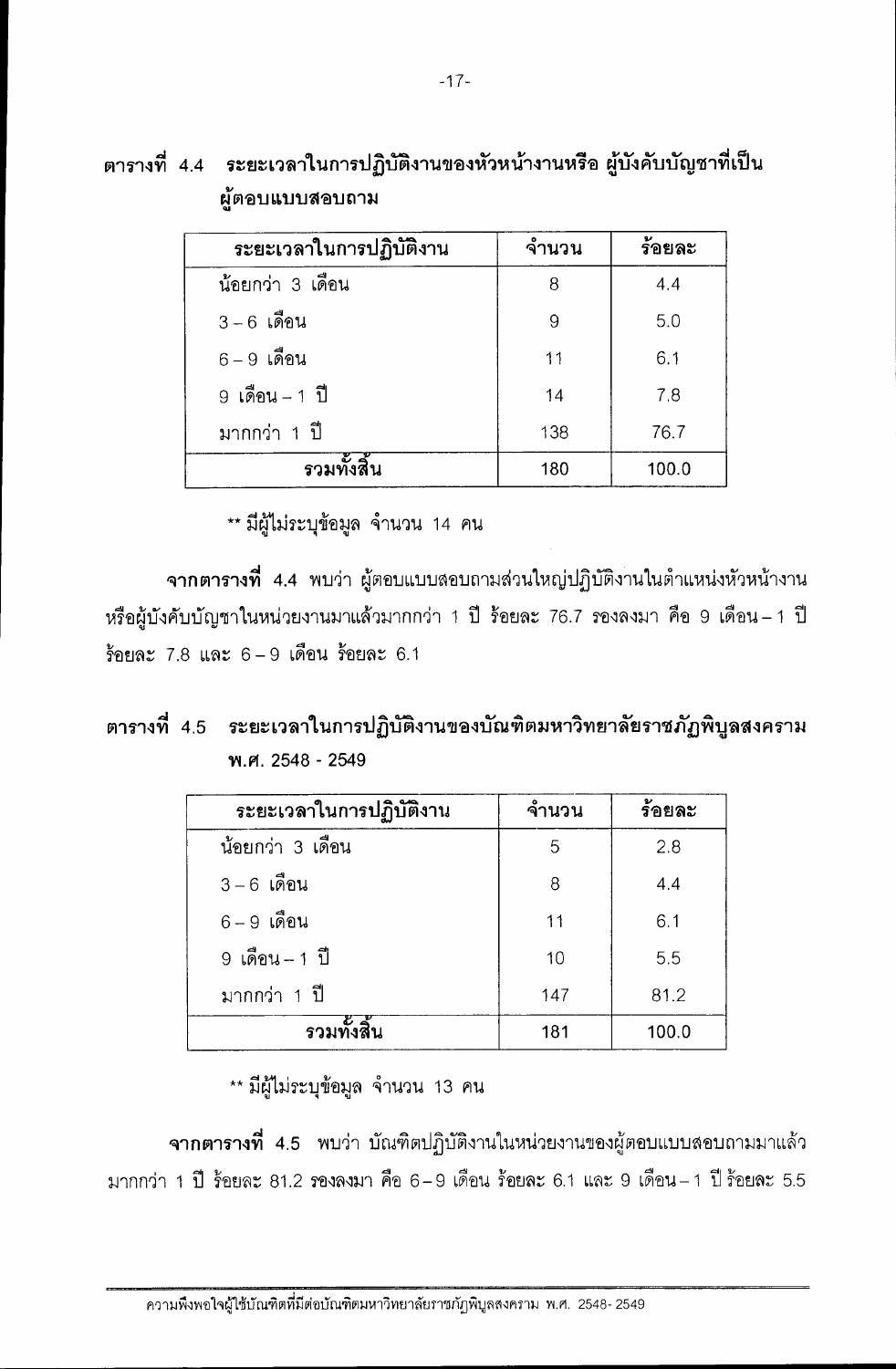ตารางที่ 4.6 งานที่บัณฑิตได้ปฏิบัติดรงกับสาขาวิชาที่สำเร็จการศึกษาจาก มหาวิทยาลัยราชภัฏพิบูลสงคราม พ.ศ. 2548 - 2549

| การปฏิบัติงาน     | ึจำนวน | ร์อยละ |
|-------------------|--------|--------|
| ตรงกับสาขาวิชา    | 108    | 60.3   |
| ไม่ตรงกับสาขาวิชา | -71    | 39.7   |
| รวมทั้งสิ้น       | 179    | 100.0  |

\*\* มีผู้ไม่ระบุข้อมูล จำนวน 15 คน

ิจากตารางที่ 4.6 พบว่า บัณฑิตปฏิบัติงานตรงกับสาขาวิชาที่สำเร็จการศึกษา ร้อยละ 60.3 และไม่ตรงกับสาขาวิชาที่สำเร็จการศึกษา ร้อยละ 39.7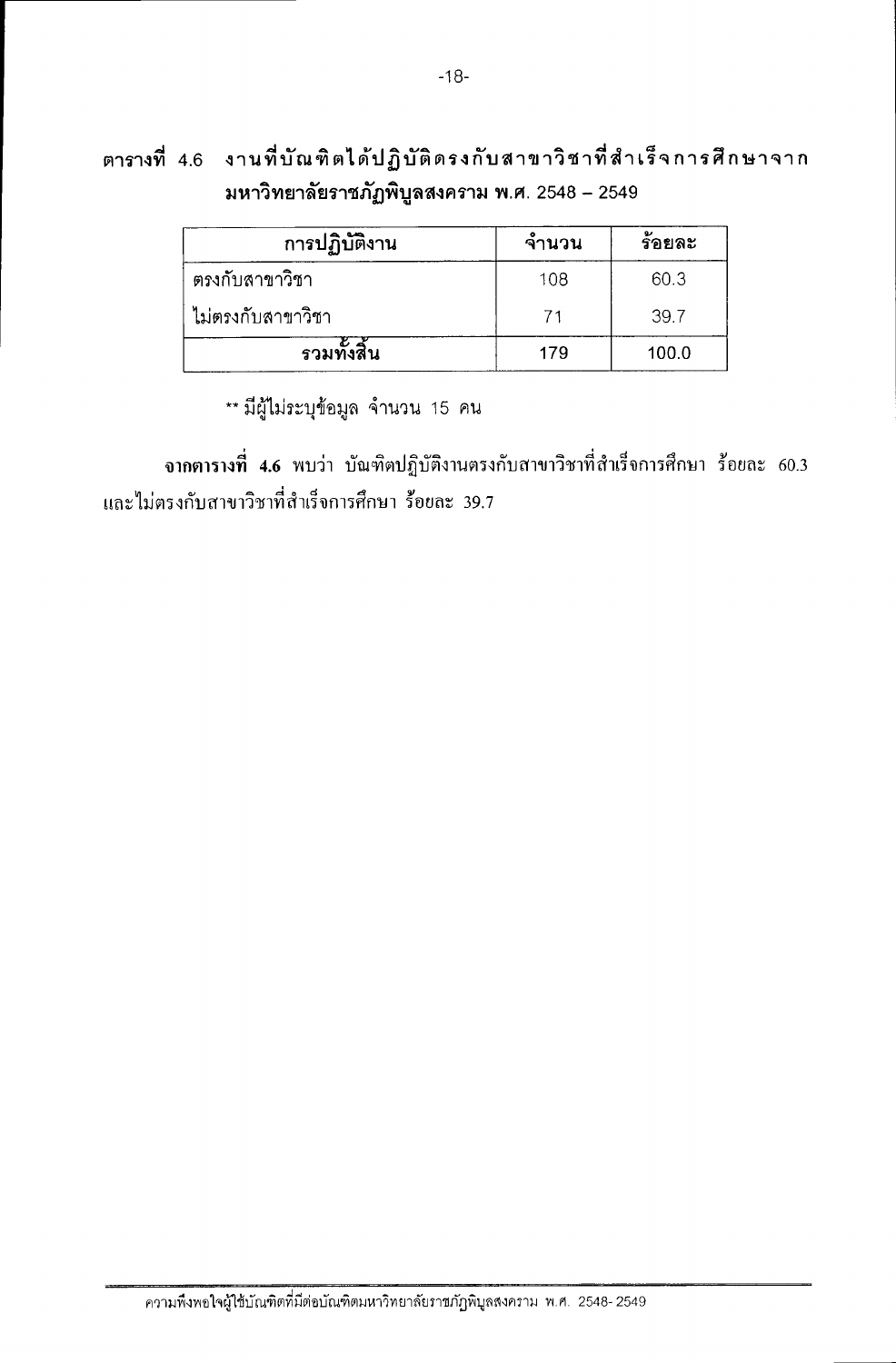- ความพึงพอใจต่อการปฏิบัติงานของบัณฑิตมหาวิทยาลัยราชภัฏ ตอนที่  $2$ พิบูลสงคราม พ.ศ. 2548 - 2549
- ความคิดเห็นของผู้ใช้บัณฑิตที่มีต่อการปฏิบัติงานของบัณฑิต ตารางที่ 4.7 มหาวิทยาลัยราชภัฏพิบูลสงคราม พ.ศ. 2548– 2549 จำแนกตามความถี่ ในการปฏิบัติงานที่ได้รับมอบหมายให้สำเร็จภายในเวลาที่กำหนด

| ความถี่ในการปฏิบัติงานสำเร็จ | จำนวน | ร้อยละ |
|------------------------------|-------|--------|
| น้อยครั้ง                    |       | 0.5    |
| เป็นบางครั้ง                 | 17    | 9.2    |
| ค่อนข้างบ่อย                 | 23    | 12.5   |
| บ่อยครั้ง                    | 78    | 42.4   |
| ทุกครั้ง                     | 65    | 35.3   |
| รวมทั้งสิ้น                  | 184   | 100.0  |

\*\* มีผู้ไม่ระบุข้อมูล จำนวน 10 คน

| Mean | ≍ | 4.03  |
|------|---|-------|
| S.D. | ⋍ | 0.949 |

จากตารางที่ 4.7 ผู้ตอบแบบสอบถามส่วนใหญ่ เห็นว่า บัณฑิตของมหาวิทยาลัยราชภัฏ พิบูลสงคราม พ.ศ. 2548–2549 ปฏิบัติงานตามที่ได้รับมอบหมายให้ลำเร็จภายในระยะเวลาที่กำหนด บ่อยครั้ง ร้อยละ 42.4 รองลงมา เห็นว่า บัณฑิตปฏิบัติงานเสร็จตามกำหนดเป็นประจำทุกครั้ง ร้คยละ 35.3 และสำเร็จค่อนข้างบ่อย ร้อยละ 12.5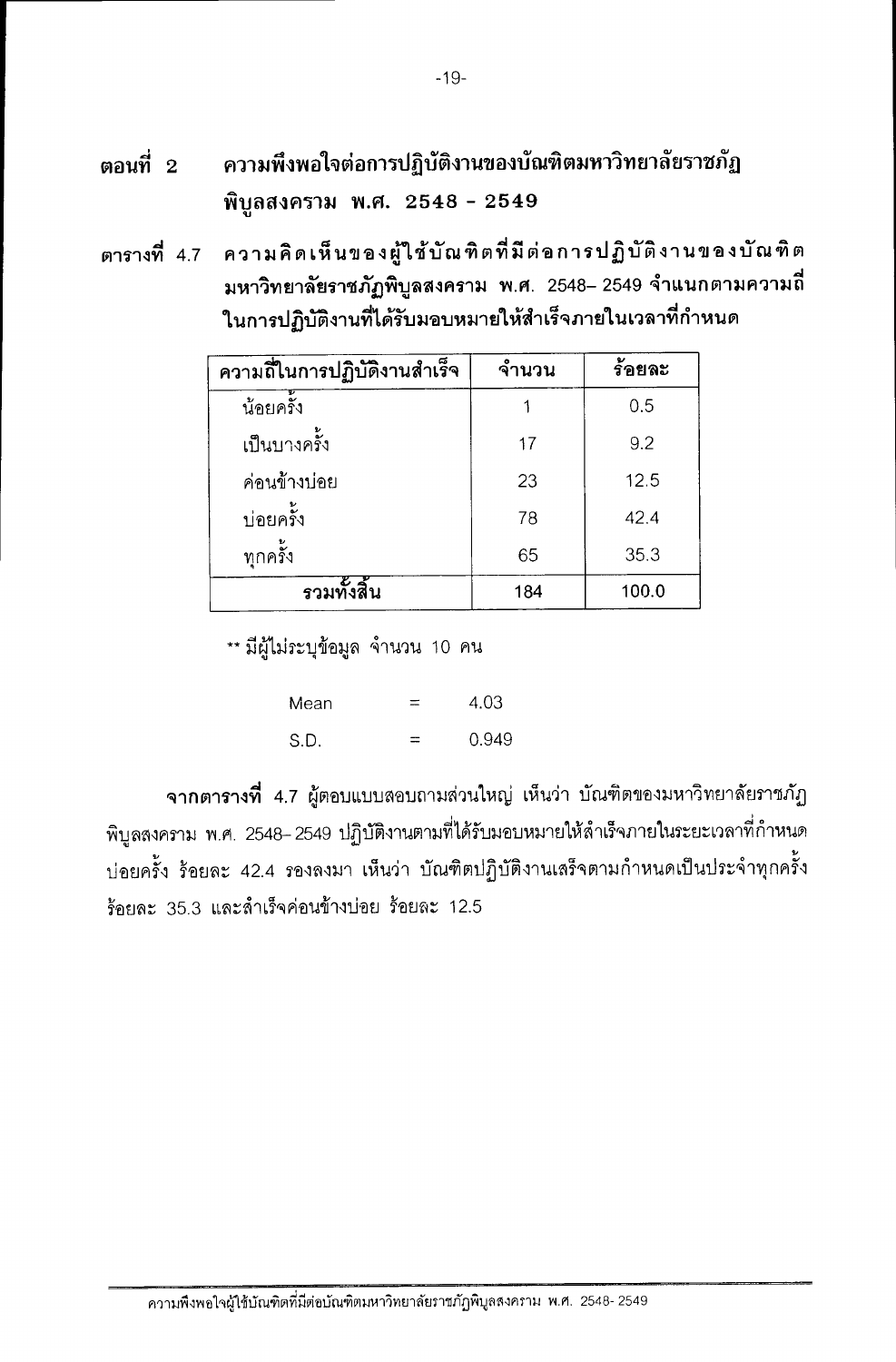| ความถี่ในการปฏิบัติงาน<br>ผิดพลาด | จำนวน | ร้อยละ |
|-----------------------------------|-------|--------|
| น้อยครั้ง                         | 77    | 41.6   |
| เป็นบางครั้ง                      | 89    | 48.1   |
| ค่อนข้างบ่อย                      | 4     | 2.2    |
| บ่อยครั้ง                         | 3     | 1.6    |
| ทุกครั้ง                          | 12    | 6.5    |
| รวมทั้งสิ้น                       | 185   | 100.0  |

\*\* มีผู้ไม่ระบุข้อมูล จำนวน 9 คน

1.90 Mean  $=$ S.D. 1.240  $=$ 

ี จากตารางที่ 4.8 ผู้ตอบแบบสอบถามส่วนใหญ่ เห็นว่า บัณฑิตของมหาวิทยาลัยราชภัฏ พิบูลสงคราม พ.ศ. 2548– 2549 ปฏิบัติงานเกิดความผิดพลาดเป็นบางครั้ง ร้อยละ 48.1 รองลงมา คือ ผิดพลาดน้อยครั้ง ร้อยละ 41.6

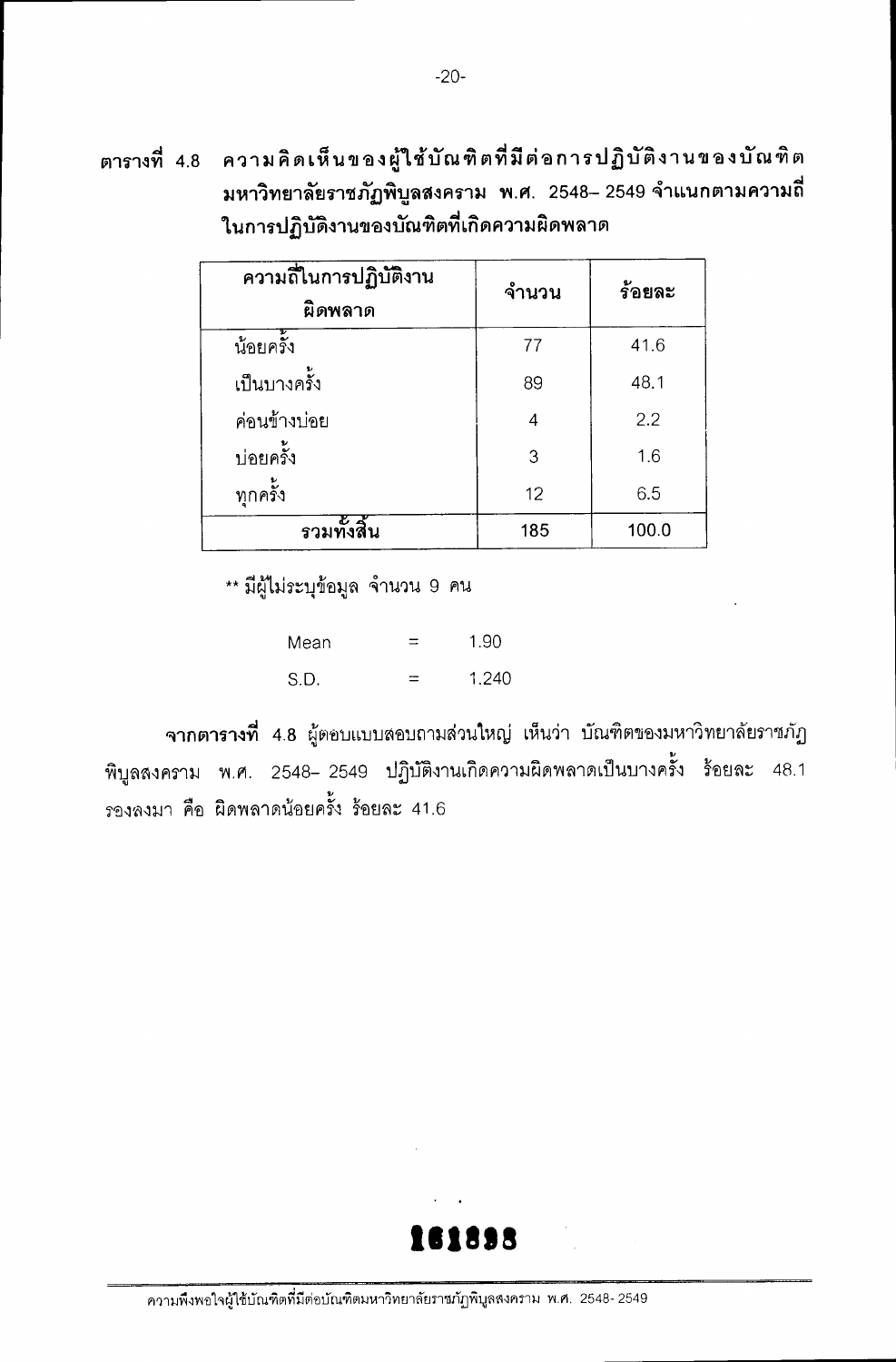$-21-$ 

ดารางที่ 4.9 ความคิดเห็นของผู้ใช้บัณฑิตที่มีต่อการปฏิบัติงานของบัณฑิต มหาวิทยาลัยราชภัฏพิบูลสงคราม พ.ศ. 2548– 2549 จำแนกตามความ เชี่ยวชาญของบัณฑิตในสาขาวิชาที่สำเร็จมา

| ความเชี่ยวชาญในสาขาวิชา | ึจำนวน | ร้อยละ |
|-------------------------|--------|--------|
| น้อยที่สุด              | 3      | 1.6    |
| น้อย                    | 16     | 8.6    |
| ปานกลาง                 | 59     | 31.9   |
| มาก                     | 86     | 46.5   |
| มากที่สุด               | 21     | 11.4   |
| รวมทั้งสิ้น             | 185    | 100.0  |

\*\* มีผู้ไม่ระบุข้อมูล จำนวน 9 คน

| Mean | - | 3.57  |
|------|---|-------|
| S.D. |   | 0.864 |

จากตารางที่ 4.9 ผู้ตอบแบบสอบถามส่วนใหญ่เห็นว่าบัณฑิตของมหาวิทยาลัยราชภัฏ พิบูลสงคราม พ.ศ. 2548–2549 มีความเชี่ยวชาญในสาขาวิชาที่สำเร็จมาในระดับมาก ร้อยละ 46.5 และระดับปานกลาง ร้อยละ 31.9

> $\mathcal{F}(\mathcal{A})$  .  $\tilde{r}_1 = \tilde{r}_2$  .

์ ความพึงพอใจผู้ใช้บัณฑิตที่มีต่อบัณฑิตมหาวิทยาลัยราชภัฏพิบูลสงคราม พ.ศ. 2548-2549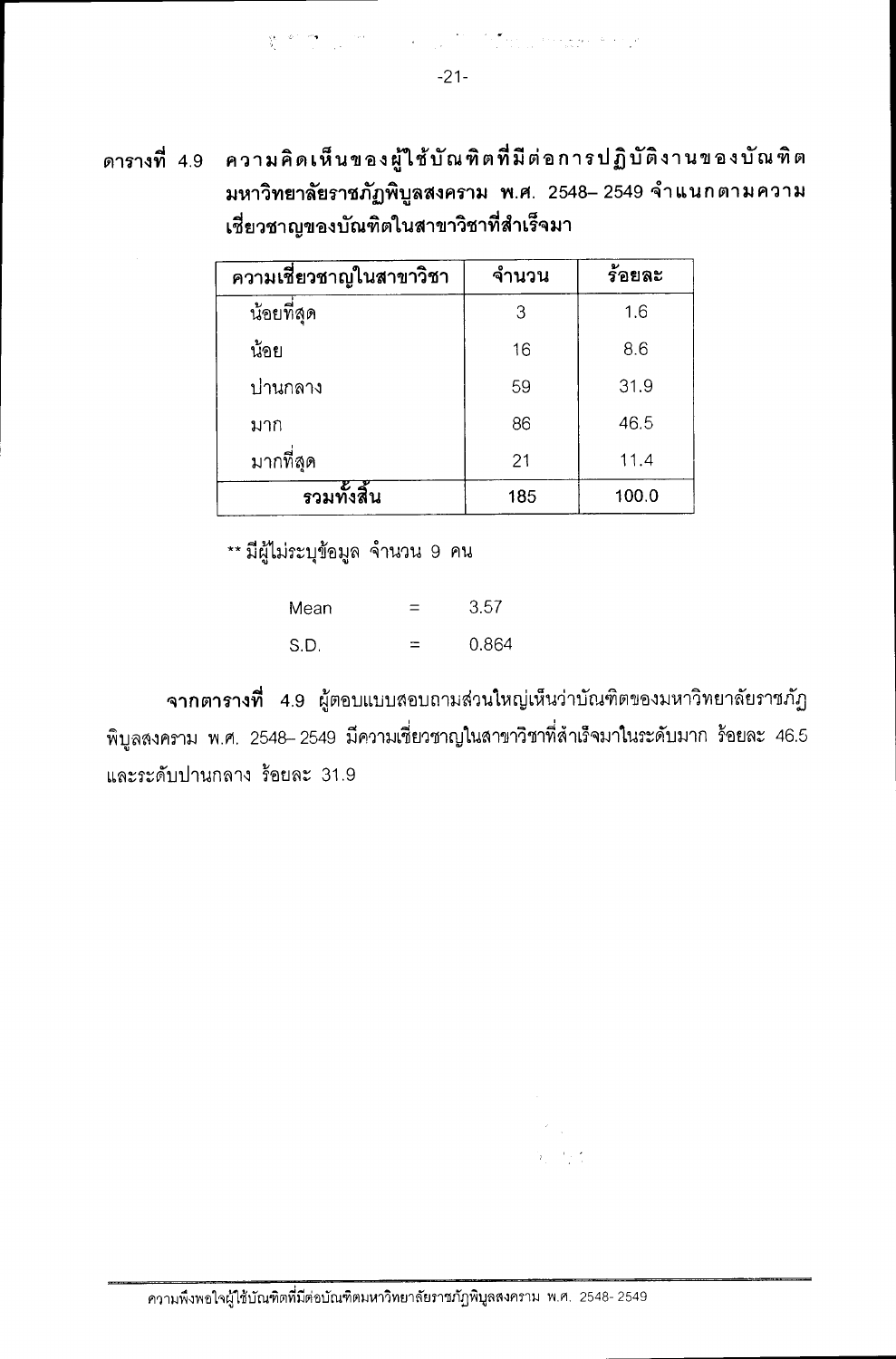ตารางที่ 4.10 ความพึงพอใจของผู้ใช้บัณฑิตที่มีต่อการปฏิบัติงานของ บัณฑิต มหาวิทยาลัยราชภัฏพิบูลสงคราม พ.ศ. 2548 – 2549

| ความพึงพอใจในการปฏิบัติงาน | จำนวน | ร้อยละ |
|----------------------------|-------|--------|
| น้อย                       | 2     | 1.1    |
| ปานกลาง                    | 39    | 21.2   |
| มาก                        | 113   | 61.4   |
| มากที่สุด                  | 30    | 16.3   |
| รวมทั้งสิ้น                | 184   | 100.0  |

\*\* มีผู้ไม่ระบุข้อมูล จำนวน 10 คน

3.93 Mean  $=$  $S.D.$ 0.645  $\equiv$ 

จากตารางที่ 4.10 ผู้ตอบแบบสอบถามส่วนใหญ่มีความพึงพอใจต่อการปฏิบัติงานของ บัณฑิตมหาวิทยาลัยภาชภัฏพิบูลสงคราม อยู่ในระดับมาก ร้อยละ 61.4 (Mean = 3.93, S.D. = 0.645) รองลงมา คือ พึ่งพอใจในระดับปานกลาง ร้อยละ 21.2 และระดับมากที่สุด ร้อยละ 16.3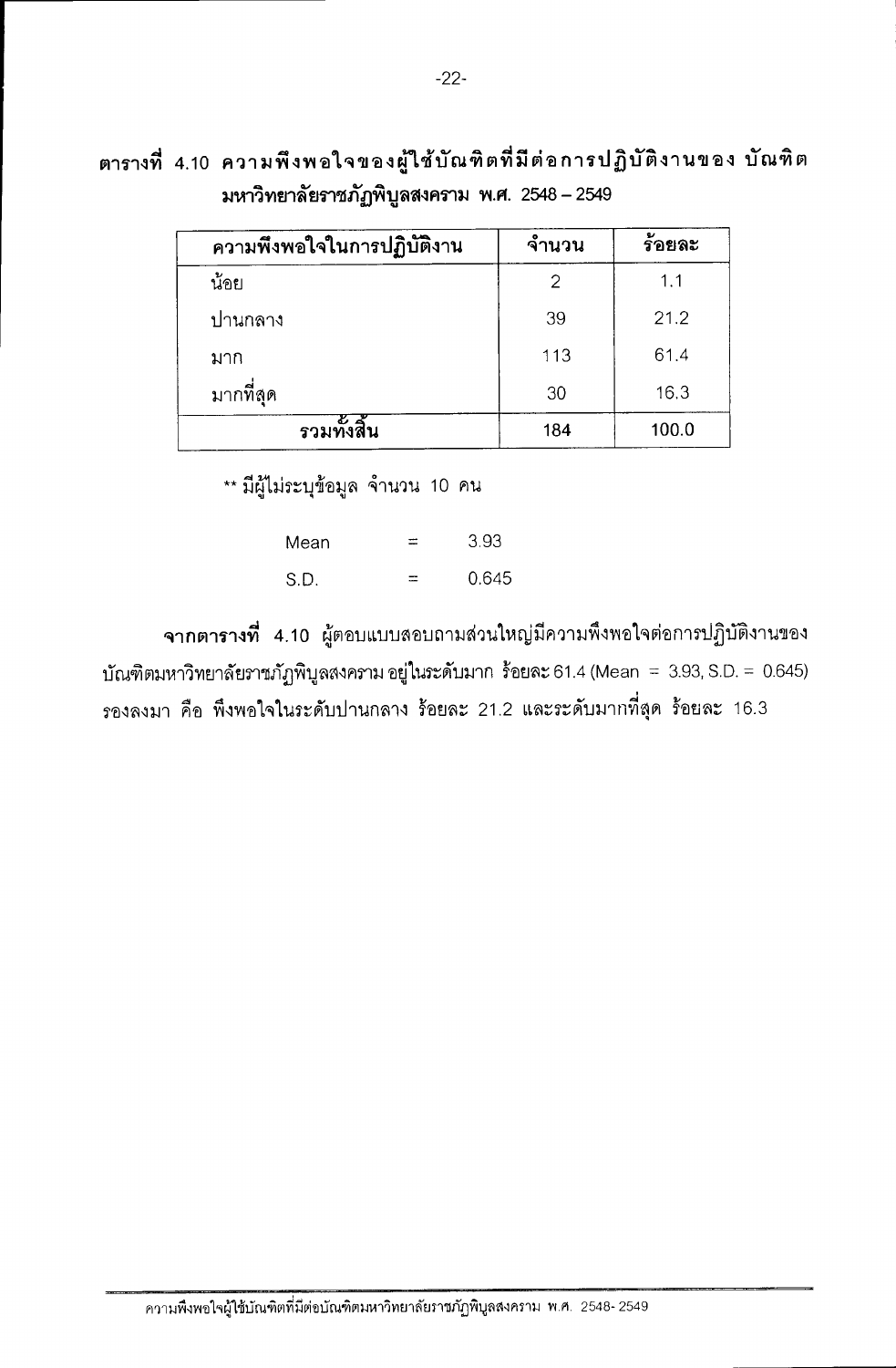ความพึงพอใจของผู้ใช้บัณฑิตที่มีต่อการปฏิบัติงานของบัณฑิตมหาวิทยาลัยราชภัฏพิบูลสงคราม พ.ศ. 2548 – 2549 ตารางที่ 4.11

จำแนกตามคณะ/ โปรแกรมวิชา และภาคการศึกษา

|                                    |      | ภาคปกติ   |                  |                    | ภาคพิเศษ           |             |      | <b>HCGS</b>       |                  |
|------------------------------------|------|-----------|------------------|--------------------|--------------------|-------------|------|-------------------|------------------|
| คณะ/ โปรแกรมวิชา                   | Mean | <u>ດີ</u> | BLIMMICU         | Mean               | <u>(၁</u>          | BURNNALCH   | Mean | ပ္ပဲ              | ความหนาย         |
| คณะครูศาสตร์                       |      |           |                  |                    |                    |             |      |                   |                  |
| การศึกษาปฐมวัย                     | 3.98 | 0.71      | ี่<br>สา         | 3.43               | 0.761              | ปานกลาง     | 3.55 | 0.74              | $\sum_{i=1}^{n}$ |
| การศึกษาพิเศษ                      |      | I         | $\mathbf{I}$     | 3.62               | $\mathbf I$        | $\Xi$       | 3.62 | $\mathbf{I}$      | ี่<br>ล⊂         |
| เทคโนโลยีและนวัตกรรมการศึกษา       | 3.84 | ı         | นาก              | 3.57               | 0.92               | <b>A</b> nd | 3.66 | 0.16              | $\frac{1}{3}$    |
| คณิตศาสตร์                         | 3.67 | 0.11      | $\frac{1}{2}$    | ı                  | ŧ                  | ı           | 3.67 | $\overline{0.11}$ | $\frac{1}{2}$    |
| ภาษาอังกฤษ                         | 3.50 | 0.88      | ปานกลาง          | ł                  | $\pmb{\mathsf{I}}$ | ŧ           | 3.50 | 0.88              | ปานกลาง          |
| ภาษาไทย                            | 3.42 | 0.32      | ปานกลาง          | ı                  | ı                  | ,           | 3.42 | 0.32              | ปานกลาง          |
| วิทยาศาสตร์ทั่วไป                  | 3.80 | ı         | $\Xi$            | $\mathbf{I}$       | $\pmb{\mathsf{I}}$ | ı           | 3.80 | ŧ                 | $\sum_{i=1}^{n}$ |
| รวม                                | 3.61 | 0.56      | $\sum_{i=1}^{n}$ | 3.50               | 0.67               | ปานกลาง     | 3.57 | 0.59              | $\sum_{i=1}^{n}$ |
| คณะวิทยาศาสตร์และเทคโนโลยีการอาหาร |      |           |                  |                    |                    |             |      |                   |                  |
| วิทยาศาสตร์และเทคโนโลยีการอาหาร    | 2.69 | 1.82      | ปานกลาง          | $\pmb{\mathsf{I}}$ | ı                  | ı           | 2.69 | 1.82              | ปานกลาง          |
| ราม                                | 2.69 | 1.82      | ปานกลาง          |                    |                    |             | 2.69 | 1.82              | ปานกลาง          |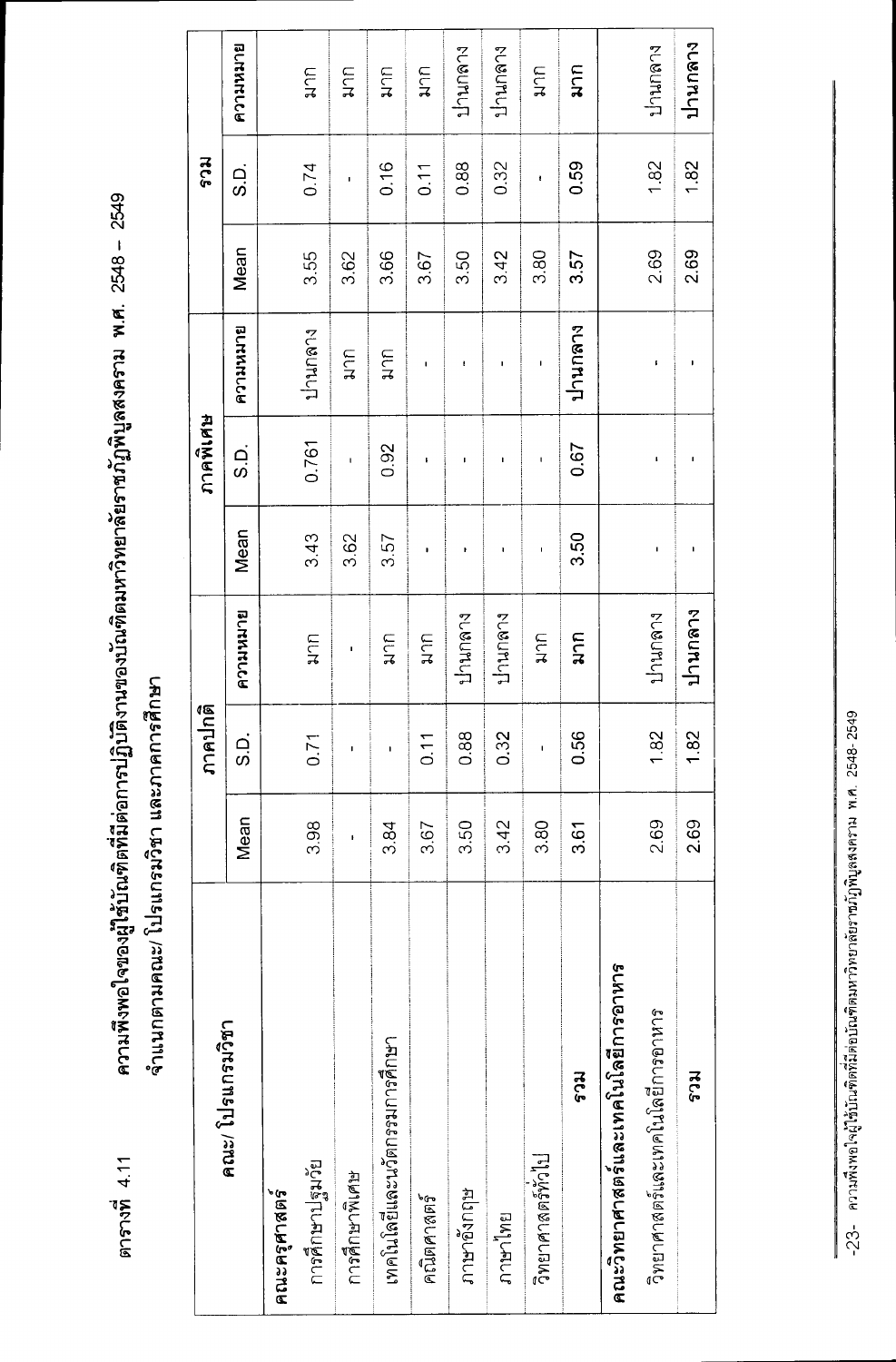|                                                 |      | ภาคปกติ      |                  |              | ภาคพิเศษ             |               |      | <b>HCS</b>   |                  |
|-------------------------------------------------|------|--------------|------------------|--------------|----------------------|---------------|------|--------------|------------------|
| คณะ/ โปรแกรมวิชา                                | Mean | င်<br>လ      | BLRKKLLUM        | Mean         | C.C                  | ความหนาย      | Mean | င်<br>လ      | ความหนาย         |
| คณะเทคโนโลยีอุตสาหกรรม                          |      |              |                  |              |                      |               |      |              |                  |
| เทคโนโลยีอุตสาหกรรม แขนงเทคโนโลยีก่อสร้าง       |      | ı            | ı                | 2.25         | 2.08                 | น้อย          | 2.25 | 2.08         | น้อย             |
| เทคโนโลยีอุตสาหกรรม แขนงเทคโนโลยีการจัดการ      | 3.46 | 0.15         | ปานกลาง          | ı            | ı                    | $\mathbf{I}$  | 3.46 | 0.15         | ปานกลาง          |
| คุตสาหกรรม                                      |      |              |                  |              |                      |               |      |              |                  |
| เทคโนโลยีอุตสาหกรรม แขนงเทคโนโลยีคอมพิวเตอร์    | 2.93 | 1.79         | ปานกลาง          | 3.82         | 0.37                 | <b>AVE</b>    | 3.27 | 1.44         | ปานกลาง          |
| อุดสาหกรรม                                      |      |              |                  |              |                      |               |      |              |                  |
| เทคโนโลยีอุตสาหกรรม แขนงเทคโนโลยีเครื่องกล      | 3.90 | 0.51         | $\sum_{i=1}^{n}$ | 2.41         | $\pmb{\mathfrak{g}}$ | ı             | 3.53 | 0.85         | มาก              |
| เทคโนโลยีอุตสาหกรรม แขนงเทคโนโลยีไฟฟ้า          | 3.62 | 0.38         | $\sum_{i=1}^{n}$ | 3.68         | 0.14                 | าก<br>ส       | 3.66 | 0.20         | $\sum_{i=1}^{n}$ |
| คุดสาหกรรม                                      |      |              |                  |              |                      |               |      |              |                  |
| เทคโนโลยีอุตสาหกรรม แขนงเทคโนโลยีอิเล็กทรอนิกส์ | 4.54 | $\mathbf{I}$ | มากที่สุด        | $\mathbf{I}$ | ŧ                    | $\pmb{\cdot}$ | 4.54 | $\mathbf{I}$ | มากที่สุด        |
| เทคโนโลยีเซรามิกส์                              | 3.73 | 0.70         | $\tilde{\Xi}$    | ı            | ı                    |               | 3.73 | 0.70         | $\Omega$         |
| <b>HCS</b>                                      | 3.51 | 1.20         | $\sum_{i=1}^{n}$ | 3.23         | 1.09                 | ปานกลาง       | 3.37 | 1.13         | ปานกลาง          |

H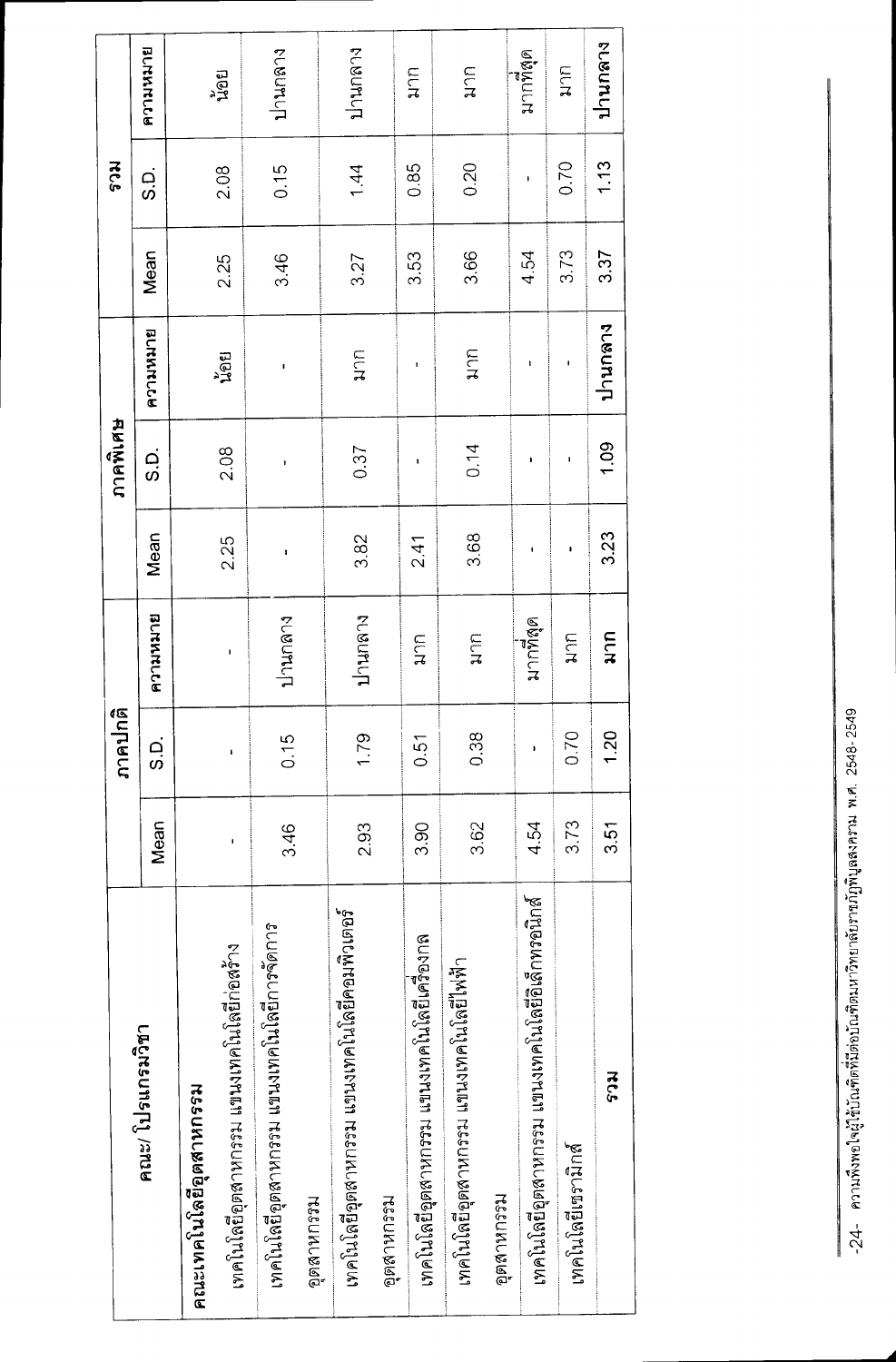|                                           |      | ภาคปกติ      |                      |              | ภาคพิเศษ      |                  |      | <b>HCS</b> |                  |
|-------------------------------------------|------|--------------|----------------------|--------------|---------------|------------------|------|------------|------------------|
| คณะ/ โปรแกรมวิชา                          | Mean | C.<br>S.     | <b>BURNATCH</b>      | Mean         | <u>(၁</u>     | BURNNICU         | Mean | C.<br>S.D. | BURNNALCH        |
| คณะมนุษยศาสตร์และสังคมศาสตร์              |      |              |                      |              |               |                  |      |            |                  |
| การพัฒนาชุมชน                             | 2.72 | 0.37         | ปานกลาง              | 4.03         | 0.47          | ัน<br>ส          | 3.38 | 0.83       | บานกลาง          |
| บรรณารักษาศาสตร์และสารสนเทศศาสตร์         | 3.62 | t,           | $\Xi$                | ł            | $\pmb{\cdot}$ | ı                | 3.62 | f,         | <b>SUR</b>       |
| ภาษาอังกฤษ                                | 3.88 | 0.78         | $\sum_{i=1}^{n}$     | ï            | ı             | $\mathbf{I}$     | 3.88 | 0.78       | $\sum_{i=1}^{n}$ |
| ภาษาไทย                                   | ŧ    | ł            | $\pmb{\mathfrak{t}}$ | 4.06         | 0.58          | ัน<br>สาท        | 4.06 | 0.58       | $\sum_{i=1}^{n}$ |
| วัฐประศาสนศาสตร์                          | 1.84 | 2.61         | น้อย                 | 3.70         | 0.53          | $\sum_{i=1}^{n}$ | 3.23 | 1.38       | ปานกลาง          |
| <b>HCS</b>                                | 2.93 | 1.43         | ปานกลาง              | 3.90         | 0.51          | ราย<br>ส         | 3.58 | 0.98       | mun              |
| คณะวิทยาการจัดการ                         |      |              |                      |              |               |                  |      |            |                  |
| การบริหารธุรกิจ                           | 3.54 | 0.638        | $\sum_{i=1}^{n}$     | $\mathbf{I}$ | ŧ             | ŧ                | 3.54 | 0.63       | <b>AVE</b>       |
| การบริหารธุรกิจ แขนงวิชาการตลาด           | 3.22 | 1.56         | ปานกลาง              | 3.99         | 0.55          | $\Omega$         | 3.73 | 0.97       | $\sum_{i=1}^{n}$ |
| การบริหารธุรกิจ แขนงบริหารทรัพยากรมนุษย์  | 3.09 | 137          | ปานกลาง              | 3.33         | 1.51          | ปานกลาง          | 3.20 | 1.39       | ปานกลาง          |
| การบริหารธุรกิจ แขนงวิชาการบัญชี          | 3.66 | 0.27         | $\sum_{i=1}^{n}$     | 3.65         | 0.43          | $\sum_{i=1}^{n}$ | 3.65 | 0.39       | <b>SH</b>        |
| การบริหารธุรกิจ แขนงวิชาคอมพิวเตอร์ธุรกิจ | 3.09 | 0.35         | ปานกลาง              | 3.14         | 1.07          | ปานกลาง          | 3.13 | 0.97       | นานกลาง          |
| การจัดการทั่วไป                           | ï    | $\mathbf{I}$ | $\mathbf{I}$         | 3.70         | 0.38          | $\sum_{i=1}^{n}$ | 3.70 | 0.38       | <b>CLR</b>       |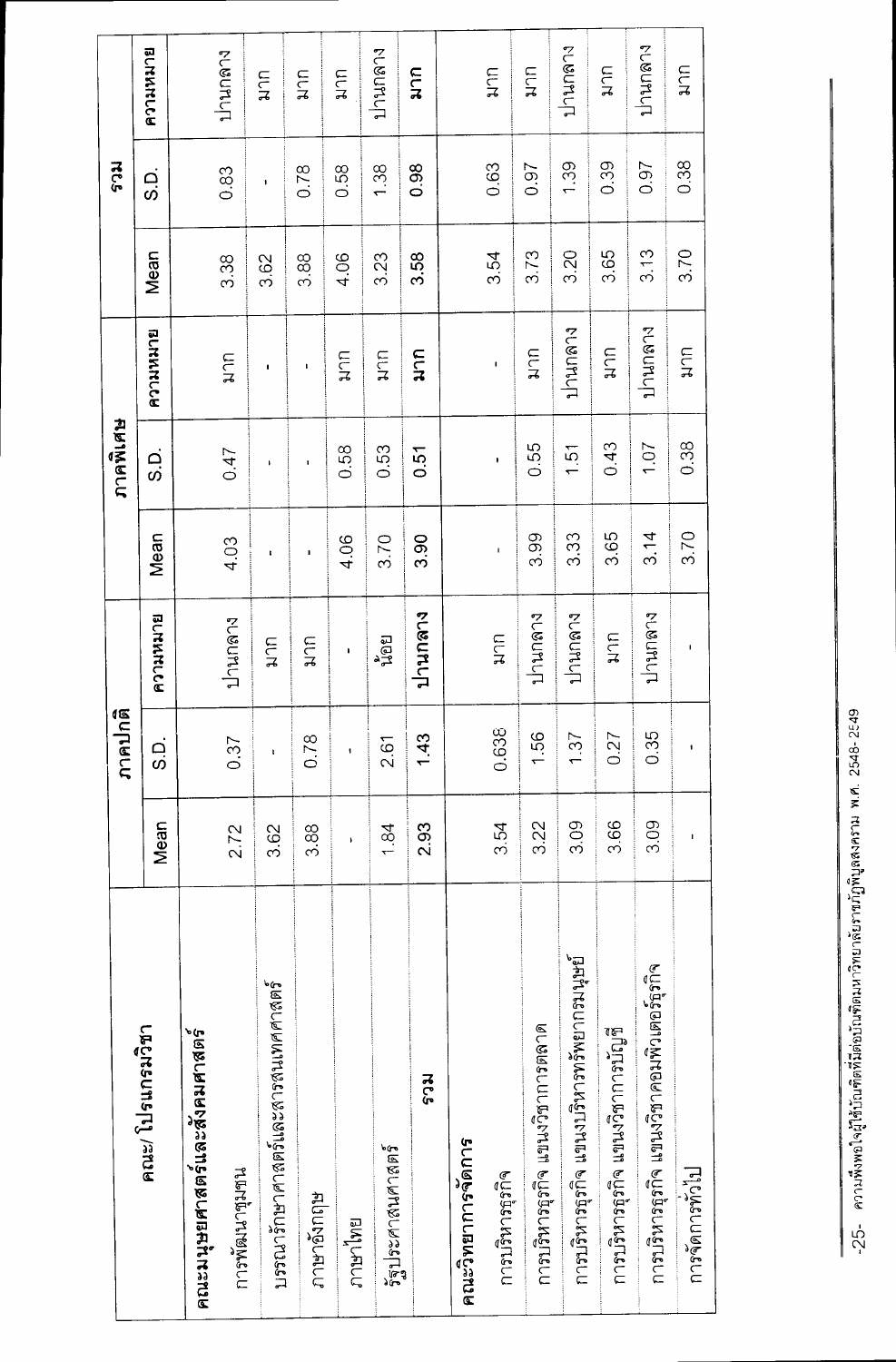|                            |      | ภาคปกติ        |                  |      | ภาคพิเศษ  |                  |      | <b>FC5</b> |                  |
|----------------------------|------|----------------|------------------|------|-----------|------------------|------|------------|------------------|
| คณะ/ โปรแกรมวิชา           | Mean | <u>ດ</u><br>ທ່ | BLINNING         | Mean | <u>ດີ</u> | BLINNING         | Mean | <u>ດີ</u>  | BURNNALCH        |
| นิเทศศาสตร์                | 3.91 | 0.52           | $\sum_{i=1}^{n}$ | 3.41 | 0.59      | ปานกลาง          | 3.68 | 0.59       | <b>SCR</b>       |
| อุตสาหกรรมท่องเที่ยว       | 3.65 | 0.42           | $\sum_{i=1}^{n}$ | 3.60 | 0.41      | $\tilde{\Xi}$    | 3.63 | 0.377      | $\sum_{i=1}^{n}$ |
| <b>RCS</b>                 | 3.48 | 0.85           | ปานกลาง          | 3.54 | 0.77      | มาก              | 3.52 | 0.79       | $\sum_{i=1}^{n}$ |
| คณะวิทยาศาสตร์และเทคโนโลยี |      |                |                  |      |           |                  |      |            |                  |
| پي<br>ڪ                    | 3.45 | 0.30           | ปานกลาง          | ı    | ı         | ı                | 3.45 | 0.30       | ปานกลาง          |
| <b>FC5</b>                 | 3.45 | 0.30           | ปานกลาง          | 1    |           |                  | 3.45 | 0.30       | ปานกลาง          |
| รวมทุกคณะ                  | 3.43 | 0.96           | ปานกลาง          | 3.55 | 0.79      | $\sum_{i=1}^{n}$ | 3.51 | 0.87       | $\sum_{i=1}^{n}$ |

ช้อมูลที่ได้รับกลับคืนทั้งหมดเป็นข้อมูลจากหน่วยงานที่มีบัณฑิตสำเร็จการศึกษาปีการศึกษา 2548 - 2549<br>ข้อมูลที่ได้รับกลับคืนทั้งหมดเป็นข้อมูลจากหน่วยงานที่มีบัณฑิตสำเร็จการศึกษาปีการศึกษา 2548 - 2549 \*\* หมายเหตุ \*\*

I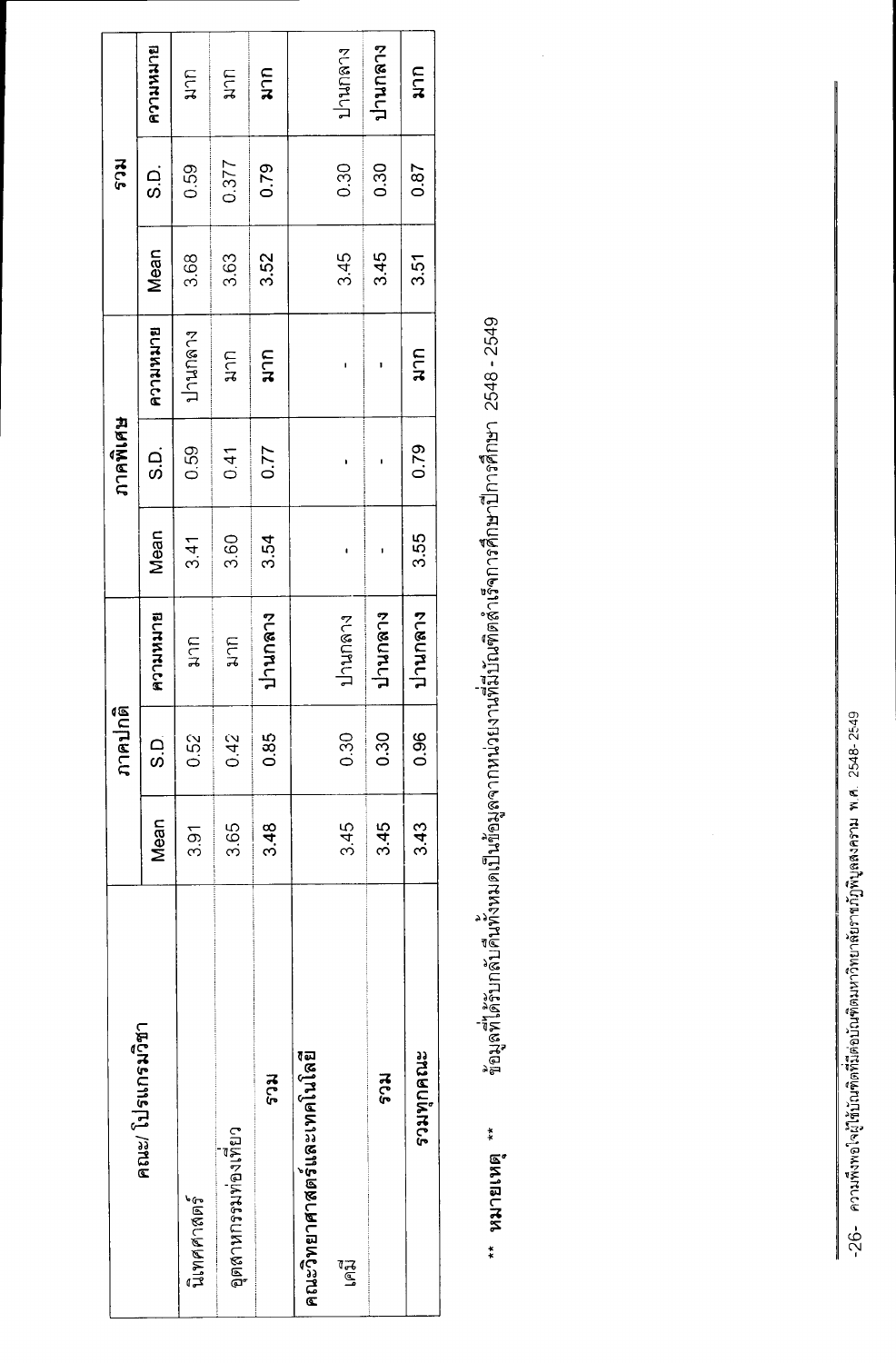ี จากตารางที่ 4.11 ในภาพรวม พบว่า ผู้ตอบแบบสอบถามส่วนใหญ่มีความพึงพอใจ ้ต่อการปฏิบัติงานของบัณฑิตมหาวิทยาลัยราชภัฏพิบูลสงคราม พ.ศ. 2548 – 2549 อยู่ในระดับมาก (Mean = 3.51, S.D. = 0.87) ทั้งนี้ เมื่อจำแนกตามภาคการศึกษา พบว่า ผู้ตอบแบบสอบถามมี ความพึงพอใจต่อการปฏิบัติงานของบัณฑิตภาคพิเศษ (Mean = 3.55, S.D. = 0.79) มากกว่าบัณฑิต ภาคปกติ (Mean = 3.43, S.D. = 0.96) และจำแนกตามคณะวิชาการศึกษา พบว่า ผู้ตอบแบบสอบถาม ้มีความพึงพอใจต่อการปฏิบัติงานของบัณฑิตคณะมนุษยศาสตร์และสังคมศาสตร์ อยู่ในระดับมาก (Mean = 3.58, S.D. = 0.98) รองลงมา คือ คณะครุศาสตร์ (Mean = 3.57, S.D. = 0.59) และ คณะวิทยาการจัดการ (Mean = 3.52, S.D. = 0.79)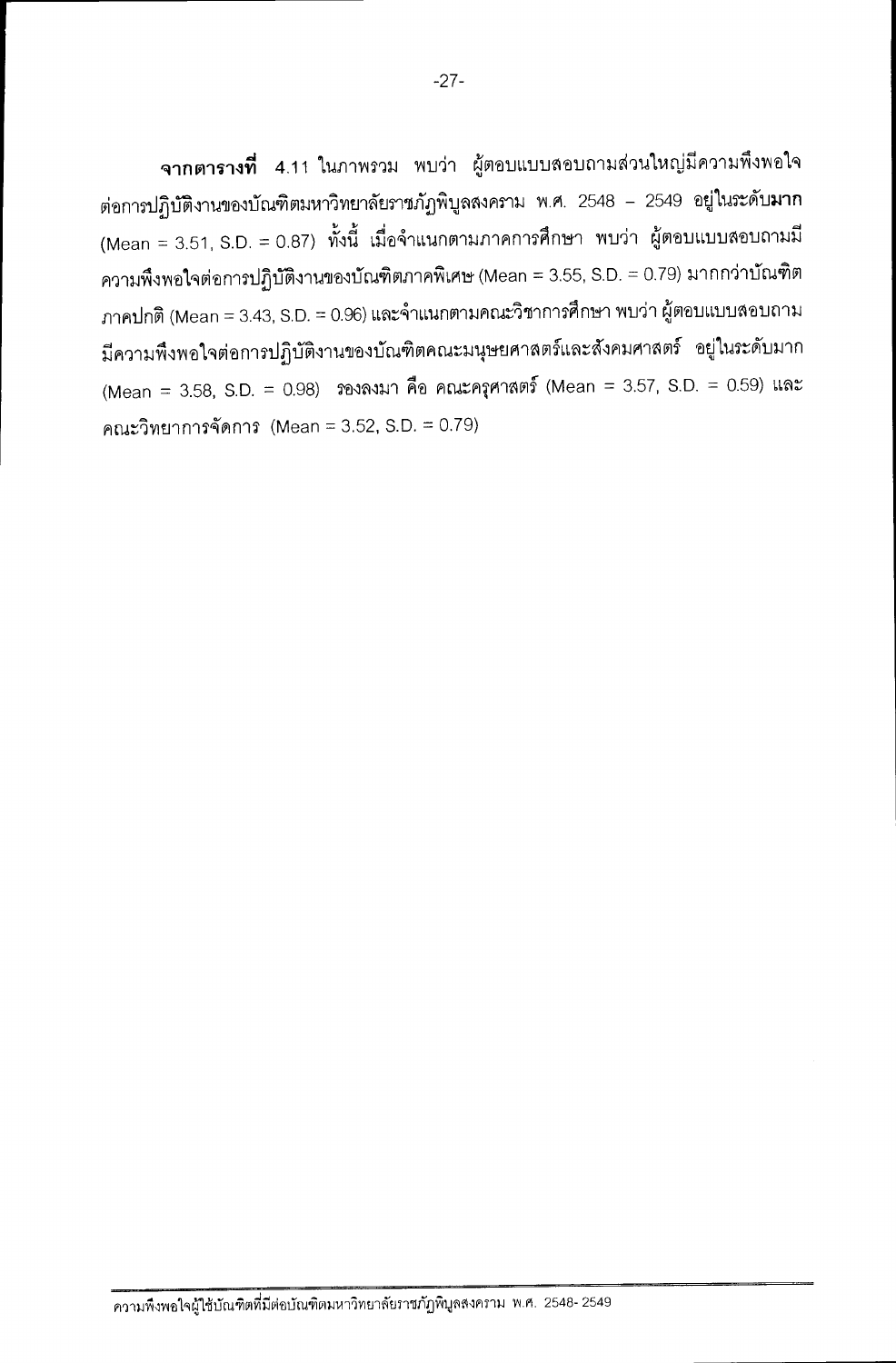|                |                                                                  |      | ระดับความคิดเห็น |            |
|----------------|------------------------------------------------------------------|------|------------------|------------|
|                | คุณลักษณะของบัณฑิด                                               | Mean | S.D.             | ความหมาย   |
|                | ้ด้านความสามารถทางวิชาการดามลักษณะงานในสาขานั้น ๆ                |      |                  |            |
| 1 <sub>1</sub> | ความมุ่งมั่นที่จะทำงานให้สำเร็จ                                  | 3.90 | 1.00             | มาก        |
| 2.             | ความสามารถในการจัดระบบงานและควบคุมงาน                            | 3.51 | 0.97             | มาก        |
| 3.             | ความสามารถในการบริหารคน                                          | 3.18 | 1.03             | ปานกลาง    |
| 4 <sup>1</sup> | การสร้างสรรค์งานใหม่                                             | 3.40 | 1.10             | ปานกลาง    |
|                | ้รวม (ด้านความสามารถทางวิชาการดามลักษณะงานในสาขานั้น ๆ)          | 3.49 | 0.95             | ปานกลาง    |
|                | ด้านความรู้ความสามารถพื้นฐานที่ส่งผลด่อการทำงาน                  |      |                  |            |
| 5.             | ความใฝ่รู้                                                       | 3.72 | 1.13             | มาก        |
| 6.             | ความเป็นผู้นำ                                                    | 3.26 | 1.07             | ปานกลาง    |
| 7.             | การมีทักษะในการสื่อสาร (การพูด การเขียน การแสดงออกต่อผู้ร่วมงาน) | 3.58 | 1.02             | มาก        |
| 8.             | ความสามารถในการคิดวิเคราะห์และแก้ปัญหา                           | 3.49 | 1.03             | ปานกลาง    |
| 9.             | มีทักษะในการทำงานเป็นทีม                                         | 3.68 | 1.05             | มาก        |
| 10.            | การปรับตัวให้เข้ากับการเปลี่ยนแปลง                               | 3.66 | 1.09             | มาก        |
| 11.            | มีทักษะทางภาษาต่างประเทศ เช่น                                    | 1.61 | 0.82             | น้อย       |
|                | 11.1 ภาษาอังกฤษ                                                  | 2.61 | 1.03             | บ่านกลาง   |
|                | 11.2 ภาษาจีน                                                     | 1.14 | 1.05             | น้อยที่สุด |
|                | 11.3 ภาษาญี่ปุ่น                                                 | 1.10 | 1.01             | น้อยที่สุด |
| 12.            | การมีทักษะทางคอมพิวเตอร์                                         | 3.45 | 1.22             | ปานกลาง    |
| 13.            | ความสามารถในการใช้อุปกรณ์เครื่องมือในงานที่ปฏิบัติ               | 3.62 | 1.25             | มาก        |
|                | ้รวม (ด้านความรู้ความสามารถพื้นฐานที่ส่งผลด่อการทำงาน)           | 3.02 | 0.78             | ปานกลาง    |
|                | ด้านคุณธรรม จริยธรรม และจรรยาบรรณในวิชาชีพ                       |      |                  |            |
| 14.            | เป็นคนมีคุณธรรม มีน้ำใจ เอื้อเฟื้อเผื่อแผ่                       | 3.95 | 1.12             | มาก        |
| 15.            | ความชื่อสัตย์ สุจริต                                             | 4.04 | 1.08             | มาก        |
| 16.            | ความรับผิดชอบ และตรงต่อเวลา                                      | 4.02 | 1.14             | มาก        |
| 17.            | ความมีระเบียบวินัย                                               | 3.95 | 1.09             | มาก        |
| 18.            | ความสุภาพอ่อนน้อมถ่อมตน                                          | 4.01 | 1.03             | มาก        |
| 19.            | ความเสียสละต่อส่วนรวม                                            | 3.93 | 1.04             | มาก        |
| 20.            | ความขยัน อดทน สู้งาน                                             | 3.94 | 1.09             | มาก        |
|                | รวม (ด้านคุณธรรม  จริยธรรม  และจรรยาบรรณในวิชาชีพ)               | 3.97 | 1.02             | มาก        |
|                | รวมเฉลี่ย                                                        | 3.51 | 0.87             | มาก        |

## ตารางที่ 4.12 ความพึงพอใจเกี่ยวกับคุณลักษณะของบัณฑิตจากมหาวิทยาลัยราชภัฏพิบูลสงคราม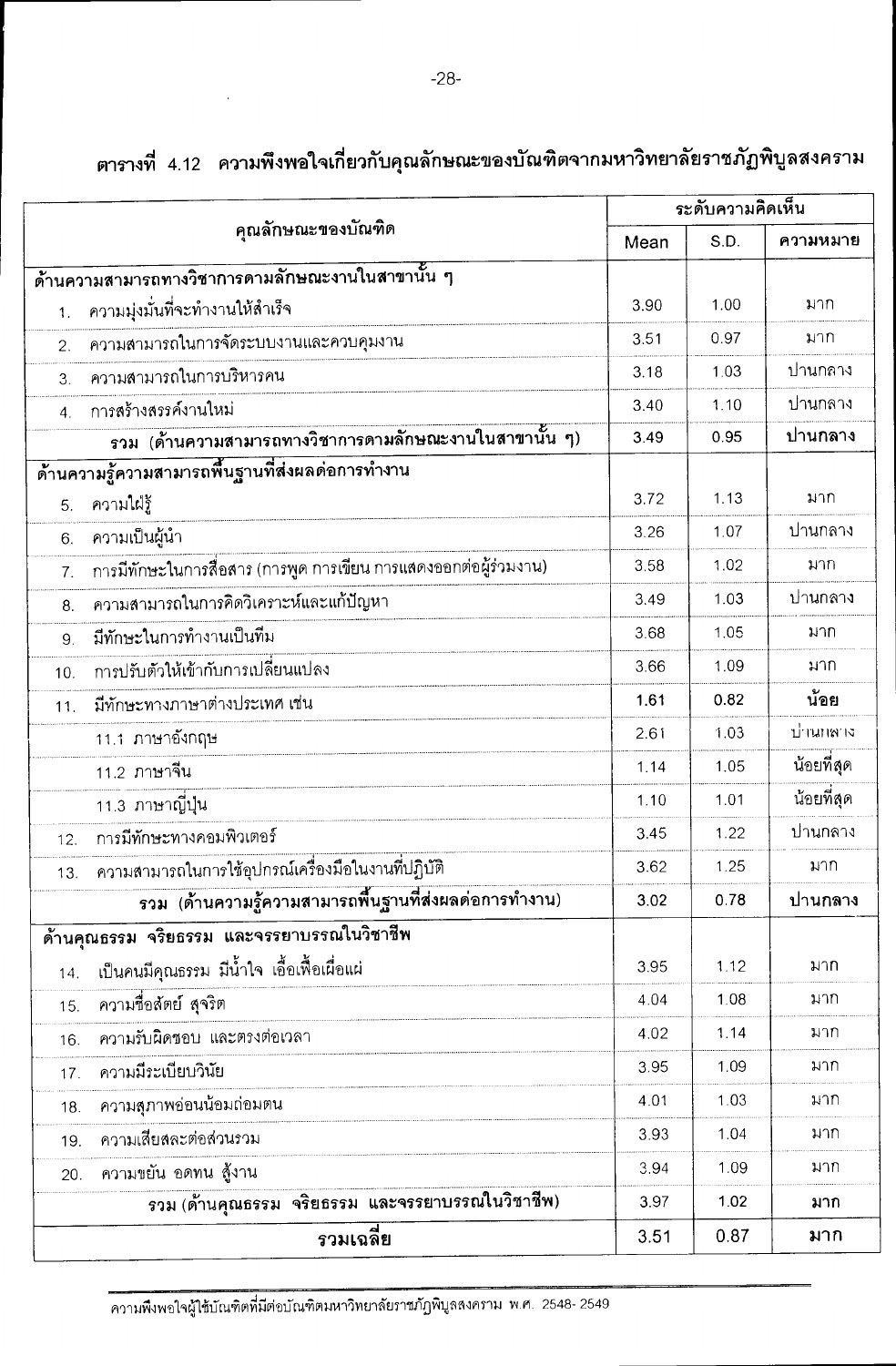จากตารางที่ 4.12 ข้อมูลความพึงพอใจของผู้ใช้บัณฑิตที่ลำเร็จการศึกษาจากมหาวิทยาลัย ราชภัฏพิบูลสงคราม พ.ศ. 2548–2549 ซึ่งผลการวิจัย ในภาพรวม พบว่า ผู้ตอบแบบสอบถาม มีความพึงพอใจต่อคุณลักษณะของบัณฑิตในด้านต่าง ๆ ได้แก่ ด้านความสามารถทางวิชาการ ตามลักษณะงานในสาขานั้น ๆ ด้านความรู้ความสามารถพื้นฐานที่ส่งผลต่อการทำงาน และด้าน คุณธรรม จริยธรรม และจรรยาบรรณในวิชาชีพ อยู่ในระดับ มาก (Mean = 3.51, S.D. = 0.87) ยกเว้น ในด้านความสามารถทางวิชาการตามลักษณะงานในสาขานั้น ๆ (Mean = 3.49, S.D. = 0.95) และด้านความรู้ความสามารถพื้นฐานที่ส่งผลต่อการทำงาน (Mean = 3.02, S.D. = 0.78) ซึ่งผู้ตอบ แบบสอบถามมีความพึงพอใจต่อคุณลักษณะนี้ในระดับปานกลาง ทั้งนี้ เมื่อพิจารณาจำแนกตามราย ด้านทั้ง 3 ด้าน สามารถสรุปสาระลำคัญได้ดังนี้

#### 1. ต้านความสามารถทางวิชาการตามลักษณะงานในสาขานั้น ๆ

ในภาพรวม พบว่า ผู้ตอบแบบสอบถามส่วนใหญ่มีความพึ่งพอใจต่อการ ปฏิบัติงานของบัณฑิตมหาวิทยาลัยราชภัฏพิบูลสงคราม ในด้านความสามารถทางวิชาการตาม ์ ลักษณะงานในสาขานั้น ๆ อยู่ในระดับปานกลาง (Mean = 3.49, S.D. = 0.95) ยกเว้น ในบาง ประเด็นที่ผู้ตอบแบบสอบถามมีความพึงพอใจอยู่ในระดับมาก ได้แก่

> 1.1 บัณฑิตความมุ่งมั่นที่จะทำงานให้ลำเร็จ (Mean  $3.55.$

 $S.D. = 0.74$ 

 $1.2$  ความสามารถในการจัดระบบงานและควบคุมงาน (Mean = 3.56,

 $S.D. = 0.90$ 

#### 2. ต้านความรู้ความสามารถพื้นฐานที่ส่งผลต่อการทำงาน

ในภาพรวม พบว่า ผู้ตอบแบบสอบถามส่วนใหญ่มีความพึงพอใจต่อการ ปฏิบัติงานของบัณฑิตมหาวิทยาลัยราชภัฏพิบูลสงคราม ในด้านความรู้ความสามารถพื้นฐานที่ ส่งผลต่อการทำงาน อยู่ในระดับปานกลาง (Mean = 3.02, S.D. = 0.78) ยกเว้น ในบางประเด็นที่ ผู้ตอบแบบสอบถามมีความพึ่งพอใจอยู่ในระดับมาก ได้แก่

2.1 ความใฝ่รู้ (Mean = 3.72, S.D. = 1.13)

2.2 การมีทักษะในการสื่อสาร (การพูด การเขียน การแสดงออกต่อ

ผู้ร่วมงาน) (Mean = 3.58, S.D. = 1.02)

2.3 มีทักษะในการทำงานเป็นทีม (Mean = 3.68, S.D. = 1.05)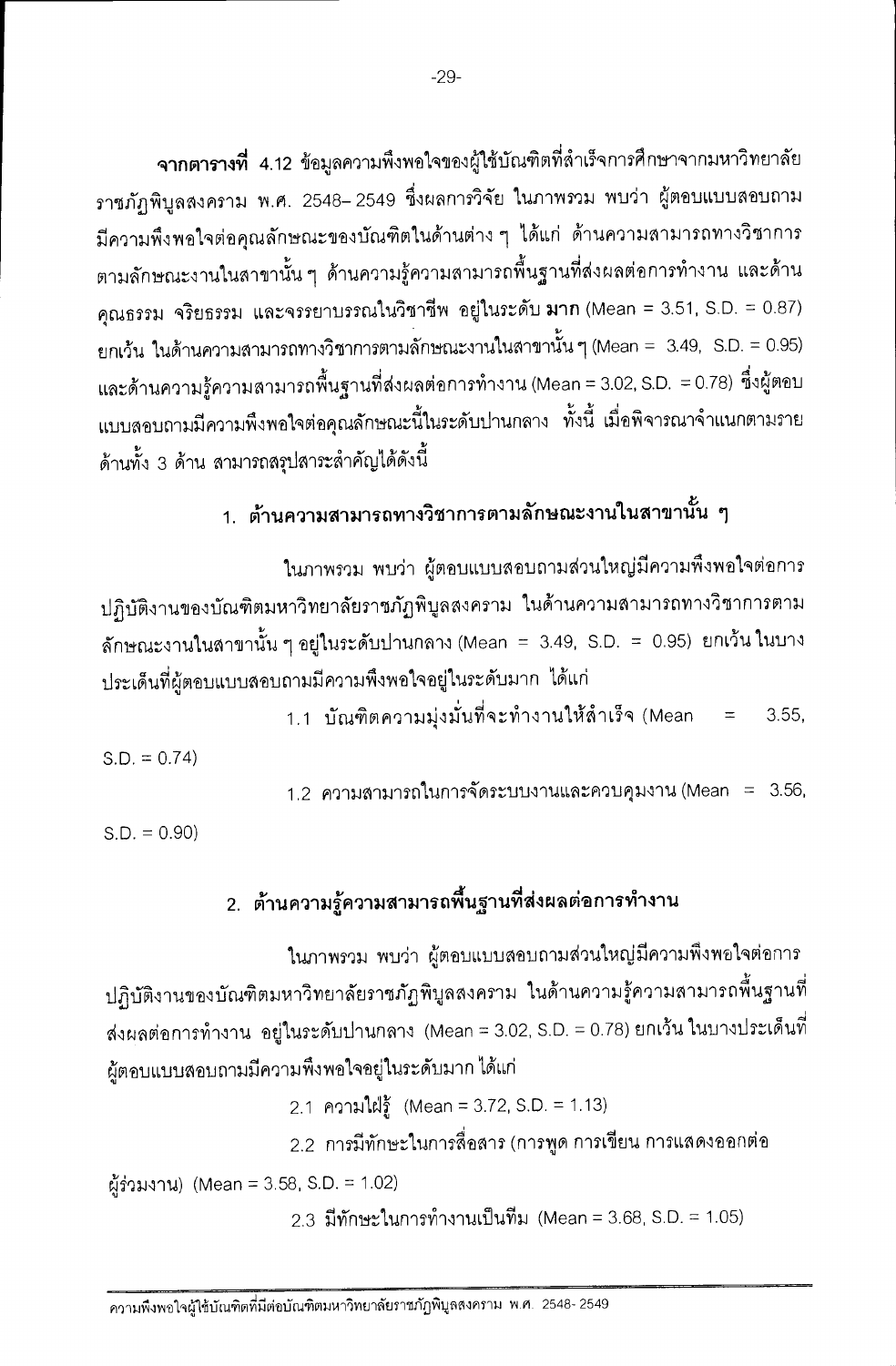2.4 การปรับตัวให้เข้ากับการเปลี่ยนแปลง (Mean = 3.66, S.D. = 1.09) 2.5 ความสามารถในการใช้อุปกรณ์เครื่องมือในงานที่ปฏิบัติ (Mean = 3.62,

 $S.D. = 1.25$ 

และบางประเด็นที่ผู้ตอบแบบสอบถามมีความพึงพอใจอยู่ในระดับน้อย ได้แก่

2.6 มีทักษะทางภาษาต่างประเทศ เช่น ภาษาอังกฤษ ภาษาจีน ภาษาญี่ปุ่น (Mean = 1.61, S.D. = 0.82)

### 3. ด้านคุณธรรม จริยธรรม และจรรยาบรรณในวิชาชีพ

ในภาพรวม ผู้ตอบแบบสอบถามส่วนใหญ่มีความพึงพอใจในด้าน คุณธรรม จริยธรรม และจรรยาบรรณในวิชาชีพ อยู่ในระดับมากทุกด้าน (Mean = 3.97, S.D. =  $1.02)$  โดยเฉพาะในเรื่องความชื่อสัตย์ สุจริต (Mean = 4.04, S.D. = 1.08), ความรับผิดชอบ และ ตรงต่อเวลา (Mean = 4.02, S.D. = 1.14) และความสุภาพอ่อนน้อมถ่อมตน (Mean = 4.01,  $S.D. = 1.03$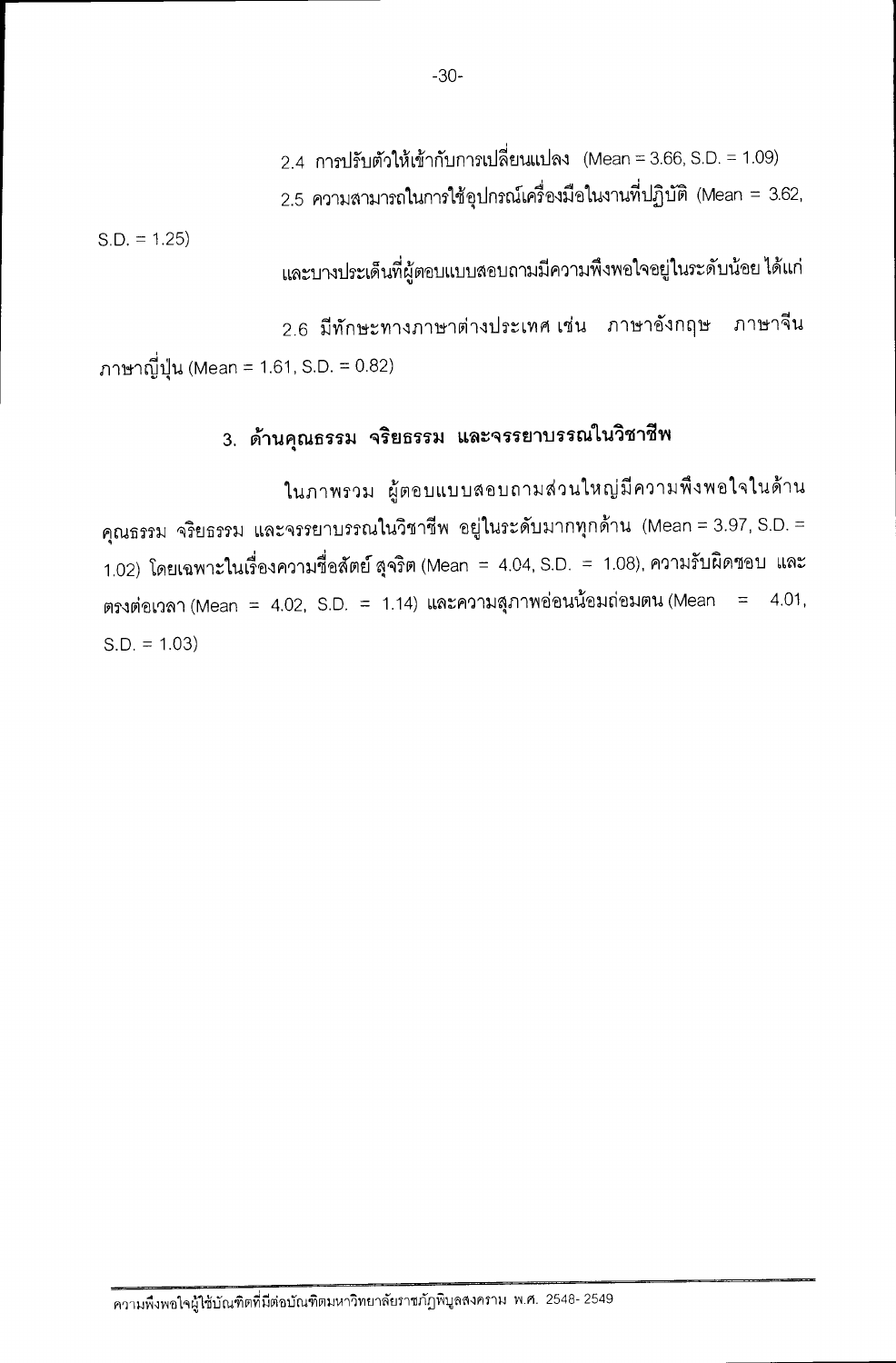# บทที่ 5 สรุป อภิปราย และข้อเสนอแนะ

สรุป

การลำรวจความพึ่งพอใจของผู้ใช้บัณฑิตที่มีต่อบัณฑิตมหาวิทยาลัยราชภัฎพิบูลสงคราม พ.ศ. 2548 – 2549 สถาบันวิจัยและพัฒนาได้ดำเนินการเก็บรวบรวมข้อมูลในช่วงเดือนกันยายน -ีพฤศจิกายน 2550 จากหน่วยงานที่มีบัณฑิตของมหาวิทยาลัยปฏิบัติงานอยู่ทั้งในหน่วยงานภาครัฐ รัฐวิสาหกิจ และเอกชน ซึ่งเป็นหน่วยงานที่ผู้สำเร็จการศึกษาระดับปริญญาตรีของมหาวิทยาลัยราช ภัภพิบลสงคราม ปีการศึกษา 2548–2549 ปฏิบัติงานอยู่ โดยทำการสุ่มตัวอย่างขนาดประชากร โดยใช้ตารางการสุ่มตัวอย่างของ Taro Yamane กำหนดขนาดตัวอย่างของประชากรที่ระดับ นัยลำคัญ .05 หรือความเชื่อมั่น 95 % มีความคลาดเคลื่อน  $\pm$  5 % ได้ขนาดของตัวอย่างผู้ใช้ บัณฑิต จำนวน 222 คน มีผู้ตอบแบบสอบถามกลับคืนมาจำนวนทั้งสิ้น 194คน ผลจากการสำรวจ พบว่า ผู้ตอบแบบสอบถามส่วนใหญ่มีสถานภาพในหน่วยงานเป็นหัวหน้าแผนก/ ฝ่าย ร้อยละ 38.5 รองลงมา คือ ผู้จัดการ ร้อยละ 21.4 โดยข้อมูลที่ได้รับกลับคืนส่วนใหญ่เป็นข้อมูลจากหน่วยงาน ภาคเอกชน ประเภทบริษัท/ ห้างหุ้นส่วน ร้อยละ 64.8 บัณฑิตปฏิบัติงานที่ตรงกับสาขาวิชาที่สำเร็จมา ร้อยละ 60.3 ซึ่งบัณฑิตปฏิบัติงานมาแล้วมากกว่า 1 ปี ร้อยละ 81.2 และผู้ตอบแบบสอบถามส่วน ใหญ่มีระยะเวลาในการปฏิบัติงานในตำแหน่งหัวหน้างานหรือผู้บังคับบัญชาในหน่วยงานมาแล้ว มากกว่า 1 ปี ร้อยละ 76.7 และเป็นผู้ที่รู้จัก/ คุ้นเคยกับบัณฑิตของมหาวิทยาลัยเป็นอย่างดี ร้อยละ 60.3 รองลงมา คือ รู้จัก/ คุ้นเคยค่อนข้างดี ร้อยละ 31.5 สำหรับรายละเอียดต่าง ๆ สามารถสรุปสาระสำคัญได้ดังนี้

1. ผู้ใช้บัณฑิตส่วนใหญ่มีความพึ่งพอใจต่อการปฏิบัติงานของบัณฑิตมหาวิทยาลัย ราชภัฏพิบูลสงครามที่สำเร็จการศึกษาในปีการศึกษา 2548 – 2549 **ในระดับมาก** (Mean = 3.93,  $S.D = 0.64$ ) หรือ คิดเป็นร้อยละ 78.6

2. ผู้ใช้บัณฑิตส่วนใหญ่มีความพึ่งพอใจต่อคุณลักษณะต่าง ๆ ของบัณฑิต ได้แก่ ์ด้านความสามารถทางวิชาการตามลักษณะงานในสาขานั้น ๆ ด้านความรู้ความสามารถพื้นฐานที่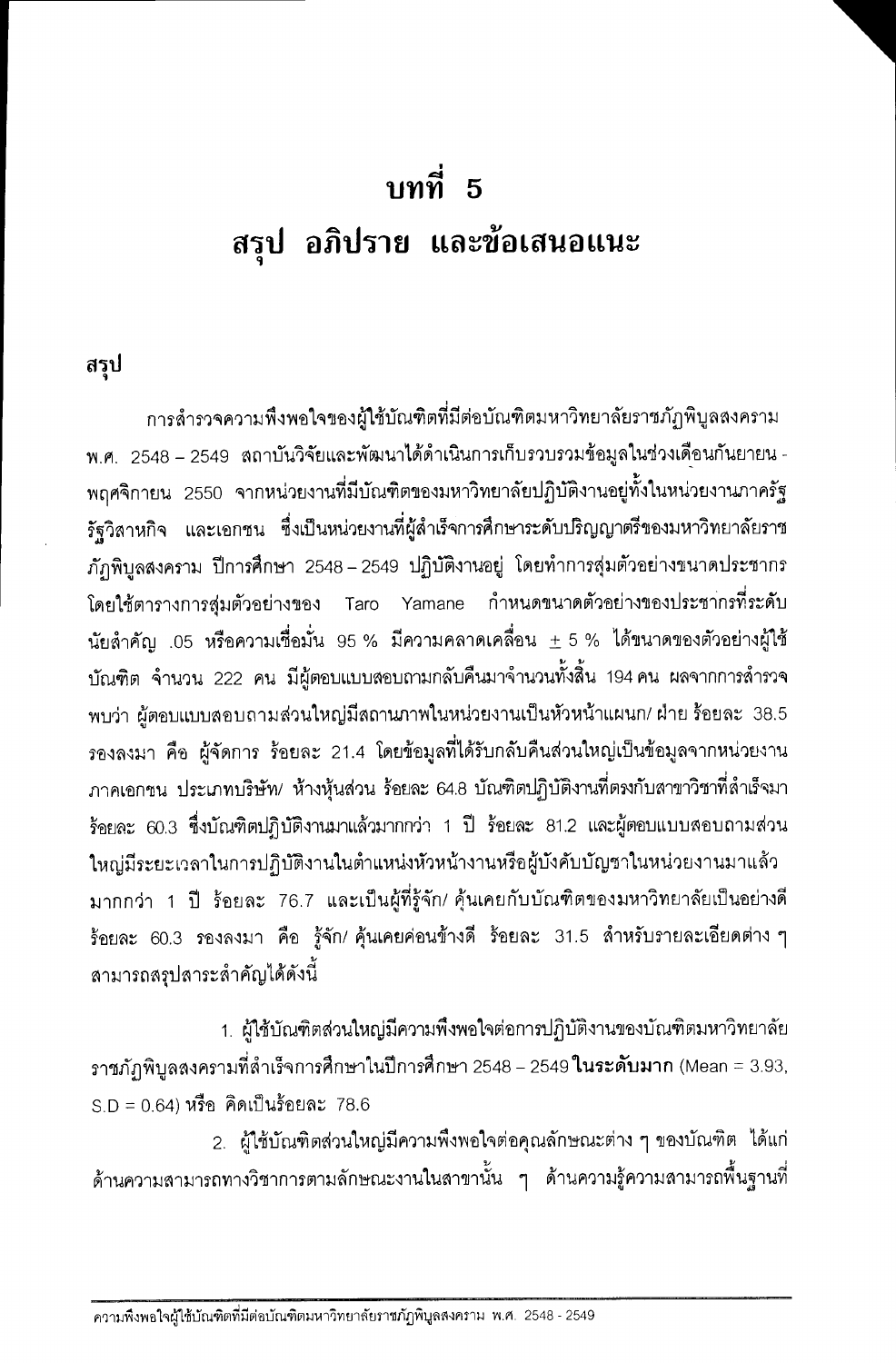ส่งผลต่อการทำงาน และด้านคุณธรรม จริยธรรม และจรรยาบรรณในวิชาชีพ **ในระดับมาก** (Mean = 3.51, S.D = 0.87) คิดเป็นร้อยละ 70.2

บัณฑิตส่วนใหญ่ปฏิบัติงานโดยใช้ความเชี่ยวชาญในสาขาวิชาที่ตนเองจบมา  $\overline{3}$ ในระดับมาก (Mean = 3.57, S.D. = 0.86)

4. บัณฑิตของมหาวิทยาลัยภาชภัฏพิบูลสงครามส่วนใหญ่ปฏิบัติงานที่ได้รับมอบหมาย ให้สำเร็จเรียบร้อยภายในเวลาที่กำหนดอย่างบ่อยครั้ง (Mean = 4.03, S.D. = 0.94)

5 . บัณฑิตส่วนใหญ่ปฏิบัติงานเกิดความผิดพลาดเป็นบางครั้ง (Mean = 1.90,  $S.D. = 1.24$ 

#### อภิปราย

การศึกษาความพึงพอใจของผู้ใช้บัณฑิตที่มีต่อบัณฑิตมหาวิทยาลัยราชภัฏพิบูลสงคราม คณะผู้วิจัยได้ดำเนินการเก็บรวบรวมข้อมูลจากหน่วยงานที่มีบัณฑิตที่สำเร็จการศึกษา พ.ศ. 2548 – 2549 ปฏิบัติงานอยู่ ทำให้ทราบว่าผู้ใช้บัณฑิตมีความพึงพอใจต่อการปฏิบัติงาน และ คุณลักษณะของบัณฑิตอยู่ในเกณฑ์สูง โดยจะเห็นได้จากผู้ใช้บัณฑิตมีความพึงพอใจคุณลักษณะ ในด้านคุณธรรม จริยธรรม และจรรยาบรรณในวิชาชีพ อยู่ในระดับมาก และที่เห็นว่าคุณลักษณะ ของบัณฑิตมหาวิทยาลัยราชภัฏพิบูลสงครามมีมากและเห็นได้ชัดกว่าคุณลักษณะอื่น ๆ คือ บัณฑิตมีความซื่อสัตย์ สุจริต มีความรับผิดชอบ และตรงต่อเวลา มีความสุภาพอ่อนน้อมถ่อมตน มีระเบียบวินัย และสามารถปรับตัวให้เข้ากับผู้อื่นและสิ่งแวดล้อมได้เป็นอย่างดี นอกจากนี้ ผู้ใช้ บัณฑิตมีความพึงพอใจในด้านความสามารถทางวิชาการตามลักษณะงานในสาขานั้น ๆ และ ้ด้านความรู้ความสามารถพื้นฐานที่ส่งผลต่อการทำงานอยู่ในระดับมากเช่นกัน โดยเห็นว่าบัณฑิตมี ความมุ่งมั่นที่จะทำงานให้ลำเร็จ มีการจัดระบบงานควบคุมงาน มีความใฝ่รู้ในงานที่ทำ มีทักษะใน การสื่อสาร (การพูด การเขียน การแสดงออกต่อผู้ร่วมงาน) มีทักษะในการทำงานเป็นทีม และมี ความสามารถในการคิดวิเคราะห์และแก้ปัญหาได้ดี ซึ่งผลการสำรวจนี้ สอดคล้องกับผลการ ลำรวจของมหาวิทยาลัยราชภัฏพิบูลสงครามในปีก่อนหน้านี้ บัณฑิตของมหาวิทยาลัยราชภัฏพิบูล สงคราม เป็นบัณฑิตที่มีศักยภาพและสามารถปฏิบัติงานต่าง ๆ ตามที่ได้รับมอบหมายได้อย่างมี ประสิทธิภาพ แต่อย่างไรก็ตาม มหาวิทยาลัยราชภัฏพิบูลสงครามยังคงต้องมียุทธวิธี หรือกลยุทธ์ ต่าง ๆ ในการดำเนินการเพื่อพัฒนาคุณภาพของบัณฑิตให้เป็นที่ต้องการของตลาดแรงงาน และ

การติดตามผลภาวะการมีงานทำของบัณฑิตมหาวิทยาลัยราชภัฏพิบูลสงคราม พ.ศ. 2548 - 2549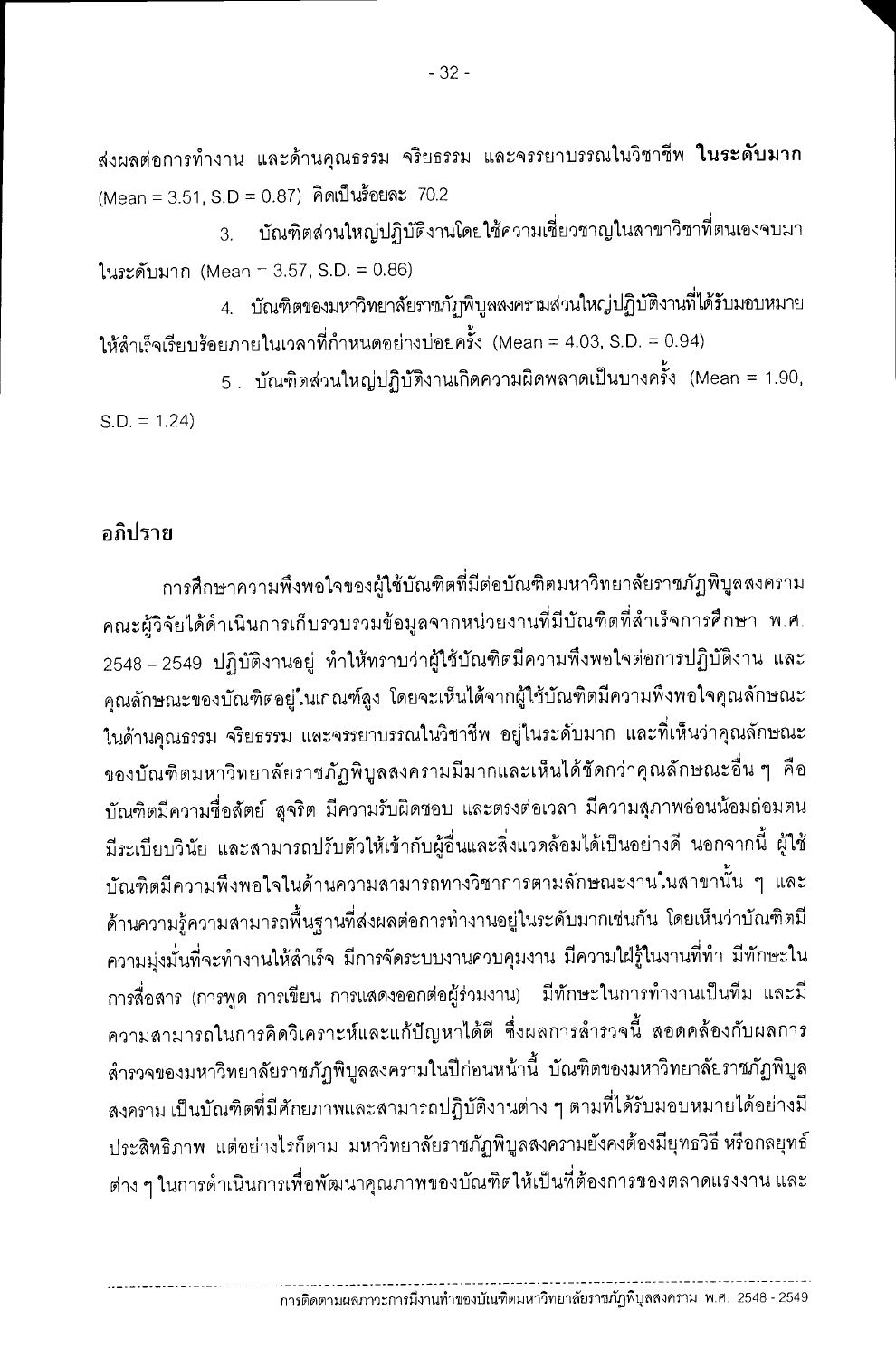เป็นบุคคลที่มีคุณภาพ และคุณธรรม จริยธรรมดียิ่งขึ้นไปอย่างไม่หยุดยั้ง เพื่อพัฒนาความเจริญ ของสังคมและประเทศชาติต่าไป

#### ช้อเสนอแนะ

จากผลการวิจัยนี้ มีข้อเสนอแนะเกี่ยวกับสิ่งที่มหาวิทยาลัยควรดำเนินการเร่งด่วนและให้ เป็นรูปธรรม คือ

มหาวิทยาลัยควรพัฒนาและส่งเสริมให้บัณฑิตมีความรู้ความสามารถด้าน  $1.$ วิชาการ วิชาที่พในสาขาที่สำเร็จให้มากยิ่งขึ้น

2. บัณฑิตของมหาวิทยาลัยราชภัฏพิบูลสงคราม ยังขาดทักษะในการนำความรู้ ความสามารถไปประยุกต์ใช้ในการปฏิบัติงาน ดังนั้น มหาวิทยาลัยควรสร้างความรู้ความเข้าใจ ให้กับนักศึกษาสามารถนำความรู้ไปประยุกต์ใช้ในการปฏิบัติงาน และด้านอื่น ๆ ได้

3. บัณฑิตของมหาวิทยาลัยราชภัฏพิบูลสงคราม ยังขาดทักษะด้านการติดต่อ สื่อสาร และการใช้ภาษาอังกฤษที่ถูกต้อง ชัดเจน ดังนั้น มหาวิทยาลัยควรส่งเสริมทักษะด้านนี้ อย่างจริงจังให้กับบัณฑิต เพื่อประโยชน์ต่อการปฏิบัติงานของบัณฑิตในอนาคต

4. มหาวิทยาลัยฯ ควรปลูกฝังความเป็นนักบริหารจัดการให้กับบัณฑิต เพื่อที่จะให้ บัณฑิตมีการจัดระบบงาน และควบคุมการปฏิบัติงานให้มีประสิทธิภาพได้

5. ควรปลูกฝังทักษะความรู้ความสามารถให้บัณฑิตรู้จักคิด วิเคราะห์ และการตัดสินใจ ้อย่างมีเหตุผล รวมทั้ง ความสามารถในการแก้ปัญหาเฉพาะหน้าได้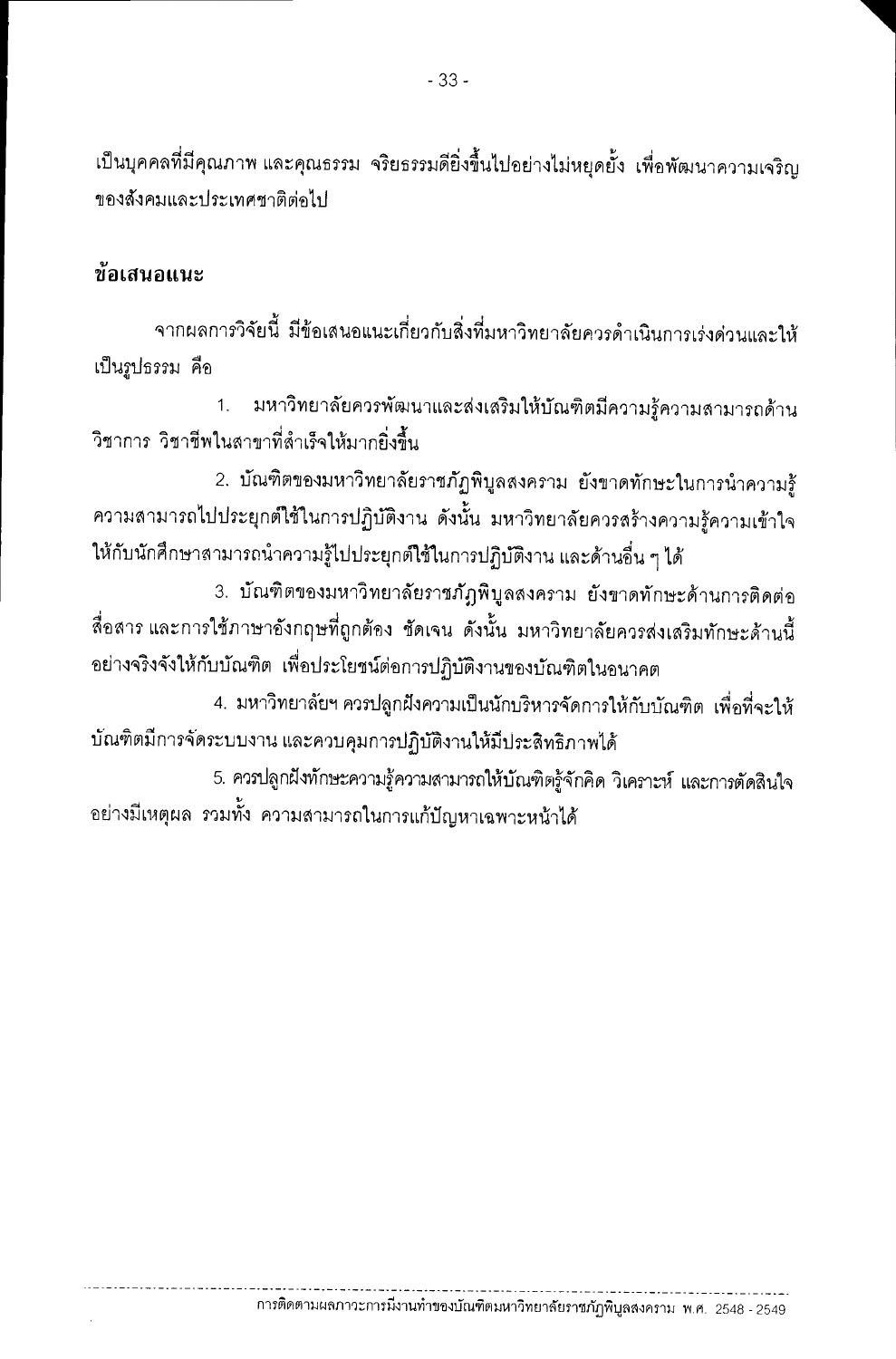#### บรรณานุกรม

- จันทร์เชื้อ. (2546). ศึกษาความพึงพอใจเกี่ยวกับคุณลักษณะอันพึงประสงค์ของบัณฑิต ชลีรัตน์ สาขาอุตสาหกรรมท่องเที่ยวที่หน่วยงานต้องการ. สถาบันราชภัฏพิบูลสงคราม.
- บุญเสริม จำปาทอง. (2546). **ความพึงพอใจในการปฏิบัติงานของคณาจารย์สถานศึกษา สังกัด** ึ กรมอาชีวศึกษา จังหวัดพิษณุโลก. วิทยานิพนธ์ครุศาสตรมหาบัณฑิต สถาบันราชภัฏพิบูลสงคราม พิษณุโลก.
- ้สำนักวิจัย สถาบันราชภัฏสวนดุสิต. (2546). **การศึกษาประสิทธิภาพของบัณฑิตสถาบันราชภัฏสวนดุสิต**. สถาบันราชภัฏสวนดุสิต.
- สถาบันวิจัยและพัฒนา มหาวิทยาลัยราชภัฏราชนครินทร์. (2548). **คุณลักษณะของบัณฑิตทาง** วิทยาศาสตร์ ซึ่งเป็นที่ต้องการของผู้ใช้บัณฑิต/ ผู้ประกอบการในภาคตะวันออก. มหาวิทยาลัย ราชภัภราชนครินทร์.
- รัชนีเพ็ญ พลเยี่ยม. (2549). **ความพึงพอใจของผู้ใช้บัณฑิตต่อการปฏิบัติงานของบัณฑิตที่สำเร็จ** การศึกษาจากมหาวิทยาลัยราชภัฏร้อยเอ็ด ปีการศึกษา 2547 - 2548. มหาวิทยาลัย ราชภัฏพิบูลสงคราม.
- สถาบันวิจัยและพัฒนา มหาวิทยาลัยราชภัฏพิบูลสงคราม. (2549). <mark>การติดตามผลผู้สำเร็จการศึกษา</mark> ระดับปริญญาตรี จากสถาบันราชภัฏพิบูลสงคราม ปีการศึกษา 2547 – 2548. มหาวิทยาลัย ราชภัฏพิบูลสงคราม.
- สถาบันวิจัยและพัฒนา มหาวิทยาลัยราชภัฎพิบูลสงคราม. (2550). **การศึกษาความพึงพอใจผู้ใช**้ บัณฑิตมหาวิทยาลัยราชภัฏพิบูลสงคราม ปีการศึกษา 2547 – 2548. มหาวิทยาลัย ราชภัฏพิบูลสงคราม.
- เสถียร แก้วพระปราบ. (2549). การศึกษาความพึงพอใจของนายจ้างผู้ประกอบการผู้ใช้บัณฑิต มหาวิทยาลัยราชภัฏภูเก็ตที่สำเร็จการศึกษา ปีการศึกษา 2547 - 2548. มหาวิทยาลัย ราชภัฏภูเก็ต.

\_\_. (2550). การศึกษาความพึงพอใจของนายจ้างผู้ประกอบการผู้ใช้บัณฑิต มหาวิทยาลัยราชภัฏภูเก็ตที่สำเร็จการศึกษา ปีการศึกษา 2548 - 2549. มหาวิทยาลัย ราชภัฏภูเก็ต.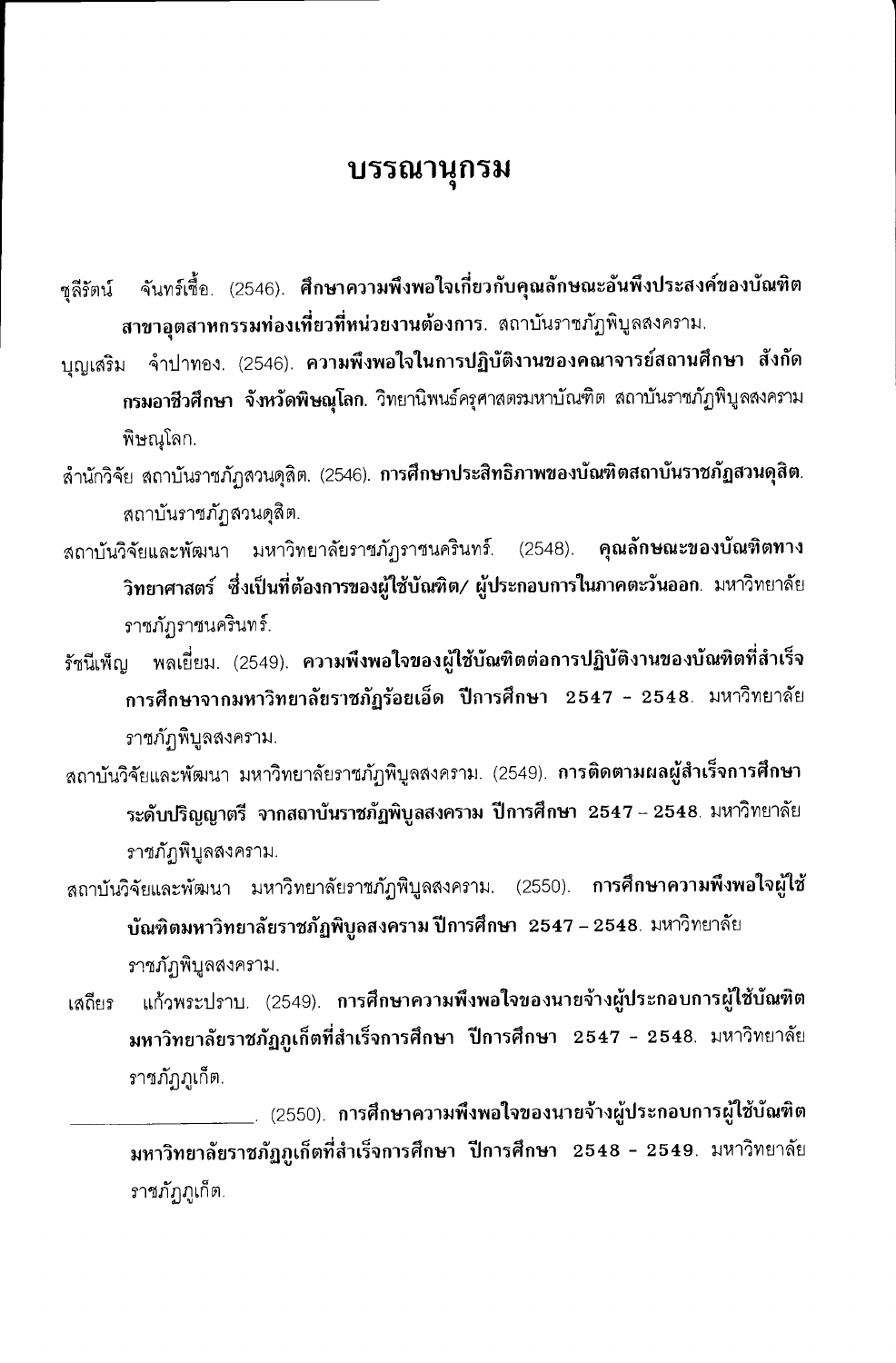ภาคผนวก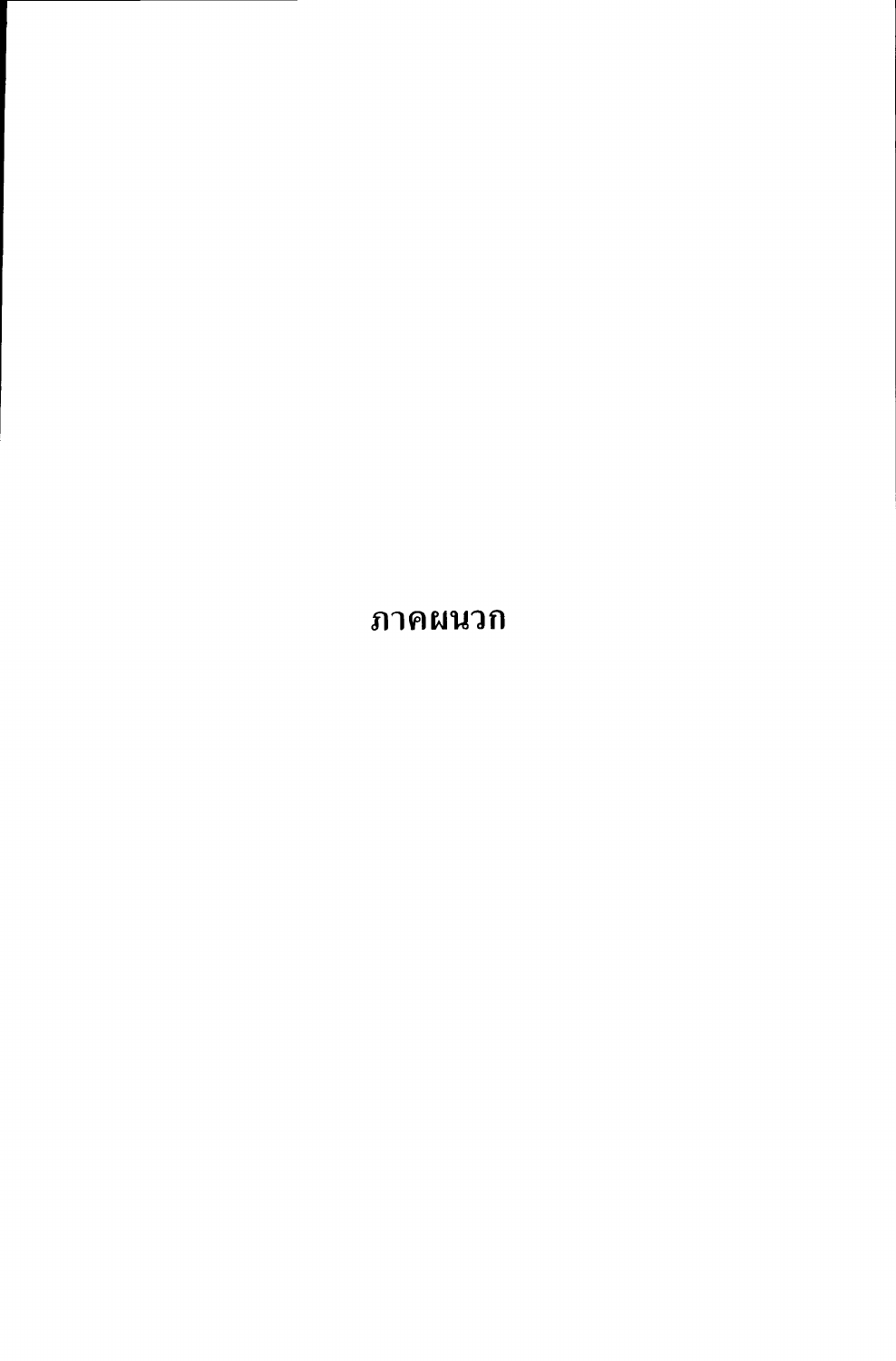|              | Unstinut 2516 2549 (datusting wie 2550)                                                                                                                                                                                                                                                                                                | <b>MUUd1S99</b>                                                            | ความพังพอใจของพู่ให้บ้านที่ตบทำวิที่นำลับราหนึ่งพนลสงครามที่สาเริงการสถบา                                                                                     |
|--------------|----------------------------------------------------------------------------------------------------------------------------------------------------------------------------------------------------------------------------------------------------------------------------------------------------------------------------------------|----------------------------------------------------------------------------|---------------------------------------------------------------------------------------------------------------------------------------------------------------|
| วัตถุประสงค์ | การสำรวจข้อมูลความพึงพอใจของผู้ใช้บัณฑิตมหาวิทยาลัยราชภัฏพิบูลสงครามที่สำเร็จการศึกษาในปี<br>การศึกษา<br>เจ้าของทน่วยงาน หัวหน้าหน่วยงาน และหัวหน้างานจากหน่วยงานต่าง ๆ ทั้งภาครัฐและเอกชนที่มีต่อ<br>การปฏิบัติงานของบัณฑิตมหาวิทยาลัยราชภัฏพิบูลสงคราม ทั้งนี้ ข้อมูลของท่านจะนำไปใช้ประโยชน์<br>ในการปรับปรุงและพัฒนาการเรียนการสอน |                                                                            | 2548 - 2549 - (ปี่งบประมาณ พ.ศ. 2550) มีวัตถุประสงค์เพื่อศึกษาความพึงพอใจของ                                                                                  |
| ้ค่าขี้แจง   | กรุณากรอกข้อมูลหรือทำเครื่องหมาย<br>ของท่านมากที่สุด ทั้งนี้ ข้อมูลของท่านจะเป็นประโยชน์อย่างยิ่งต่อการปรับปรุงพัฒนาการเรียน<br>การสอน และการผลิตบัณฑิตของมหาวิทยาลัย<br>แบบประเมินฉบับนี้ ประกอบด้วยข้อคำถามซึ่งแบ่งออกเป็น 3 ตอน คือ<br>ตอนที่ 1 สถานภาพของผู้ตอบแบบสอบถาม<br>ตอนที่ 3 ข้อเสนอแนะเพิ่มเติม                           | ตอนที่  2 ความพึงพอใจต่อการปฏิบัติงานของบัณฑิตมหาวิทยาลัยราชภัฏพิบูลสงคราม | ✔ ลงในข้อคำถามอย่างชัดเจนและตรงกับความเป็นจริง                                                                                                                |
|              | $\circledR\otimes$ ความพึงพอไจที่มีตอการปฏิบัติงานของบัณฑิตมหาวิทยาลัยราชกัฏพิบูลสงคราม  ปีการศึกษา 2548 – 2549 $\circledR\otimes$<br>ชื่อ - นามสกุลบัณฑิต<br>ตอนที่ 1                                                                                                                                                                 | สถานภาพของผูตอบแบบสอบถาม                                                   |                                                                                                                                                               |
|              | 1. สถานภาพของท่านในหน่วยงาน<br>$\Box$ $1.1$ เจ้าของกิจการ                                                                                                                                                                                                                                                                              |                                                                            |                                                                                                                                                               |
|              | $\Box$ 1.4 ผู้อำนวยการ                                                                                                                                                                                                                                                                                                                 | $\Box$ 1.2 ผู้จัดการ<br>$\square$ 1.5 หัวหน้าแผนก/ฝ่าย                     | $\Box$ 1.3 รองผู้จัดการ                                                                                                                                       |
|              | 2. หน่วยงานที่ท่านสังกัด คือ<br>$\Box$ 2.1 ราชการ<br>3. ประเภทของหน่วยงาน                                                                                                                                                                                                                                                              | $\square$ 2.2 เอกชน                                                        | $\square$ 2.3 รัฐวิสาหกิจ                                                                                                                                     |
|              | $\square$ 3.1 สถาบันการเงิน<br>$\Box$ 3.4 สถานพยาบาล<br>$\Box$ 3.6 โรงงานอุตสาหกรรม<br>$\square$ 3.9 บริษัทนำเที่ยว/ท่องเที่ยว                                                                                                                                                                                                         | $\square$ 3.2 สถานศึกษา<br>$\square$ 3.10 องค์กรปกครองส่วนท้องถิ่น         | $\square$ 3.3 โรงแรม<br>$\Box$ 3.5 -ต้านสาธารณูปโภค เช่น ไฟฟ้า โทรศัพท์ ไปรษณีย์ ฯฯ<br>$\square$ 3.7 บริษัท/ห้างหุ้นส่วน $\square$ 3.8 ห้างร้านขายปลีก/ขายส่ง |

| วีย์แผ่วดหนา เหน่นผลลอกอะแบบให้และ และ |                                |
|----------------------------------------|--------------------------------|
| $\Box$ 5.1 รู้จักและสนิทสนมอย่างดี     | $\square$ 5.2 รู้จักและคุ้นเคย |

| and the contract of the contract of the contract of the contract of the contract of the contract of the contract of the contract of the contract of the contract of the contract of the contract of the contract of the contra |
|--------------------------------------------------------------------------------------------------------------------------------------------------------------------------------------------------------------------------------|
| $\Box$ 5.3 รู้จัก ไม่คุ้นเคย/ไม่อยู่ในสายงานตรง                                                                                                                                                                                |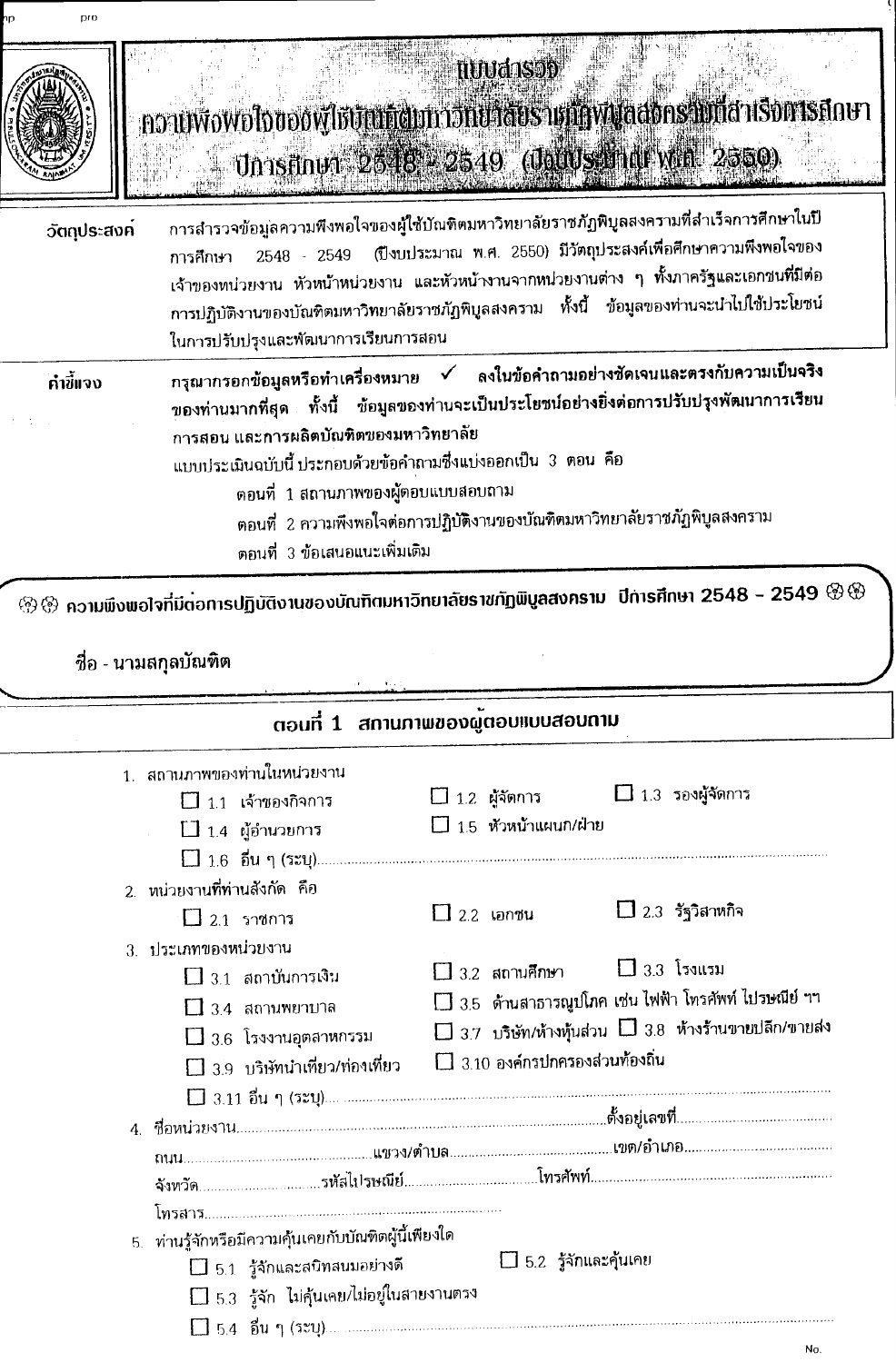|                                                                                                                    | 6. ระยะเวลาที่ท่านเป็นหัวหน้างานหรือผู้บังคับบัญชาของบัณฑิตผู้นี้ คือ |                                                   |
|--------------------------------------------------------------------------------------------------------------------|-----------------------------------------------------------------------|---------------------------------------------------|
| $\Box$ 6.1 น้อยกว่า 3 เดือน $\Box$ 6.2 3 - 6 เดือน $\Box$ 6.3 6 - 9 เดือน                                          |                                                                       |                                                   |
| $\Box$ 6.4 9 เดือน - 1 ปี $\Box$ 6.5 มากกว่า 1 ปี                                                                  |                                                                       |                                                   |
| 7. บัณฑิตผู้นี้ปฏิบัติงานในหน่วยงานนี้เป็นระยะเวลาเท่าใด                                                           |                                                                       |                                                   |
| $\square$ 7.1 น้อยกว่า 3 เดือน                                                                                     |                                                                       |                                                   |
| $\Box$ 7.4 9 เดือน - 1 ปี $\Box$ 7.5 มากกว่า 1 ปี                                                                  |                                                                       |                                                   |
| 8. งานที่บัณฑิตผู้นี้ปฏิบัติอยู่ตรงกับสาขาวิชาที่สำเร็จมา (ดังรายชื่อข้างต้น) หรือไม่                              |                                                                       |                                                   |
| $\Box$ 8.1 ตรงกับสาขาวิชาที่สำเร็จมา $\Box$ 8.2 ไม่ตรงกับสาขาวิชาที่สำเร็จมา                                       |                                                                       |                                                   |
|                                                                                                                    |                                                                       |                                                   |
| ตอนที่ 2 ความพึงพอใจต่อการปฏิบัติงานของบัณฑิต                                                                      |                                                                       |                                                   |
| ท่านคิดว่า บัณฑิตของมหาวิทยาลัยราชภัฏพิบูลสงครามผู้นี้ ปฏิบัติงานที่ได้รับมอบหมายสำเร็จเรียบร้อย<br>9 <sub>1</sub> |                                                                       |                                                   |
| ภายในเวลาที่กำหนดบ่อยครั้งเพียงใด                                                                                  |                                                                       |                                                   |
| $\square$ 9.1 น้อยครั้ง                                                                                            | $\Box$ 9.2 เป็นบางครั้ง $\Box$ 9.3 ค่อนข้างบ่อย                       |                                                   |
|                                                                                                                    |                                                                       |                                                   |
| $\Box$ 9.4 บ่อยครั้ง                                                                                               | $\Box$ 9.5 ทุกครั้ง                                                   |                                                   |
| 10. บัณฑิตผู้นี้ปฏิบัติงานก่อให้เกิดความผิดพลาดบ่อยครั้งเพียงใด                                                    |                                                                       |                                                   |
| $\Box$ 10.1 น้อยครั้ง                                                                                              |                                                                       | $\Box$ 10.2 เป็นบางครั้ง $\Box$ 10.3 ค่อนข้างบ่อย |
| $\Box$ 10.4 บ่อยครั้ง                                                                                              | $\Box$ 10.5 ทุกครั้ง                                                  | $\Box$ $10.6$ ไม่เคยผิดพลาดเลย                    |
| 11. ท่านคิดว่า บัณฑิตผู้นี้ทำงานโดยใช้ความเชี่ยวชาญในสาขาที่สำเร็จมาเพียงใด                                        |                                                                       |                                                   |
| $\Box$ 11.1 น้อยที่สุด                                                                                             | $\Box$ 11.2 น้อย                                                      | $\Box$ 11.3 ปานกลาง                               |
| $\Box$ 11.4 มาก                                                                                                    | $\Box$ 11.5 มากที่สุด                                                 |                                                   |
| 12. ท่านมีความพึงพอใจต่อการปฏิบัติงานของบัณฑิตผู้นี้มากน้อยเพียงใด                                                 |                                                                       |                                                   |
| $\square$ 12.1 น้อยที่สุด                                                                                          | $\Box$ 12.2 น้อย                                                      | $\square$ 12.3 ปานกลาง                            |
| $\Box$ 12.4 มาก                                                                                                    | $\Box$ 12.5 มากที่สุด                                                 |                                                   |

14. ในฐานะที่ท่านเป็นผู้บังคับบัญชา/หัวหน้างาน ท่าน มีความพึงพอใจ ต่อคุณลักษณะต่าง ๆ ของบัณฑิตผู้นี้อยู่ใน ระดับใด

|                                                  |          | <b>ระดับคอามพึงพอใจ</b> |                            |            |
|--------------------------------------------------|----------|-------------------------|----------------------------|------------|
| <b>คุณลักษณะ</b>                                 | มากที่สด | ุ้ มาก ปานกลาง          | $\mathring{\mathbf{u}}$ อย | ้นอยที่สุด |
| ์ด้านความสามารถทางวิชาการตามลักษณะงานในสาขานั้นๆ |          |                         |                            |            |
| 1. ความมุ่งมั่นที่จะทำงานให้สำเร็จ               |          |                         |                            |            |
| 2. ความสามารถในการจัดระบบงานและควบคุมงาน         |          |                         |                            |            |
| 3. ความสามารถในการบริหารคน                       |          |                         |                            |            |
| 4. การสร้างสรรค์งานใหม่                          |          |                         |                            |            |
| ด้านความรู้ความสามารถพื้นฐานที่สงผลต่อการทำงาน   |          |                         |                            |            |
| 5. ความใฝ่รู้                                    |          |                         |                            |            |
| 6. ความเป็นผู้นำ                                 |          |                         |                            |            |
| 7. การมีทักษะในการสื่อสาร (การพูด การเขียน       |          |                         |                            |            |
| การแสดงออกต่อผู้ร่วมงาน)                         |          |                         |                            |            |
| 8. ความสามารถในการคิดวิเคราะห์และแก้ปัญหา        |          |                         |                            |            |
|                                                  |          |                         |                            |            |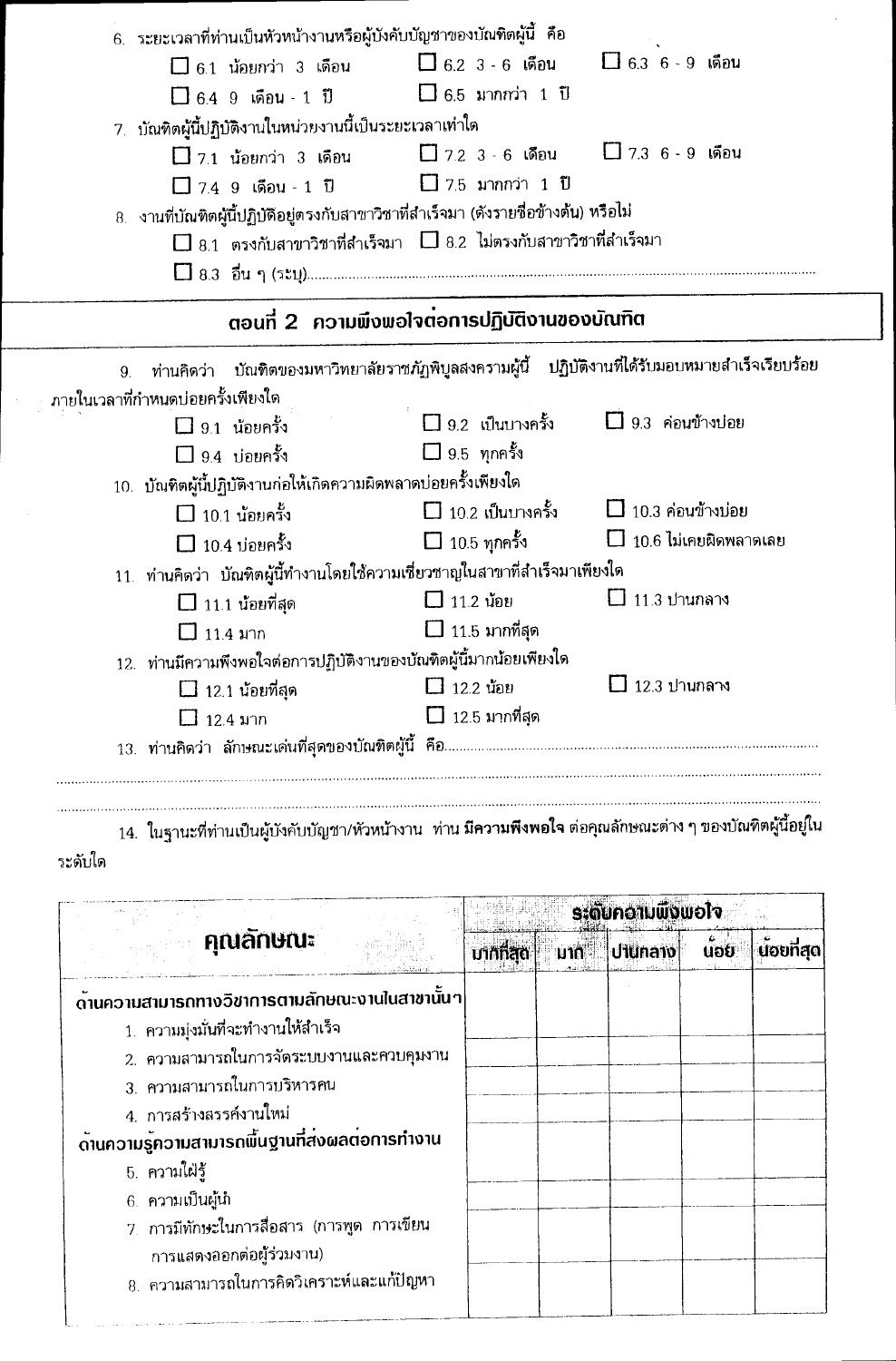|  | ъ |  |  |
|--|---|--|--|
|--|---|--|--|

|                                                                                                                                |           |          | <b>ระดับคอามพึงพอ</b> ไจ     |      |            |
|--------------------------------------------------------------------------------------------------------------------------------|-----------|----------|------------------------------|------|------------|
| <b>คุณลักษณะ</b>                                                                                                               | มากที่สุด | $\nu$ in | <b><i><u>Ununano</u></i></b> | น้อย | นอัยที่สุด |
| 9. มีทักษะในการทำงานเป็นทีม                                                                                                    |           |          |                              |      |            |
| 10. การปรับตัวให้เข้ากับการเปลี่ยนแปลง                                                                                         |           |          |                              |      |            |
| 11 มีทักษะทางภาษาต่างประเทศ เช่น                                                                                               |           |          |                              |      |            |
| 11.1 ภาษาอังกฤษ                                                                                                                |           |          |                              |      |            |
| 11.2 ภาษาจีน                                                                                                                   |           |          |                              |      |            |
| 11.3 ภาษาญี่ปุ่น                                                                                                               |           |          |                              |      |            |
| 12. การมีทักษะทางคอมพิวเตอร์                                                                                                   |           |          |                              |      |            |
| 13. ความสามารถในการใช้อุปกรณ์เครื่องมือในงาน                                                                                   |           |          |                              |      |            |
| ที่ปฏิบัติ                                                                                                                     |           |          |                              |      |            |
| ดานคุณธรรม จริยธรรม และจรรยาบรรณในวิชาชีพ                                                                                      |           |          |                              |      |            |
| 14 เป็นคนมีคุณธรรม มีน้ำใจ เอื้อเฟื้อเผื่อแผ่                                                                                  |           |          |                              |      |            |
| 15 ความชื่อสัตย์ สุจริต                                                                                                        |           |          |                              |      |            |
| 16. ความรับผิดชอบ และตรงต่อเวลา                                                                                                |           |          |                              |      |            |
| 17. ความมีระเบียบวินัย                                                                                                         |           |          |                              |      |            |
| 18. ความสุภาพอ่อนน้อมถ่อมตน                                                                                                    |           |          |                              |      |            |
| 19. ความเสียสละต่อส่วนรวม                                                                                                      |           |          |                              |      |            |
| 20 ความขยัน อดทน สู้งาน                                                                                                        |           |          |                              |      |            |
| ตอนที่ 3 ข้อเสนอแนะเพิ่มเติม                                                                                                   |           |          |                              |      |            |
| 1. ท่านคิดว่า บัณฑิตของมหาวิทยาลัยราชภัฏพิบูลสงครามผู้นี้ควรปรับปรุงและพัฒนาการปฏิบัติงานในด้านใตบ้าง<br>(ตอบได้มากกว่า 1 ข้อ) |           |          |                              |      |            |
|                                                                                                                                |           |          |                              |      |            |
|                                                                                                                                |           |          |                              |      |            |
|                                                                                                                                |           |          |                              |      |            |
|                                                                                                                                |           |          |                              |      |            |

## $\circledR \circledR$  ขอขอบคุณทุกท่านที่ให้ความร่วมมือในการตอบแบบสอบถาม  $\circledR \circledR$